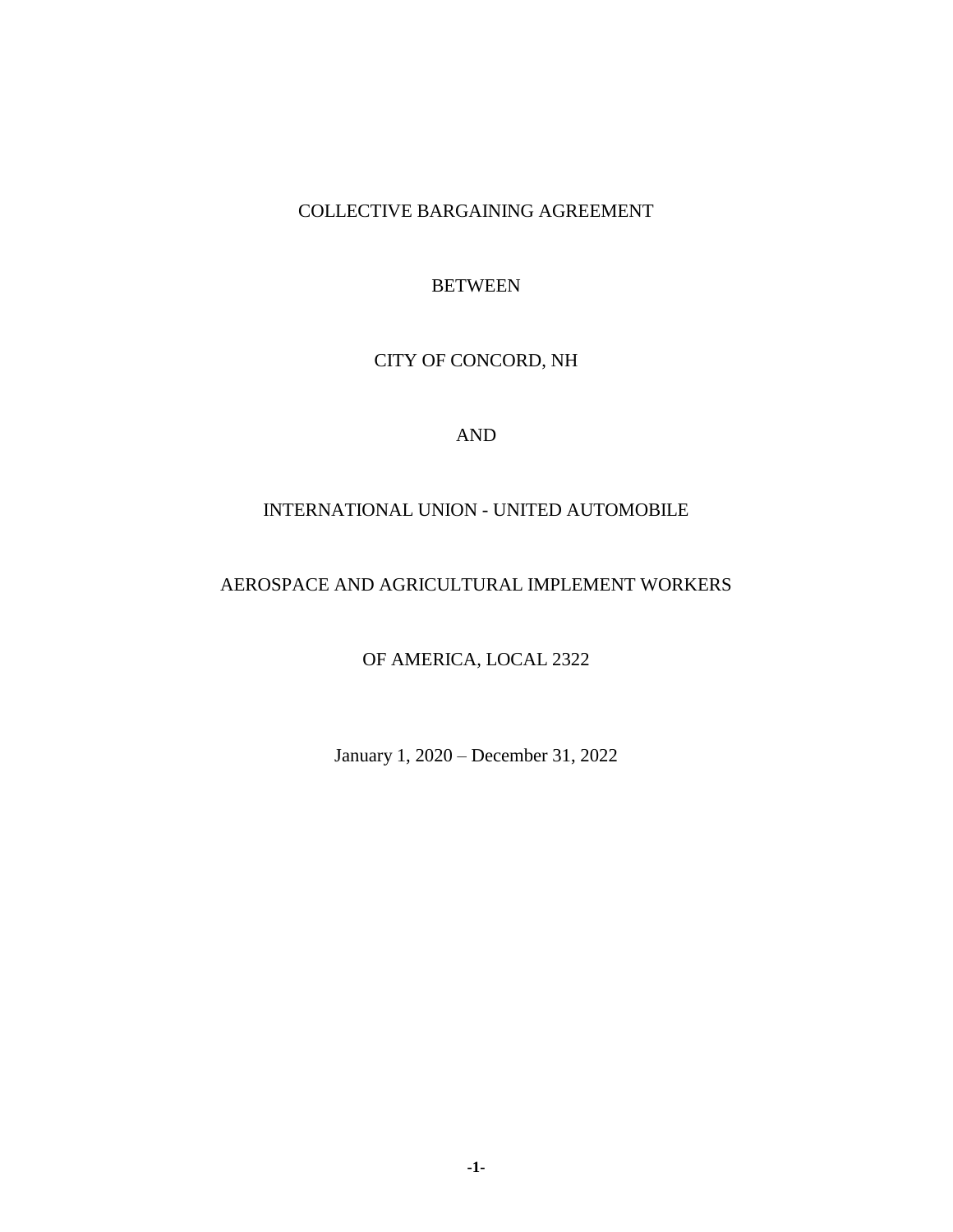|                |                 | <b>TABLE OF CONTENTS</b>                            |             |
|----------------|-----------------|-----------------------------------------------------|-------------|
| <b>ARTICLE</b> | <b>SECTION</b>  | <b>TITLE</b>                                        | <b>PAGE</b> |
| 1.             |                 | Preamble                                            | 8           |
|                | A.              | Parties                                             | $\,8\,$     |
|                | <b>B.</b>       | Purpose                                             | $\,8\,$     |
| 2.             |                 | Recognition                                         | $\,8\,$     |
|                | A.              | <b>Bargaining Unit</b>                              | $\,8\,$     |
|                | <b>B.</b>       | Representation and Employment                       | 9           |
|                | C.              | Recognition                                         | 9           |
| 3.             |                 | Union Membership,                                   | 9           |
|                | A.              | Membership or Service Fee                           | 9           |
|                | <b>B.</b>       | Termination of UNION Membership or Service Fee      | 9           |
|                | C.              | Deductions                                          | 10          |
|                | D.              | Orientation                                         | 10          |
|                | Ε.              | Indemnification                                     | 10          |
| 4.             |                 | <b>Management Rights</b>                            | 10          |
|                | A.              | <b>Retention of Rights</b>                          | 10          |
|                | <b>B.</b>       | Merit Plan                                          | 12          |
| 5.             |                 | Non-discrimination                                  | 13          |
| 6.             |                 | <b>Union Representation</b>                         | 13          |
|                | A.              | <b>Union Officers</b>                               | 13          |
|                | <b>B.</b>       | <b>Contract Negotiations</b>                        | 13          |
|                | C.              | Grievance Investigation                             | 13          |
| 7.             |                 | <b>Grievance Procedure</b>                          | 14          |
|                | А.              | Definition                                          | 14          |
|                | <b>B.</b>       | Step 1                                              | 14          |
|                | C.              | Step 2                                              | 14          |
|                | D.              | Step 3                                              | 14          |
|                | Ε.              | Step 4                                              | 15          |
|                | F.              | Step 5                                              | 15          |
|                | G.              | Step 6                                              | 15          |
|                | H.              | <b>Time Limits</b>                                  | 16          |
|                | I.              | Right of Employer                                   | 16          |
|                | J.              | Exclusions                                          | 16          |
| 8.             |                 | <b>Discipline</b>                                   | 17          |
|                | А.              | Disciplinary Action-Personnel Rules and Regulations | 17          |
|                | <b>B.</b>       | Progressive Discipline                              | 17          |
| 9.             |                 | <b>Filling of Vacancies</b>                         | 18          |
|                | A.              | <b>Temporary Assignments</b>                        | 18          |
|                | <b>B.</b>       | <b>Acting Appointments</b>                          | 18          |
|                | C.              | Postings<br>Notification                            | 18          |
|                | D.              |                                                     | 19          |
| 10.            |                 | <b>Hours of Work</b><br><b>Work Hours</b>           | 19<br>19    |
|                | А.<br><b>B.</b> | Application                                         | 19          |
|                | C.              | Changes in Workweek and Workday                     | 19          |
|                | D.              | <b>Breaks</b>                                       | 19          |
| 11.            |                 | <b>Overtime Callback</b>                            | 20          |
|                | А.              | General                                             | 20          |
|                | <b>B.</b>       | Overtime Rate                                       | 20          |
|                | C.              | Hours Worked                                        | 20          |
|                | D.              | Callback Time                                       | 20          |
|                | Ε.              | Stand-by                                            | 21          |
| 12.            |                 | Holidays                                            | 22          |
|                | А.              | Days                                                | 22          |
|                | <b>B.</b>       | Observed                                            | 22          |
|                | C.              | Payment                                             | 22          |
|                | D.              | Overtime                                            | 23          |
|                | Ε.              | Eligibility                                         | 23          |
|                |                 |                                                     |             |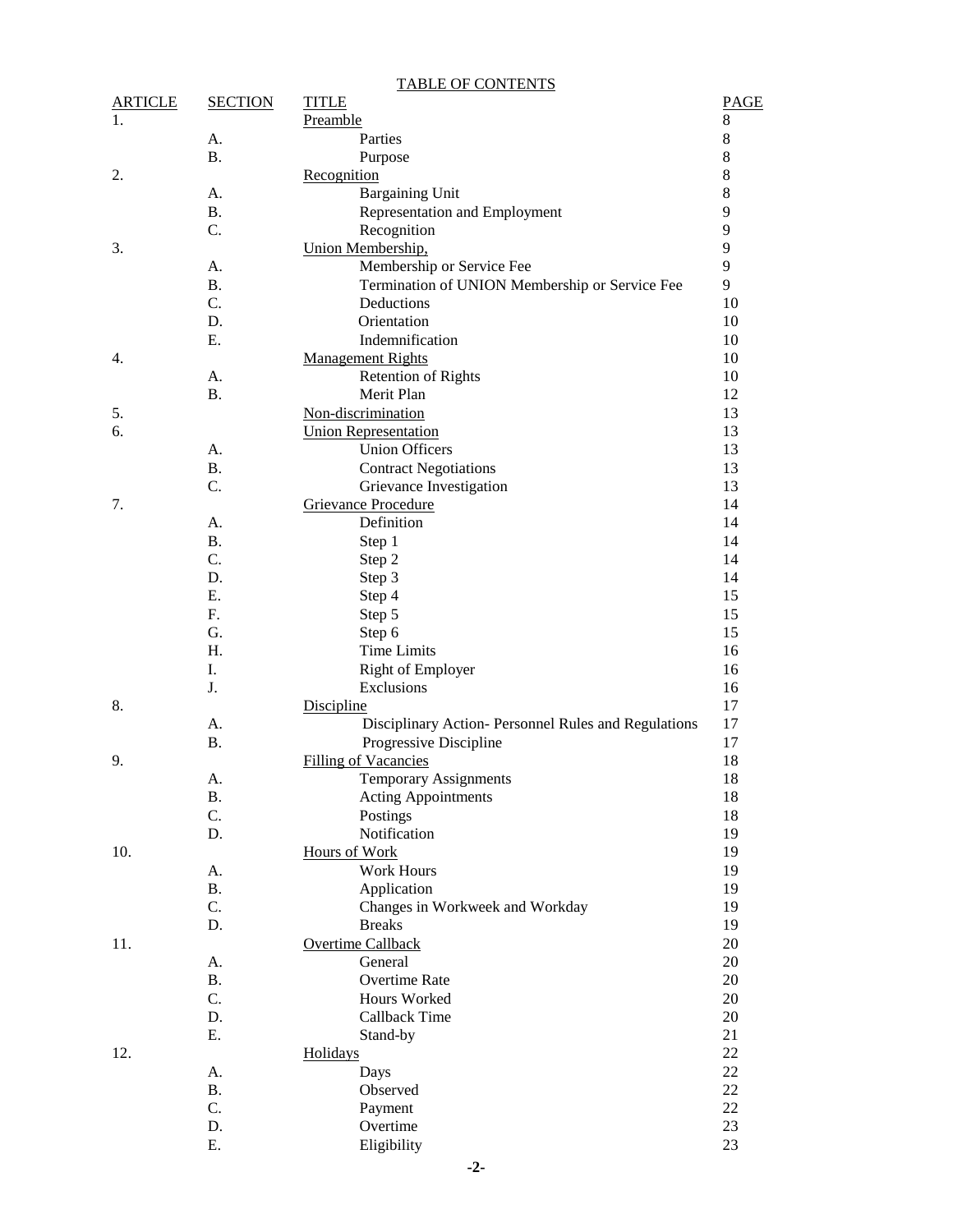| <b>ARTICLE</b> | <b>SECTION</b> | <b>TITLE</b>                         | PAGE     |
|----------------|----------------|--------------------------------------|----------|
|                | F.             | Permanent Part-time Employees        | 23       |
| 13.            |                | Annual Leave                         | 23       |
|                | A.             | Formula                              | 23       |
|                | <b>B.</b>      | Maximum Accrual                      | 24       |
|                | C.             | Non-Pay Status                       | 24       |
|                | D.             | Transfer                             | 24       |
|                | Ε.             | Scheduling                           | 24       |
|                | F.             | Payment Upon Death                   | 24       |
|                | G.             | Payment Upon Resignation             | 25       |
| 14.            |                | Sick Leave                           | 25       |
|                | A.             | Definition                           | 25       |
|                | <b>B.</b>      | Procedure                            | 25       |
|                | B.1.           | Permanent Part-time Employees        | 25       |
|                | C.             | Maximum Accrual                      | 26       |
|                | D.             | <b>Sick Leave Use</b>                | 26       |
|                | D.1.           | Definition                           | 26       |
|                | Ε.             | Procedure                            | 26       |
|                | F.             | Proof of Illness                     | 27       |
|                | G.             | Close of Accounts                    | 27       |
| 15.            |                | <b>Injury Leave</b>                  | 27       |
|                | A.             | Definition                           | 27       |
|                | <b>B.</b>      | Payment                              | 27       |
| 16.            |                | <b>Bereavement Leave</b>             | 27       |
|                | A.             | Leave                                | 27       |
|                | <b>B.</b>      | Definition                           | $28\,$   |
|                | C.             | Family Leave                         | $28\,$   |
|                | D.             | Definition                           | 28       |
| 17.            |                | <b>Military Leave</b>                | 28       |
|                | A.             | General                              | 28       |
|                |                |                                      | 29       |
| 18.            |                | Civil Leave<br>General               |          |
|                | A.             |                                      | 29<br>29 |
| 19.            |                | Leave of Absence                     |          |
|                | А.             | General                              | 29       |
| 20.            |                | <b>Wages</b>                         | 29       |
|                | A.             | <b>Payroll Deductions</b>            | 29       |
|                | Β.             | <b>COLA</b>                          | 29       |
| 21.            |                | Vehicle Use Reimbursement            | 30       |
|                | A.             | Reimbursement                        | 30       |
|                | Β.             | Insurance                            | 30       |
|                | B.1.           | Coverage                             | 30       |
|                | B.2.           | Collision and Comprehensive Coverage | 31       |
|                | <b>B.3.</b>    | <b>Claims Reporting</b>              | 31       |
|                | <b>B.4.</b>    | Vehicle Condition                    | 31       |
|                | B.5.           | Vehicle Identification               | 31       |
|                | B.6.           | <b>Incumbent Employees</b>           | 31       |
| 22.            |                | <b>Retirement Severance Pay</b>      | 31       |
|                | A.             | General                              | 31       |
| 23.            |                | <b>Educational Incentive</b>         | 32       |
|                | А.             | Payment for non-required courses     | 32       |
|                | Β.             | <b>Required Course</b>               | 33       |
| 24.            |                | <b>Layoff Recall</b>                 | 33       |
|                | А.             | Cause                                | 33       |
|                | <b>B.</b>      | Notification                         | 33       |
|                | C.             | Order of Layoff                      | 33       |
|                | D.             | Displacement                         | 33       |
|                | Ε.             | Recall                               | 35       |
|                | F.             | Appeal                               | 35       |
|                | G.             | Compensation                         | 35       |
|                |                |                                      |          |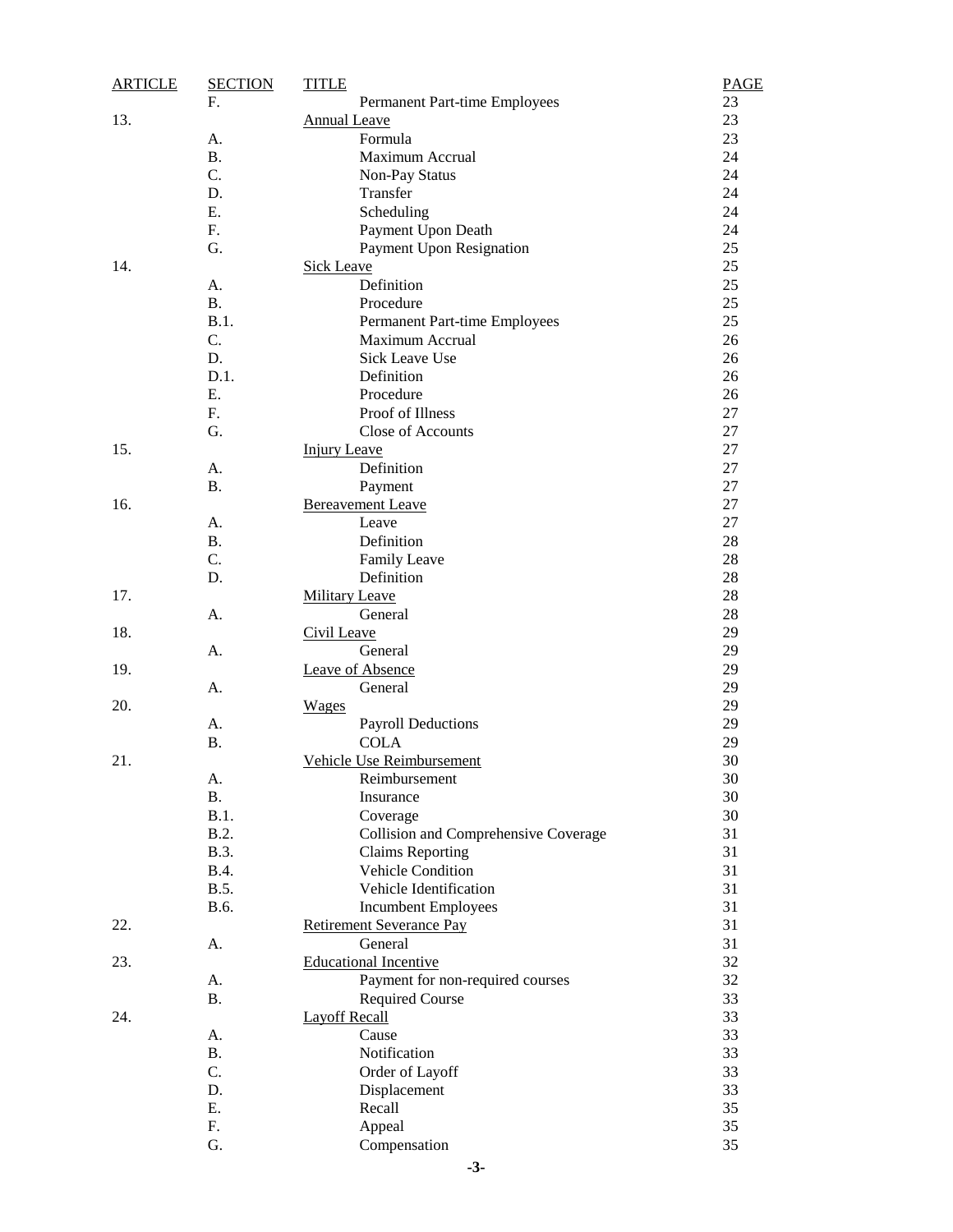| <b>ARTICLE</b> | <b>SECTION</b> | <b>TITLE</b>                                 | <b>PAGE</b> |
|----------------|----------------|----------------------------------------------|-------------|
|                | Н.             | Permanent Part-time Employees                | 35          |
| 25.            |                | Seniority                                    | 36          |
|                | А.             | Definition                                   | 36          |
|                | <b>B.</b>      | Termination of Seniority                     | 36          |
| 26.            |                | <b>Union Business</b>                        | 36          |
|                | A.             | Duty Hours                                   | 36          |
|                | <b>B.</b>      | City Facilities, Vehicles and Equipment      | 36          |
|                | C.             | <b>Union Leave</b>                           | 36          |
| 27.            |                | <b>Access to Premises</b>                    | 37          |
|                | А.             | Provisions                                   | 37          |
| 28.            |                | <b>Health Safety</b>                         | 37          |
|                | A.             | General                                      | 37          |
|                | <b>B.</b>      | <b>Safety Footwear</b>                       | 37          |
| 29.            |                | <b>Bulletin Boards</b>                       | 38          |
|                | A.             | General                                      | 38          |
| 30.            |                | <b>Outside Employment or Activity</b>        | 38          |
|                | A.             | City as Employer                             | 38          |
|                | <b>B.</b>      | City Separate                                | 39          |
|                | C.             | Implementation                               | 39          |
| 31.            |                | <b>Prohibited Practices</b>                  | 39          |
|                | А.             | Intent                                       | 39          |
|                | <b>B.</b>      | <b>Employer Prohibitions</b>                 | 39          |
|                | C.             | <b>Union Prohibitions</b>                    | 39          |
|                | D.             | Disputes                                     | 40          |
| 32.            |                | No Strikes                                   | 40          |
|                | A.             | Definition                                   | 40          |
|                | <b>B.</b>      | No Strikes                                   | 40          |
| 33.            |                | <b>General Provisions</b>                    | 40          |
|                | А.             | General                                      | 40          |
| 34.            |                | <b>Permanent Part-time Employees</b>         | 41          |
|                | А.             | Application to Permanent Part-time Employees | 41          |
| 35.            |                | <b>Notice Under Agreement</b>                | 41          |
|                | A.             | Written Communication                        | 41          |
|                | <b>B.</b>      | Proper Notification                          | 41          |
|                | C.             | <b>Change of Address</b>                     | 41          |
|                | D.             | Minimum Information                          | 41          |
| 36.            |                | <b>Final Resolution</b>                      | 42          |
|                | A.             | General                                      | 42          |
| 37.            |                | Severability                                 | 42          |
|                | A.             | <b>Savings Clause</b>                        | 42          |
| 38.            |                | Term of Agreement                            | 43          |
|                | A.             | Duration                                     | 43          |
|                | <b>B.</b>      | Termination                                  | 43          |
|                | C.             | Negotiations                                 | 43          |
|                |                | <b>Signatures</b>                            | 44          |
| Appendix       |                | Letter of Understanding - Beneflex           | 45          |
| Appendix       |                | Letter of Understanding - Rental Vehicle     | 47          |
| Wage           |                | 37.5 Hour Wage Schedule                      | 48          |
| Schedules      |                | 40 Hour Wage Schedule                        | 50          |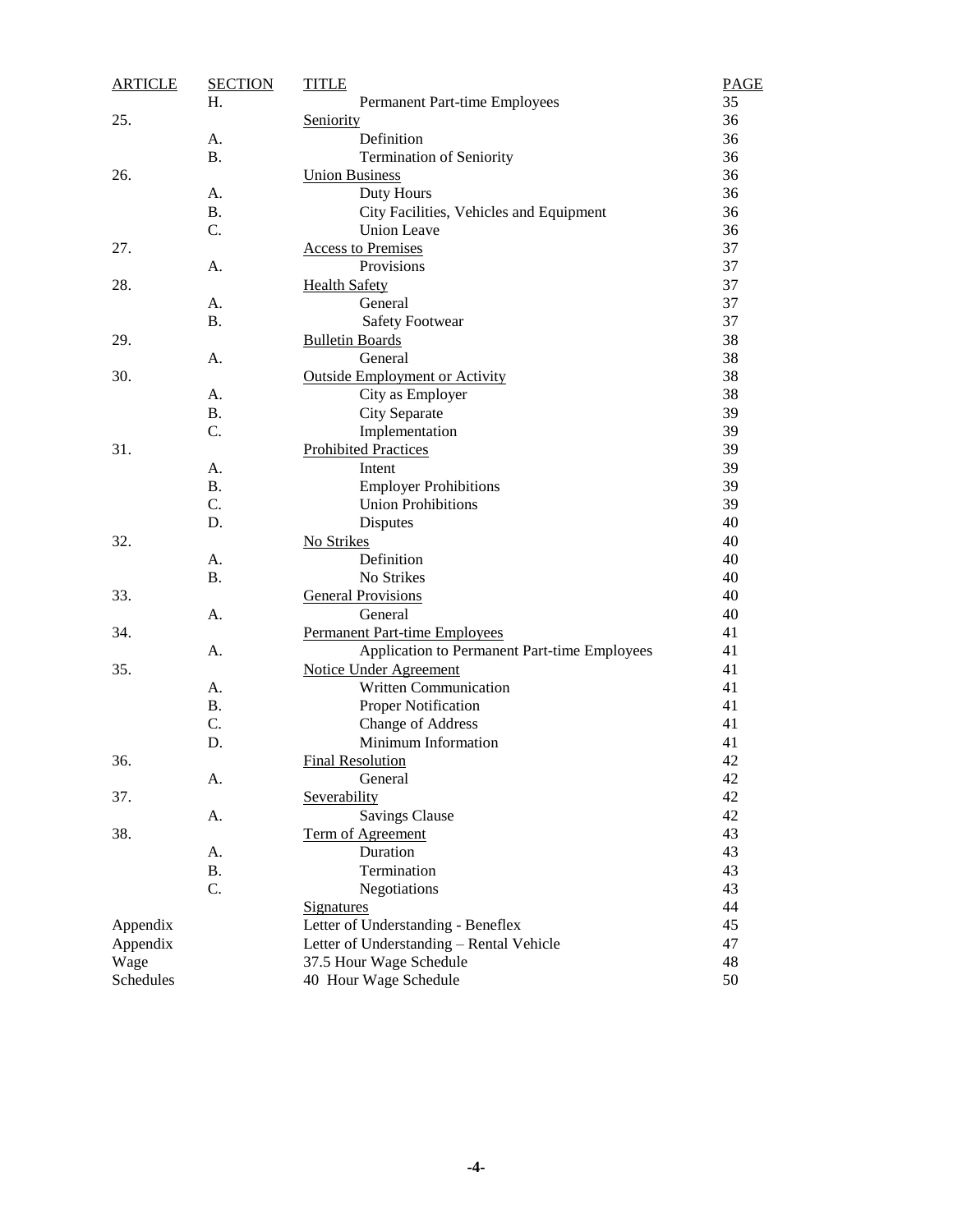|                                  | <b>INDEX</b>   |                |      |
|----------------------------------|----------------|----------------|------|
| <b>TITLE</b>                     | <b>ARTICLE</b> | <b>SECTION</b> | PAGE |
| <b>Access to Premises</b>        | 27.            |                | 37   |
| Provisions                       |                | А.             | 37   |
| Annual Leave                     | 13.            |                | 23   |
| Formula                          |                | А.             | 23   |
| Maximum Accrual                  |                | <b>B.</b>      | 24   |
| Non-Pay Status                   |                | C.             | 24   |
| Transfer                         |                | D.             | 24   |
| Scheduling                       |                | Ε.             | 24   |
| Payment Upon Death               |                | F.             | 24   |
| Payment Upon Resignation         |                | G.             | 25   |
| <b>Bereavement Leave</b>         | 16.            |                | 27   |
| Leave                            |                | А.             | 27   |
| Definition                       |                | <b>B.</b>      | 28   |
| <b>Family Leave</b>              |                | C.             | 28   |
| Definition                       |                | D.             | 28   |
| <b>Bulletin Boards</b>           | 29.            |                | 38   |
| General                          |                | A.             | 38   |
| Civil Leave                      | 18.            |                | 29   |
| General                          |                | А.             | 29   |
| Discipline                       | 8.             |                | 17   |
| <b>Educational Incentive</b>     | 23.            |                | 32   |
| Payment for non-required courses |                | А.             | 32   |
| Required course                  |                | <b>B.</b>      | 33   |
| <b>Filling of Vacancies</b>      | 9.             |                | 18   |
| <b>Temporary Assignments</b>     |                | А.             | 18   |
| Acting Appointments              |                | <b>B.</b>      | 18   |
| Postings                         |                | C.             | 18   |
| Notification                     |                | D.             | 19   |
| <b>Final Resolution</b>          | 36.            |                | 42   |
| General                          |                | А.             | 42   |
| <b>General Provisions</b>        | 33.            |                | 40   |
| General                          |                | А.             | 40   |
| Grievance Procedure              | 7.             |                | 14   |
| Definition                       |                | А.             | 14   |
| Step 1                           |                | <b>B.</b>      | 14   |
| Step 2                           |                | C.             | 14   |
| Step 3                           |                | D.             | 14   |
| Step 4                           |                | Ε.             | 15   |
| Step 5                           |                | F.             | 15   |
| Step 6                           |                | G.             | 15   |
| <b>Time Limits</b>               |                | Η.             | 16   |
| Right of Employer                |                | I.             | 16   |
| Exclusions                       |                | J.             | 16   |
| <b>Health Safety</b>             | 28.            |                | 37   |
| General                          |                | А.             | 37   |
| <b>Safety Footwear</b>           |                | Β.             | 37   |
| Holidays                         | 12.            |                | 22   |
| Days                             |                | A.             | 22   |
| Observed                         |                | Β.             | 22   |
| Paid                             |                | C.             | 22   |
| Overtime                         |                | D.             | 23   |
| Eligibility                      |                | Ε.             | 23   |
| Permanent Part-time Employees    |                | F.             | 23   |
| <b>Hours of Work</b>             | 10.            |                | 19   |
| <b>Work Hours</b>                |                | А.             | 19   |
| Application                      |                | <b>B.</b>      | 19   |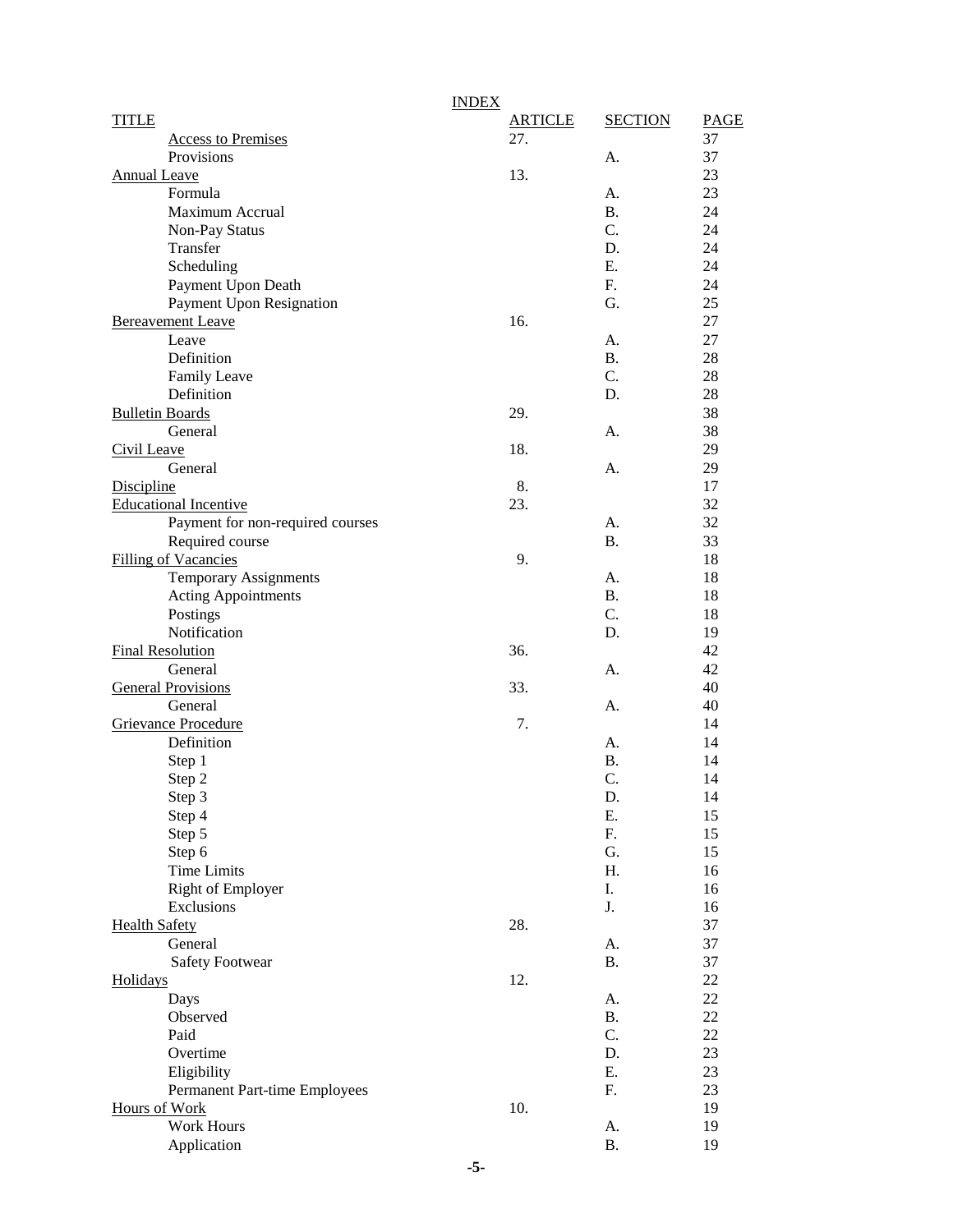| Changes in Workweek and Workday              |          | C.        | 19    |
|----------------------------------------------|----------|-----------|-------|
| <b>Breaks</b>                                |          | D.        | 19    |
| <b>Injury Leave</b>                          | 15.      |           | 27    |
| Definition                                   |          | A.        | 27    |
| Payment                                      |          | <b>B.</b> | 27    |
| <b>Layoff Recall</b>                         | 24.      |           | 33    |
| Cause                                        |          | A.        | 33    |
| Notification                                 |          | <b>B.</b> | 33    |
| Order of Layoff                              |          | C.        | 33    |
| Displacement                                 |          | D.        | 33    |
| Recall                                       |          | Ε.        | 35    |
| Appeal                                       |          | F.        | 35    |
| Compensation                                 |          | G.        | 35    |
| Permanent Part-time Employees                |          | H.        | 35    |
| Leave of Absence                             | 19.      |           | 29    |
| General                                      |          | A.        | 29    |
| Letter of Understanding -Beneflex            | Appendix |           | 45    |
| Letter of Understanding -Rental Vehicle      | Appendix |           | 47    |
| <b>Management Rights</b>                     | 4.       |           | 10    |
| <b>Retention of Rights</b>                   |          | A.        | 10    |
| Merit Plan                                   |          | <b>B.</b> | 12    |
| Military Leave                               | 17.      |           | 28    |
| General                                      |          | A.        | 28    |
| No Strikes                                   | 32.      |           | 40    |
| Definition                                   |          | A.        | 40    |
| No Strikes                                   |          | Β.        | 40    |
| Non-discrimination                           | 5.       |           | 13    |
| <b>Notice Under Agreement</b>                | 35.      |           | 41    |
| Written communication                        |          | А.        | 41    |
| Proper Notification                          |          | <b>B.</b> | 41    |
| <b>Change of Address</b>                     |          | C.        | 41    |
| Minimum Information                          |          | D.        | 41    |
| <b>Outside Employment or Activity</b>        | 30.      |           | 38    |
| City as Employer                             |          | А.        | 38    |
| City Separate                                |          | <b>B.</b> | 39    |
| Implementation                               |          | C.        | 39    |
| Overtime Callback                            | 11.      |           | 20    |
| General                                      |          | А.        | 20    |
| Overtime Rate                                |          | В.        | 20    |
| Hours Worked                                 |          | C.        | 20    |
| Callback Time                                |          | D.        | 20    |
| Stand-By                                     |          | Ε.        | 21    |
| <b>Permanent Part-time Employees</b>         | 34.      |           | 41    |
| Application to Permanent Part-time Employees |          | A.        | 41    |
| Preamble                                     | 1.       |           | $8\,$ |
| Parties                                      |          | A.        | 8     |
| Purpose                                      |          | <b>B.</b> | 8     |
| <b>Prohibited Practices</b>                  | 31.      |           | 39    |
| Intent                                       |          | A.        | 39    |
| <b>Employer Prohibitions</b>                 |          | <b>B.</b> | 39    |
| <b>Union Prohibitions</b>                    |          | C.        | 39    |
| <b>Disputes</b>                              |          | D.        | 40    |
| Recognition                                  | 2.       |           | 8     |
| <b>Bargaining Unit</b>                       |          | A.        | 8     |
| Representation and Employment                |          | <b>B.</b> | 9     |
| Recognition                                  |          | C.        | 9     |
| Retirement Severance Pay                     | 22.      |           | 31    |
| General                                      |          | A.        | 31    |
| Seniority                                    | 25.      |           | 36    |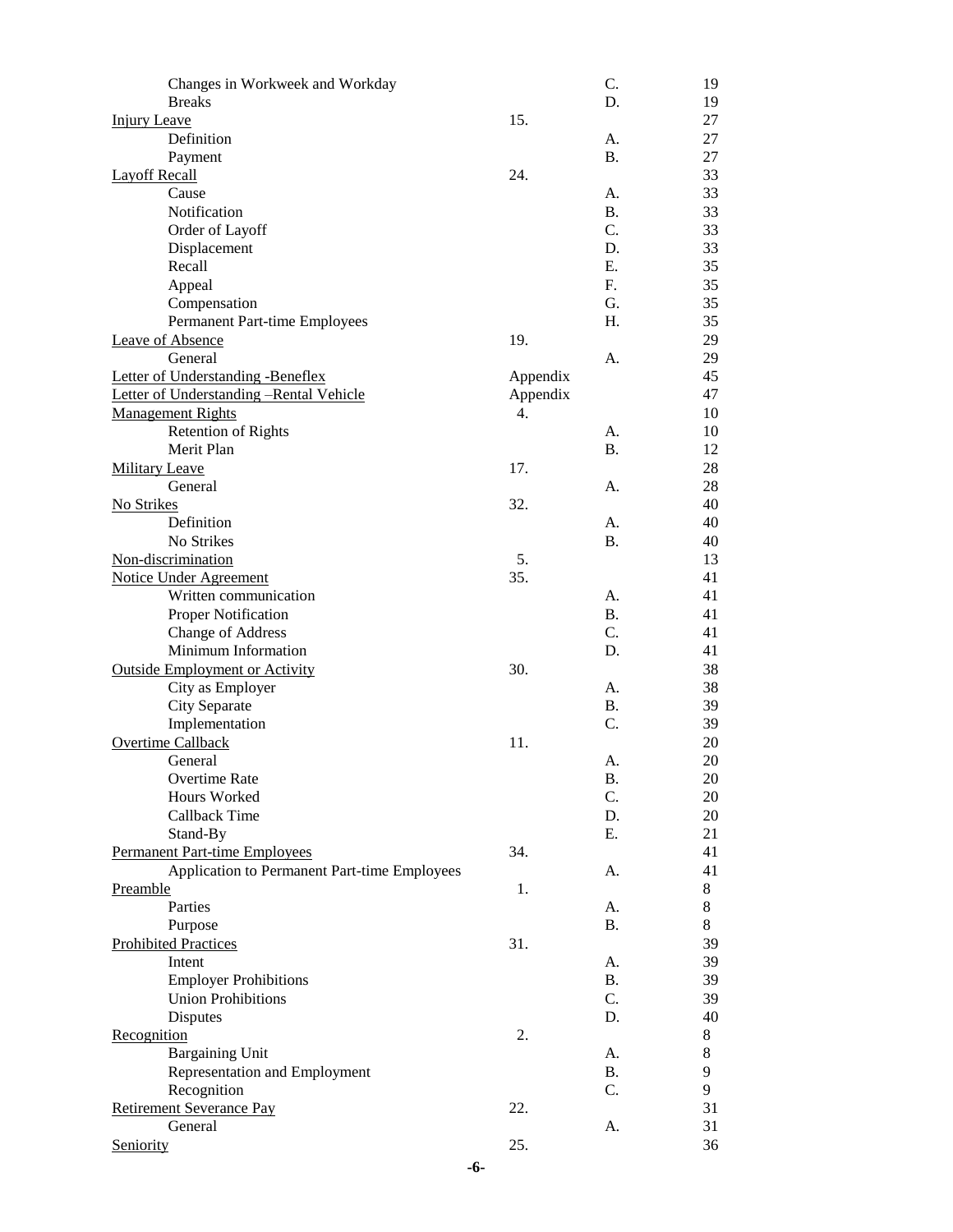| Definition                              |     | A.          | 36 |
|-----------------------------------------|-----|-------------|----|
| Termination of Seniority                |     | <b>B.</b>   | 36 |
| Severability                            | 37. |             | 42 |
| <b>Savings Clause</b>                   |     | A.          | 42 |
| <b>Sick Leave</b>                       | 14. |             | 25 |
| Definition                              |     | А.          | 25 |
| Procedure                               |     | <b>B.</b>   | 25 |
| Permanent Part-time Employees           |     | B.1.        | 25 |
| Maximum Accrual                         |     | C.          | 26 |
| <b>Sick Leave Use</b>                   |     | D.          | 26 |
| Definition                              |     | D.1.        | 26 |
| Procedure                               |     | Ε.          | 26 |
| Proof of Illness                        |     | F.          | 27 |
| Close of Accounts                       |     | G.          | 27 |
| <b>Signatures</b>                       |     |             | 44 |
| Term of Agreement                       | 38. |             | 43 |
| Duration                                |     | А.          | 43 |
| Termination                             |     | <b>B.</b>   | 43 |
| Negotiations                            |     | C.          | 43 |
| <b>Union Business</b>                   | 26. |             | 36 |
| Duty Hours                              |     | А.          | 36 |
| City Facilities, Vehicles and Equipment |     | <b>B.</b>   | 36 |
| <b>Union Leave</b>                      |     | C.          | 36 |
| <b>Union Membership</b>                 | 3.  |             | 9  |
| Membership or Service Fee               |     | А.          | 9  |
| Termination of UNION Membership or      |     | <b>B.</b>   | 9  |
| Service Fee                             |     |             |    |
| Deductions                              |     | C.          | 10 |
| Orientation                             |     | D           | 10 |
| Indemnification                         |     | Ε.          | 10 |
| <b>Union Representation</b>             | 6.  |             | 13 |
| <b>Union Officers</b>                   |     | А.          | 13 |
| <b>Contract Negotiations</b>            |     | <b>B.</b>   | 13 |
| Grievance Investigation                 |     | C.          | 13 |
| Vehicle Use Reimbursement               | 21. |             | 30 |
| Reimbursement                           |     | A.          | 30 |
| Insurance                               |     | Β.          | 30 |
| Coverage                                |     | B.1.        | 30 |
| Collision and Comprehensive Coverage    |     | B.2.        | 31 |
| <b>Claims Reporting</b>                 |     | B.3.        | 31 |
| Vehicle Condition                       |     | <b>B.4.</b> | 31 |
| Vehicle Identification                  |     | B.5.        | 31 |
| <b>Incumbent Employees</b>              |     | B.6.        | 31 |
| <b>Wage Schedules</b>                   |     |             |    |
| 37.5 Hours                              |     |             | 48 |
| 40 Hours                                |     |             | 50 |
| <b>Wages</b>                            | 20. |             | 29 |
| <b>Payroll Deductions</b>               |     | A.          | 29 |
| <b>COLA</b>                             |     | <b>B.</b>   | 29 |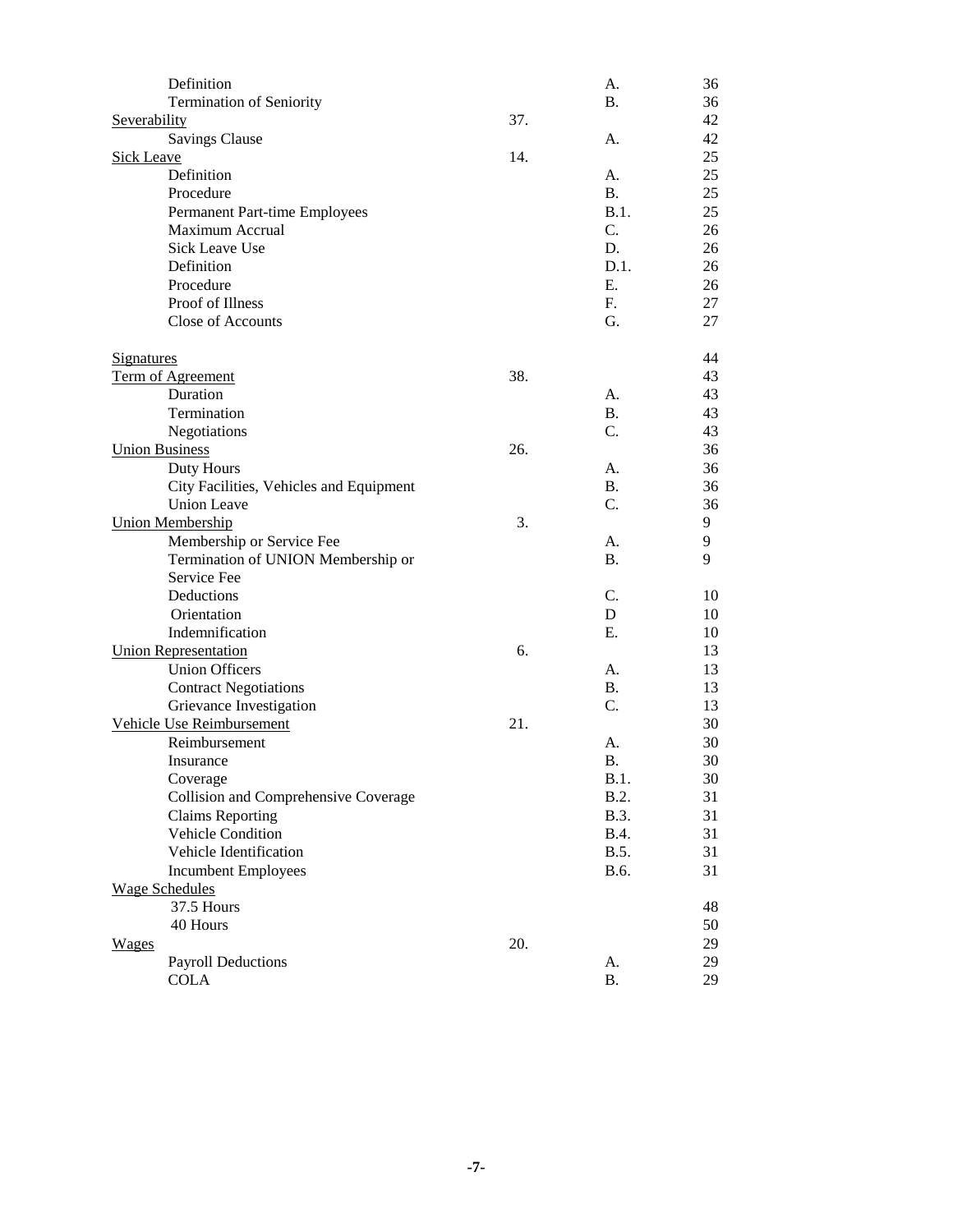#### PREAMBLE

Section A. Parties. This Agreement is entered into by and between the City of Concord, a municipal corporation of the State of New Hampshire having its principal place of business at 41 Green Street, Concord, New Hampshire, hereinafter referred to as "EMPLOYER" and Local 2322, International Union - United Automobile, Aerospace and Agricultural Implement Workers of America, hereinafter referred to as the "UNION".

Section B. Purpose. This agreement has as its purpose the promotion of harmonious relations between the EMPLOYER and the UNION; the establishment of a workable procedure for the resolution of differences; and the setting forth of the terms of employment as provided by New Hampshire Revised Statues Annotated, Chapter 273-A.

#### ARTICLE 2

#### RECOGNITION

Section A. Bargaining Unit. The EMPLOYER recognizes Local 2322, International Union, United Automobile, Aerospace and Agricultural Implement Workers of America as the exclusive bargaining agent for all permanent, non-probationary Employees within the position classifications of Administrative Specialist I, Administrative Specialist II, Administrative Technician I, Administrative Technician II, Administrative Technician III, Administrative Assistant, Administrative Victim Witness Advocate, Appraisal Technician, Appraiser, Arena Supervisor, Automotive Parts Technician, Building & Grounds Supervisor, Building Inspector, Building Systems Supervisor, Cemetery Administrator, Circulation Supervisor, Code Inspector, Communication Technician, Community Development Specialist, Custodian, Custodial Supervisor, Electrical Inspector, Engineering Technician II, Facilities Maintenance Supervisor, Fiscal Supervisor, Fiscal Technician II, Fiscal Technician III, GIS Analyst, Health Services Inspector, Highway Systems Supervisor, Housing Inspector, Legal Secretary, Library Assistant I, Library Assistant II, Library Page, Library Technician, Licensing Coordinator, Municipal Customer Service Representative, Parks Supervisor, Permit Technician, Plumbing, Mechanical & Fire Inspector, Program Coordinator, Public Properties Supervisor, Records Supervisor, Recreation Assistant, Recreation Specialist, Revenue Account Specialist, Road Crew Supervisor, Senior Engineering Technician, Sewer Maintenance Supervisor, Sewer System Supervisor, Shop Supervisor, Sign/Pavement Marking Supervisor, Survey Technician, Tree Supervisor, Utility Billing Program Manager, Utility Mechanic, Utility Electrician, Utility Customer Service Representative, Wastewater Crew Leader, Wastewater Maintenance Supervisor, Wastewater Operations Supervisor, Water Distribution Supervisor, Water Treatment Maintenance Supervisor, Water Metering Operations Lead, Water Systems Supervisor, Welfare Case Technician

or their successor titles (herein after called "Employees" as defined pursuant to RSA 273-A:1).

Excluded as Supervisory are the positions of Administrative Supervisor in General Services.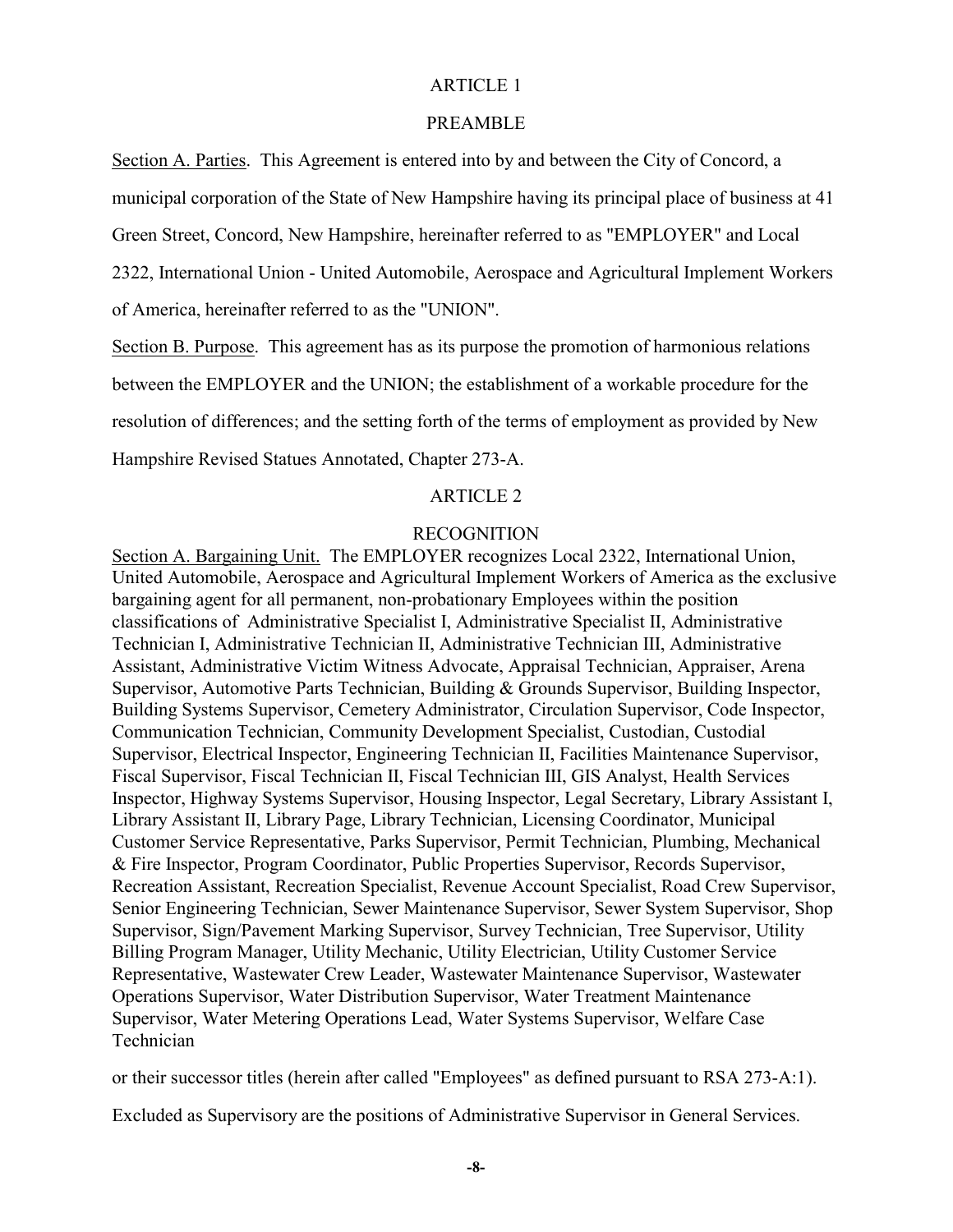Excluded as Confidential with direct reporting relationship to the Department Head are the positions of Human Resources Coordinator in Human Resources, Administrative Assistant in Police, Administrative Assistant in Finance, Legal Secretary and Paralegal in Solicitor's Office and Executive Assistant in Administration. All other City Employees and position classifications not listed above are excluded.

Section B. Representation and Employment. The UNION recognizes its responsibility to represent the interests of all Employees within this bargaining unit.

Section C. Recognition. The EMPLOYER shall have no obligation to bargain with and shall not bargain or enter into agreements with any committee of the UNION unless such persons have demonstrated specific designation by the UNION as authorized representatives for such purposes.

### ARTICLE 3

### UNION MEMBERSHIP

Section A. Membership or Service Fee. All non-probationary employees covered by this agreement who are members of the UNION shall be required to pay dues.

Section B. Explanation of UNION Membership or Service Fee. Any employee who is a member of the UNION or who is paying a service fee, shall only have the right to withdraw from UNION membership or to stop paying a service fee during the last thirty (30) days prior to the termination date of this agreement (December 1- December 30) by providing written notice to the UNION and EMPLOYER. For those employees who are new hires or are currently within the first 12 months of their employment, they may choose to withdraw at the end of the twelve month period (following the termination of their probation period) provided they have paid a minimum of 12 consecutive months.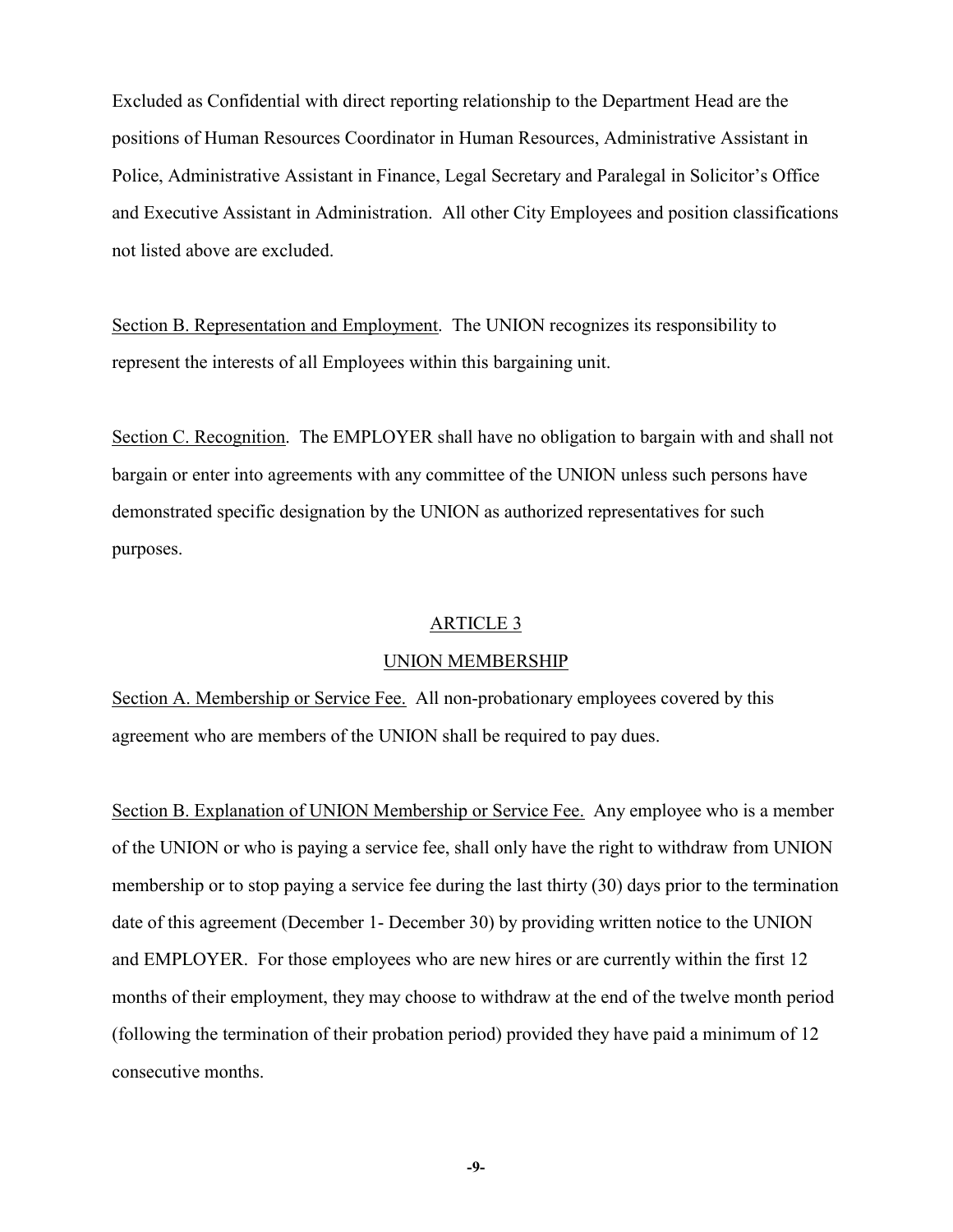Section C. Deductions. The EMPLOYER agrees to deduct UNION dues or a service fee from the wages of employees in the bargaining unit upon presentation of appropriate authorization forms specifying the amount to be deducted. The EMPLOYER shall make payroll deductions on a weekly basis and remit such deductions to the Treasurer of the UNION on a monthly basis. In case a UNION member or individual paying a service fee has no funds available, then no deduction shall be made. The UNION agrees to limit changes in the amount of payroll deductions to not more than two (2) times per year and to give the EMPLOYER thirty (30) days written notice prior to the beginning of the payroll period in which the deduction is to be made.

Section D. Orientation. The UNION shall be entitled to attend the orientation of any newly-hired UAW staff person

Section E. Indemnification. The UNION shall indemnify, defend and hold harmless the EMPLOYER against any and all claims, demands, suits, legal costs or other forms of liability (monetary or otherwise) arising out of or by reason of any action taken or not taken by the EMPLOYER for the purpose of complying with the provisions of this Article.

#### ARTICLE 4

#### MANAGEMENT RIGHTS

Section A. Retention of Rights. Except as otherwise expressly and specifically limited by the terms of this Agreement, the EMPLOYER retains and reserves unto itself all rights which ordinarily vest in and are exercised by public employers and all powers, rights, authority, duties and responsibilities conferred upon and vested in it by the laws and the constitution of the State of New Hampshire and of the United States whether exercised or not. The rights of Employees in the bargaining unit and the UNION hereunder are limited to those specifically set forth in this Agreement, and the EMPLOYER retains all prerogatives, functions, and rights not specifically limited by the terms of this Agreement. The EMPLOYER shall have no obligation to negotiate with the UNION with respect to any such subjects or the exercise of its discretion and decisionmaking with regard thereto, any subjects covered by the terms of this Agreement and closed to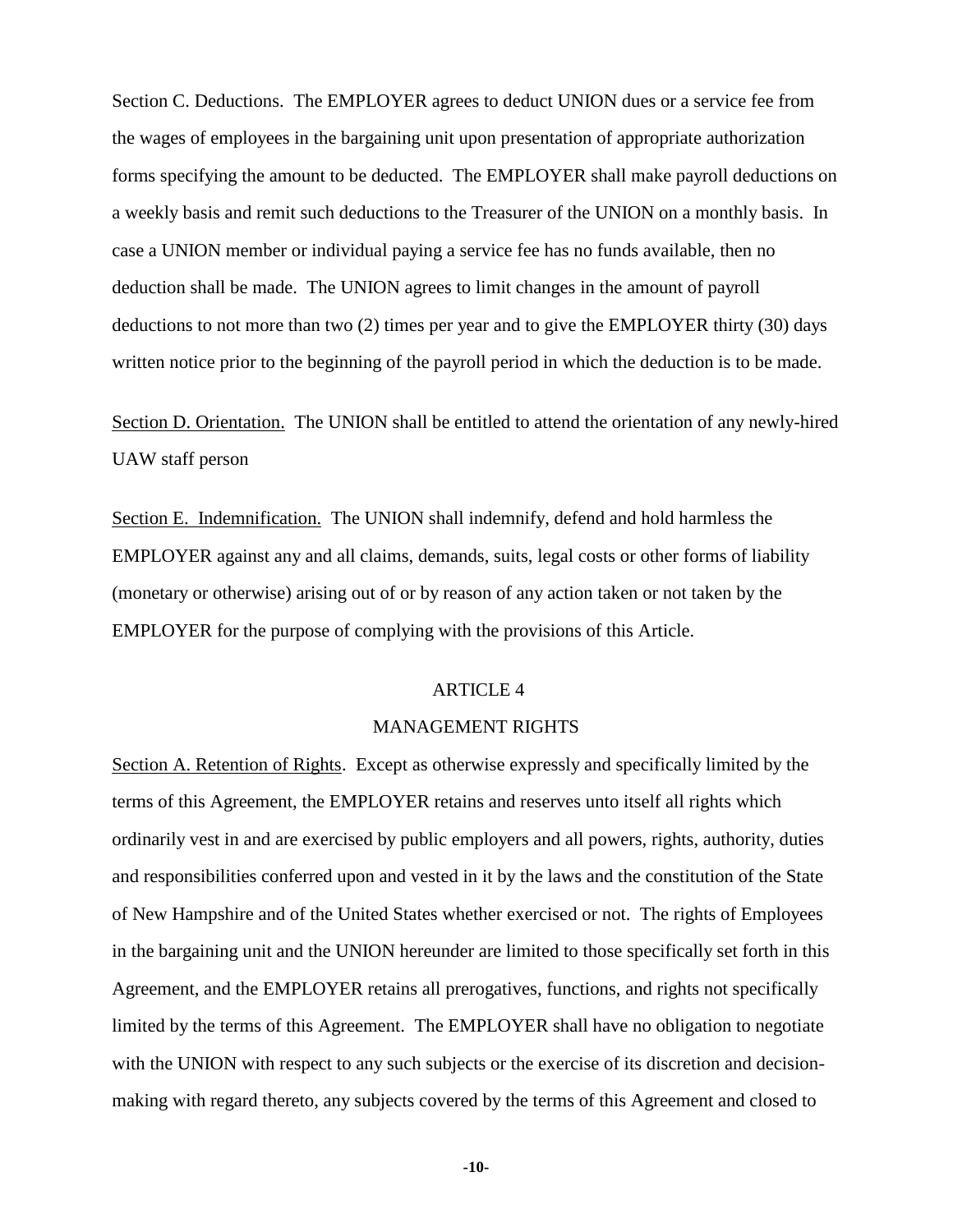further negotiations for the term thereof, and any subject which was or might have been raised in the course of collective bargaining, but is closed for the term thereof.

Without limitation, (except as otherwise expressly and specifically limited by the terms of this agreement) but by way of illustration, the exclusive prerogatives, functions, and rights of the EMPLOYER shall include the following:

To determine the mission of a department and to manage its affairs efficiently and economically; to control department budgets, facilities, equipment, processes; to plan, direct, and control department activities and personnel.

To determine the EMPLOYER'S organizational structure, duties to be performed, establishing or changing qualifications, position classifications and contents thereof; to establish terms and conditions of employment except as expressly modified or restricted by specific provisions of this Agreement.

To establish or change work hours and schedules of work, starting and quitting times; to assign and distribute work; to assign shifts, workdays, hours of work, and work locations; to determine the necessity for overtime and the amount of overtime required.

To establish, revise, and implement standards for performance, safety, materials, uniforms, and appearance.

To use, purchase or contract for outside services or products; to use technology; introduce new, or eliminate or modify existing methods, equipment, processes and technology.

 To close or liquidate an office, operation or facility, or combination of facilities, or to relocate, reorganize, or combine the work of departments, divisions, offices, operations, or facilities.

To examine, select, assign, reassign, direct, evaluate, discipline, promote, lay-off, or discharge employees and to determine the number of persons employed within the departments, parts thereof, or assigned to facilities, vehicles and equipment therein.

To determine the need for a reduction or an increase in the work force and the implementation of any decision with regards thereto.

**-11-**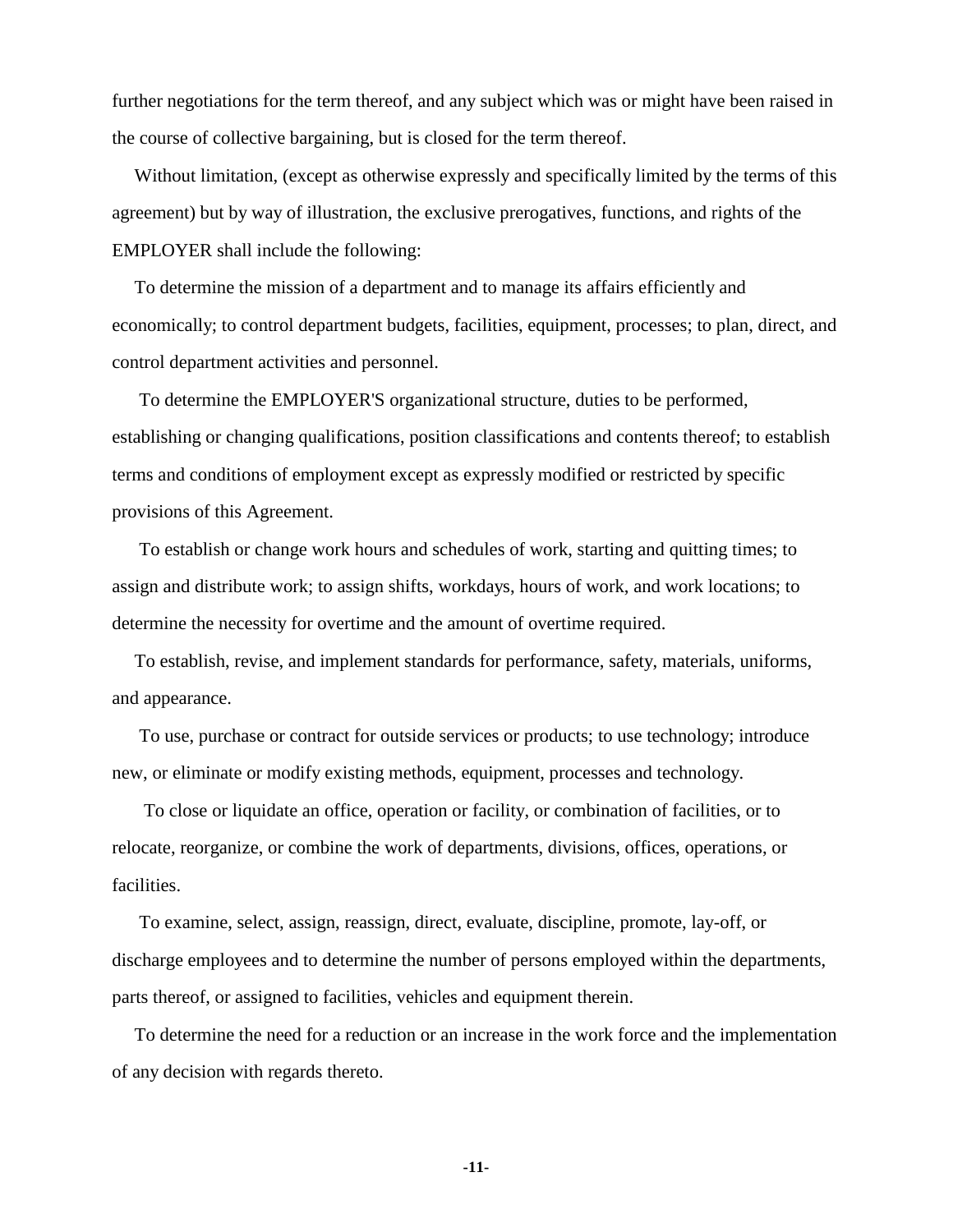To determine the need for additional educational courses, training programs, on-the-job training and cross-training, and to assign employees to such duties for periods to be determined by the EMPLOYER.

To adopt, change, enforce or discontinue any rules, regulations, procedures and policies not in direct conflict with any provision of this Agreement, or existing applicable statutory law as delineated under NH Revised Statutes Annotated or US Code, as to continue public control of the City of Concord.

To take whatever actions are necessary in emergencies in order to assure the proper functioning of the departments.

The exercise of any management prerogative, function, or right which is not specifically modified by this Agreement is not subject to the grievance procedure, to arbitration, or, to bargaining during the term of this Agreement.

The EMPLOYER'S not exercising any right, power, function or exclusive prerogative reserved to it herein, or exercising them in a particular way, shall not be deemed a waiver of its right to exercise them or to preclude the EMPLOYER from exercising them in some other way not in conflict with the express provisions of this Agreement.

Section B. Merit Plan. Except as otherwise specifically amended by this Agreement, all other provisions of the City's merit plan as provided by Charter, governing the classification, compensation, selection, training, promotion, discipline, leave, and any other matters within the management prerogatives of the EMPLOYER, are not considered a part of this Agreement but shall have full force and effect and shall be observed by Employees.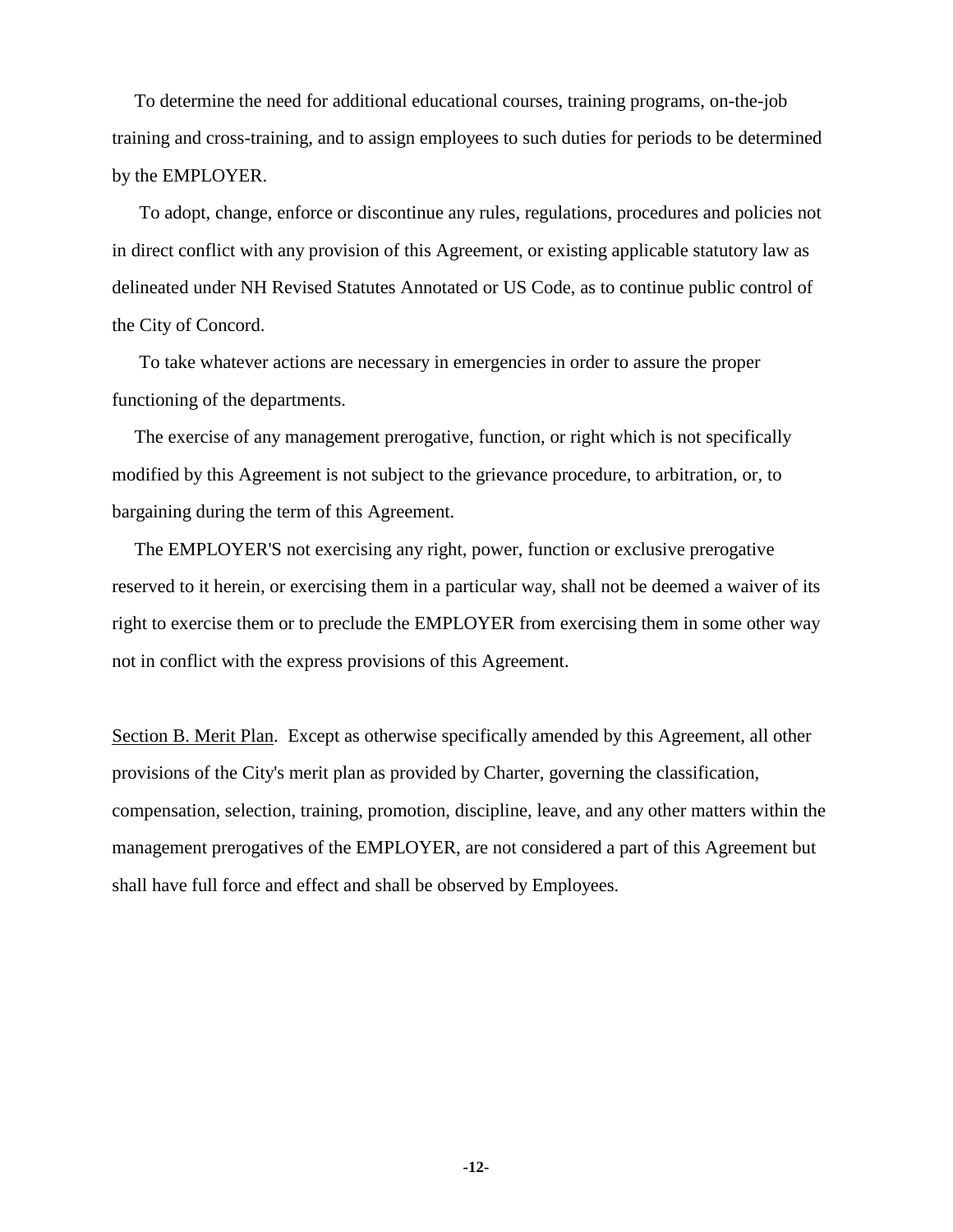## NON-DISCRIMINATION

The EMPLOYER and the UNION agree that there shall be no unlawful discrimination or harassment on the basis of religion, age, sex, race, color, national origin, physical or mental disability, pregnancy, marital status, sexual orientation, political affiliation or union status. The EMPLOYER and the UNION shall share the responsibility for damages resulting from discrimination caused by the enforcement of provisions of this Agreement or the collective bargaining process. The use of the male or female gender of nouns or pronouns is not intended to describe any specific Employee or group of Employees but is intended to refer to all Employees in the classification, regardless of gender.

#### ARTICLE 6

#### UNION REPRESENTATION

Section A. Union Officers. A written list of UNION Officers and Representatives shall be furnished to the EMPLOYER immediately after their designation and the UNION shall notify the EMPLOYER immediately of any change.

Section B. Contract Negotiations. Up to four (4) Employees may attend negotiation meetings without loss of pay. However, no overtime will be paid for time spent in negotiation meetings.

Section C. Grievance Investigation. Official UNION representatives may be granted reasonable time to investigate grievances subject to the approval of the EMPLOYER's designated representative. Such reasonable time shall only be granted after the UNION representative indicates the nature of the grievance, the individual or individuals involved, the location to be visited and obtaining the approval of the supervisors at the site to be visited. The UNION Representative (Steward) shall not be permitted to solicit grievances nor to unduly interfere with the performance of duties assigned to Employees.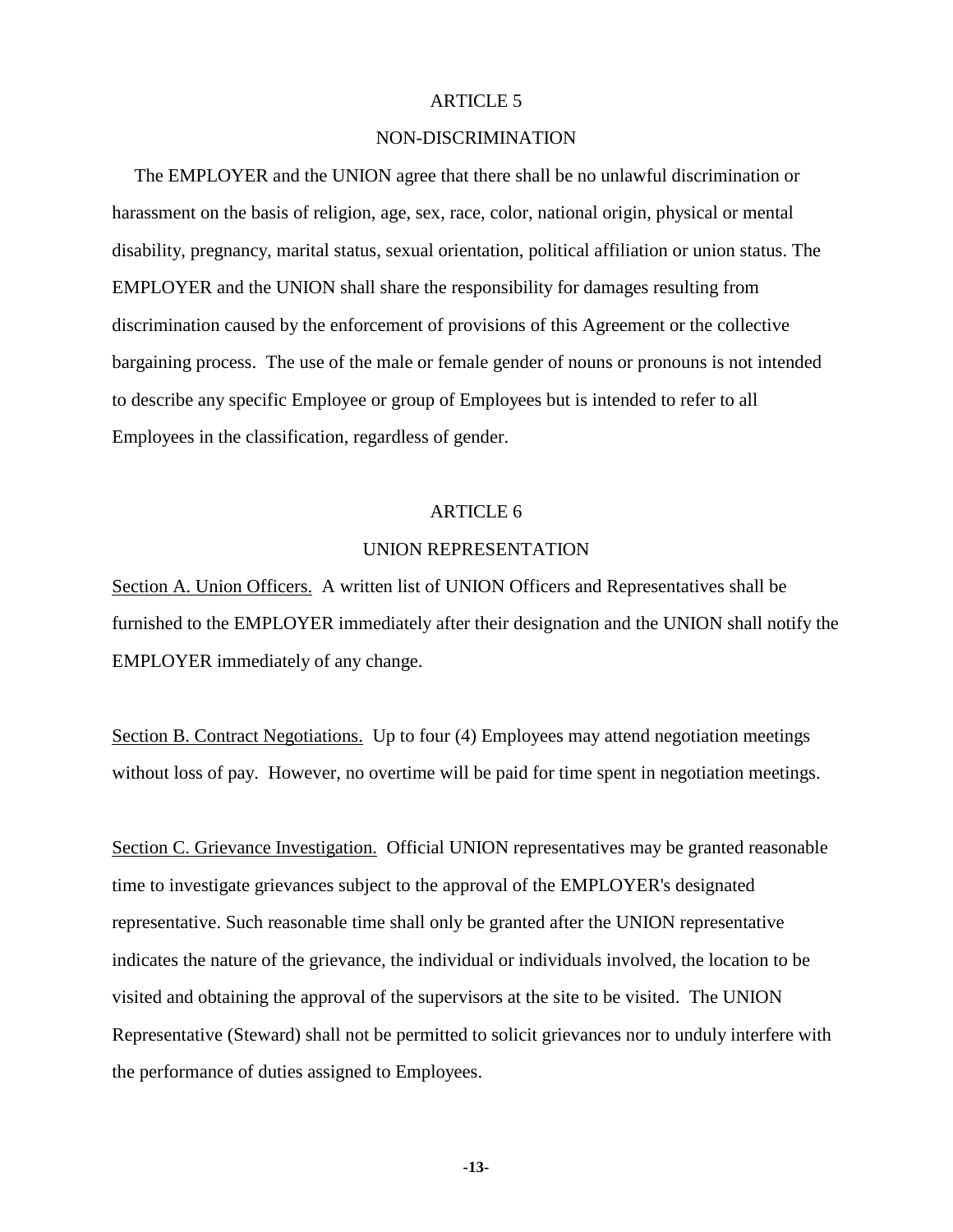## GRIEVANCE PROCEDURE

Section A. Definition. A grievance is defined as a claim or dispute by an Employee arising out of the application or interpretation of this Agreement, under the express, written provisions of this Agreement, and shall be processed in the following manner:

Section B. Step 1. An Employee having a grievance must notify the Employee's immediate supervisor of the grievance within ten (10) working days from the date of the event giving rise to the grievance. Such grievance shall be discussed between the Employee and his/her immediate supervisor at a mutually agreeable time. The immediate supervisor shall give his/her decision within ten (10) working days from the date of the discussion with the Employee. Section C. Step 2. If the grievance remains unresolved following the decision of the immediate supervisor, then such grievance may be submitted to the next appropriate supervisor or division head. It must be submitted in writing within five (5) working days from the date of the decision

by the immediate supervisor at step 1.

The written grievance shall take the following form:

- a. A complete statement of the grievance and the facts upon which it is based;
- b. The Article(s), or section(s) of this Agreement claimed to have been violated;
- c. The remedy or correction requested;
- d. The signature of the UNION representative and the grievant filing the grievance and;
- e. The identification of the person representing the grievant (UNION official or the grievant).

Any grievance which does not contain these minimal elements shall not be subject to the arbitration procedure set forth in this Article.

If either party feels it is necessary, the grievance may be discussed between the Employee, the UNION and the official at a mutually agreeable time. In any event the official shall render a decision in writing within ten (10) working days from the date of the meeting or the date the grievance was received, whichever is later.

Section D. Step 3. If the grievance remains unresolved following the completion of step 2, the written grievance may be submitted to the department head within five (5) working days from the date of the decision rendered at step 2. If either party feels it is necessary, the grievance may be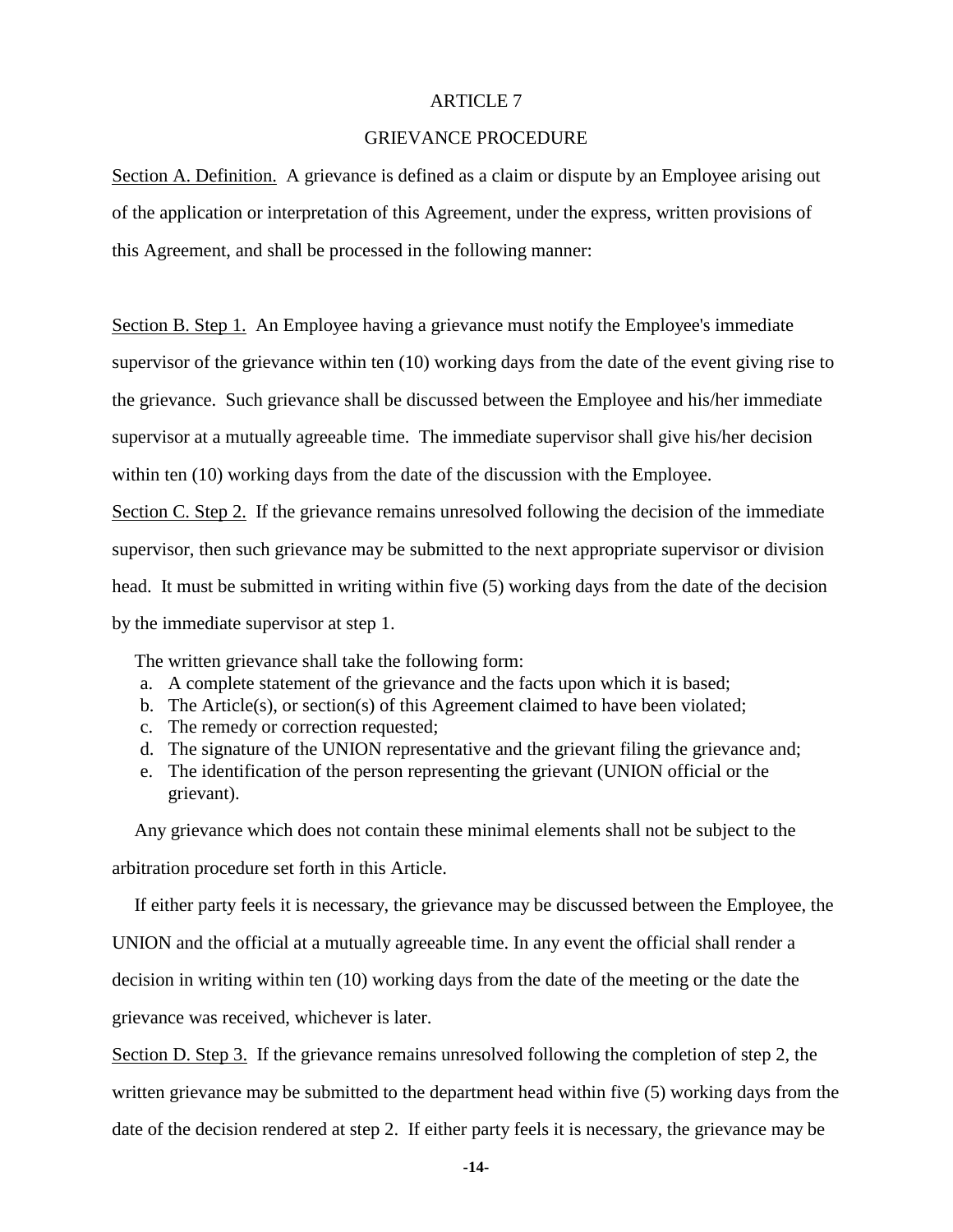discussed between the Employee, the UNION, and the department head at a mutually agreeable time. The department head shall render a decision in writing within ten (10) working days from the meeting or the date the grievance was received, whichever is later. In the event the department head was the official involved at step 2, the Employee may proceed directly to step 4. Section E. Step 4. If the grievance remains unresolved following the decision of the department head, the written grievance may be submitted to the City Manager or designee within five (5) working days from the date of the decision rendered by the department head at step 3. If either party feels it is necessary, the grievance may be discussed between the Employee, the UNION, and the City Manager or designee at a mutually agreeable time. The City Manager or designee shall render a decision within ten (10) working days from the date of the meeting or the date the grievance was received, whichever is later.

Section F. Step 5. If the grievance remains unresolved following the decision of the City Manager or designee the UNION may submit said grievance to arbitration under the Voluntary Labor Arbitration Rules of the American Arbitration Association or another mutually agreed third party, such action to be filed within twenty (20) calendar days following the decision of the City Manager or designee. If the UNION fails to submit said grievance to arbitration, the grievance shall be deemed abandoned and no further action shall be taken with respect to such grievance.

Section G. Step 6. Arbitration. The Arbitrator shall convene a hearing at the earliest possible date for the purpose of hearing the grievance.

G.1 The Arbitrator shall have no authority to amend, modify, nullify, ignore, add to, or subtract from the specific, written provisions of this Agreement. The Arbitrator shall only consider and make a decision with respect to the specific issue submitted by the Parties, and shall have no authority to make a decision on any other issue not so submitted. The Arbitrator shall provide the Parties with a decision within thirty five (35) days following the close of the hearing. The Arbitrator's decision shall be binding on the Parties subject to the provisions of RSA 542.

G.2 Nothing in this section limits the right of the Parties to be represented by legal counsel during the arbitration process.

**-15-**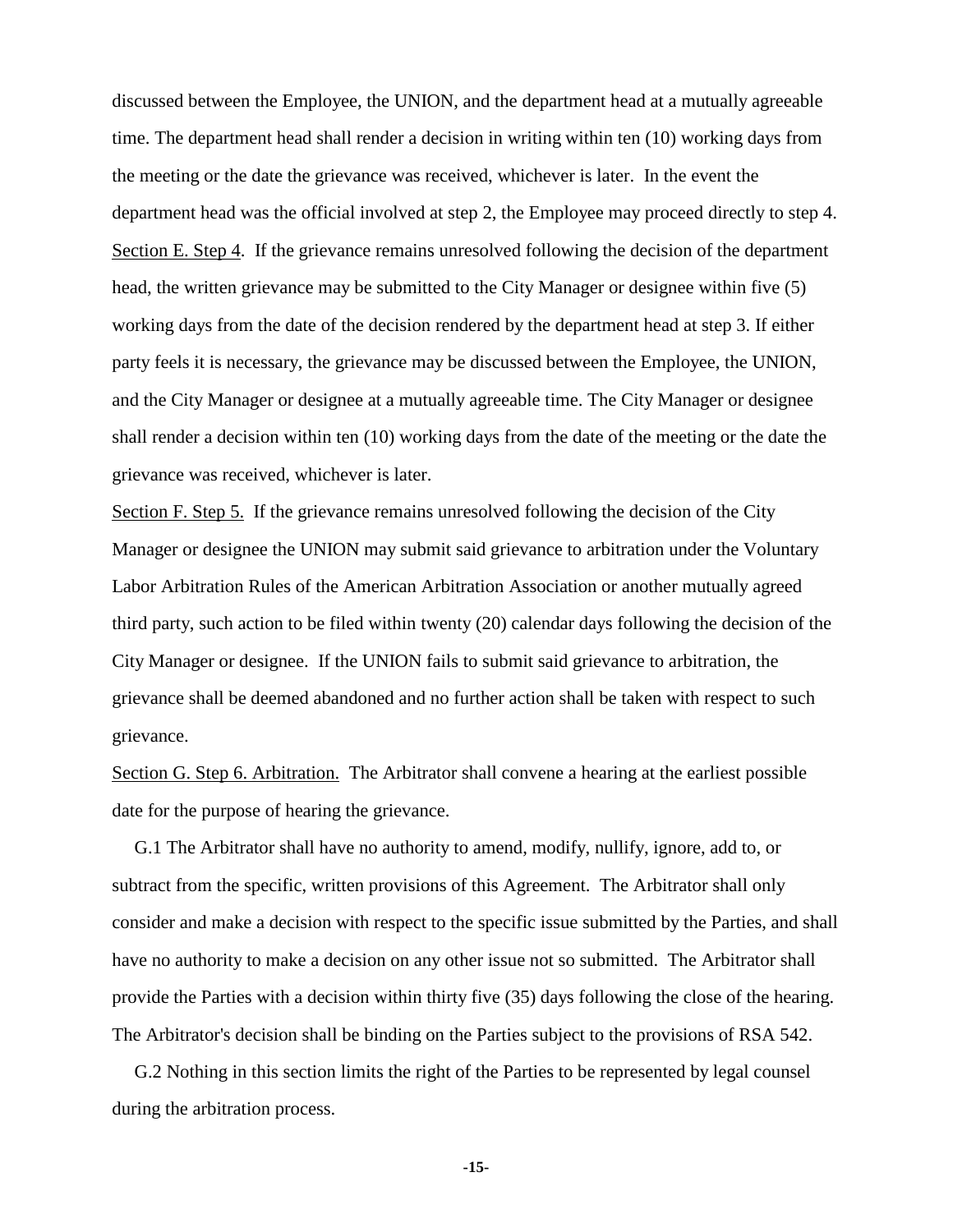G.3 Each Party shall pay the expenses of its own representatives, and they shall equally share the cost of the Arbitrator.

G.4 If either Party desires a verbatim record of the proceedings, it may cause a record to be made providing it pays for the record and makes copies available without charge to the other Party and to the Arbitrator.

G.5 Any award recommended by the Arbitrator may be retroactive to the date the grievance was submitted at step 1. In no case shall a grievance be deemed to have occurred prior to the effective date of this Agreement except as specifically acknowledged and identified in writing by the Parties on the date this Agreement is signed.

Section H. Time Limits. The time limits for the processing of grievances may be extended by written consent of **both Parties**. Where the specified time limits have lapsed and no extension has been provided for as specified herein, the grievance shall be considered settled in accordance with the EMPLOYER's or the UNION's last response.

Section I. Right of Employer. Nothing contained herein shall be construed as limiting the right of the EMPLOYER to pursue resolution of a grievance under this Article.

Section J. Exclusions. Questions or disputes involving the City Charter, City Ordinances, published policies and regulations, provisions of RSA 273-A and other provisions of law or policies and regulations of appropriate authorities outside the City shall not be subject to the grievance and arbitration procedure set forth herein regardless of whether such matters are quoted, cited, or otherwise incorporated in this agreement. This grievance procedure shall not cover any matter for which statutory appeals procedures exist.

**-16-**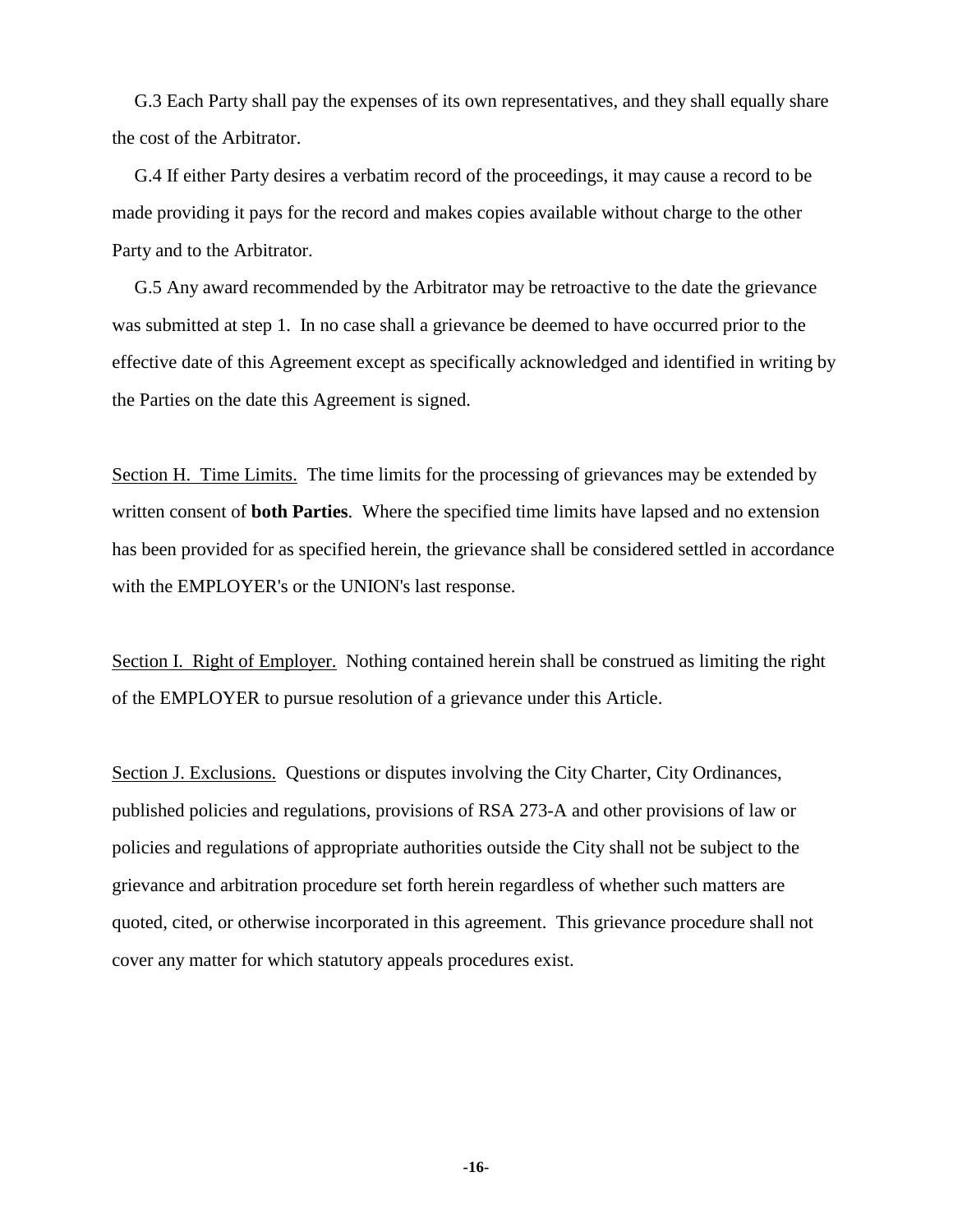## DISCIPLINE

Section A. Disciplinary Action- Personnel Rules and Regulations. Disciplinary action and any appeal thereof shall proceed in accordance with the City of Concord Personnel Rules and Regulations and shall not be subject to the grievance or arbitration provisions set forth in this Agreement. (Personnel Rules and Regulations can be accessed on the City's Intranet at www.concordnh.gov.)

Section B(1) Progressive Discipline. All discipline shall be for just cause and shall be appropriate to the infraction for which the disciplinary action is being taken. Any and all disciplinary action shall be taken within 60 calendar days of the EMPLOYER'S notice of infraction, unless the EMPLOYER provides written notification to the EMPLOYEE that additional time is necessary or the investigation involves a criminal matter.

A. Disciplinary action will normally be taken in the following order:

- 1. Verbal Warning
- 2. Written Warning
- 3. Suspension Without Pay
- 4. Discharge

However, the above sequence need not be followed if an infraction is sufficiently serious.

B. All written warnings, suspensions and discharge notices shall be in written form and identify the reason for the action and shall be signed by the EMPLOYEE as an acknowledgement of the action only.

C. EMPLOYEES may examine their own individual personnel files at reasonable times under the direct supervision of the EMPLOYER.

Section B(2) Grievances. Grievances relating to this Article shall be initiated by the UNION in accordance with the provision of Section 34-8-5(c) of the Personnel Rules and Regulations of the City of Concord.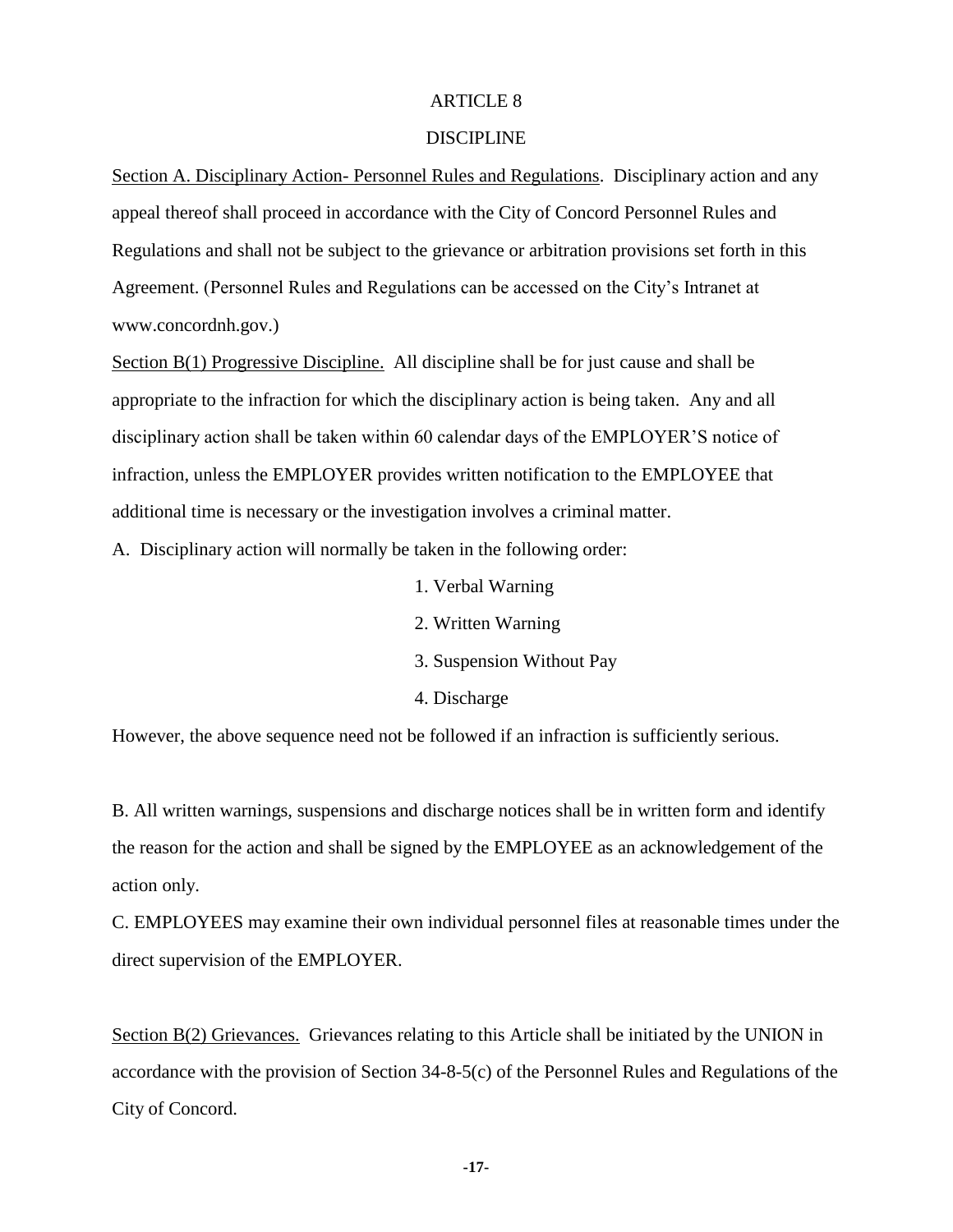## FILLING OF VACANCIES

Section A. Temporary Assignments. An Employee may be temporarily assigned by the EMPLOYER to work in any position of the same or lower classification grade without change in pay. Upon the cessation of such temporary assignment, the Employee shall be returned to the EMPLOYER's previous position provided it is open and available.

Section B. Acting Appointments. When an Employee is temporarily assigned to work in a higher labor grade, such an Employee shall receive a wage rate to be determined by adding five percent to the Employee's regular rate and then placing the Employee at the step in the labor grade of the higher classification which is closest to this hourly rate without being less. However, in no instance shall an acting Employee receive a rate which is greater than the maximum rate paid for that classification. Employees on such assignments shall receive the higher rate of pay for the position after they have worked a full day or more in a fiscal year.

Payment shall be retroactive to the first day of such assignment and shall only be made for those days actually worked in the higher assignment. Acting assignments shall only be valid with prior written authorization from the department head. Where two or more Employees are equally qualified for the acting assignment, the senior Employee will be appointed. However, qualifications for acting assignments shall be determined at the sole discretion of the department head.

Section C. Postings. Full-time bargaining unit positions that are vacant and to be filled shall be posted in the Human Resources Office for a period of five working days.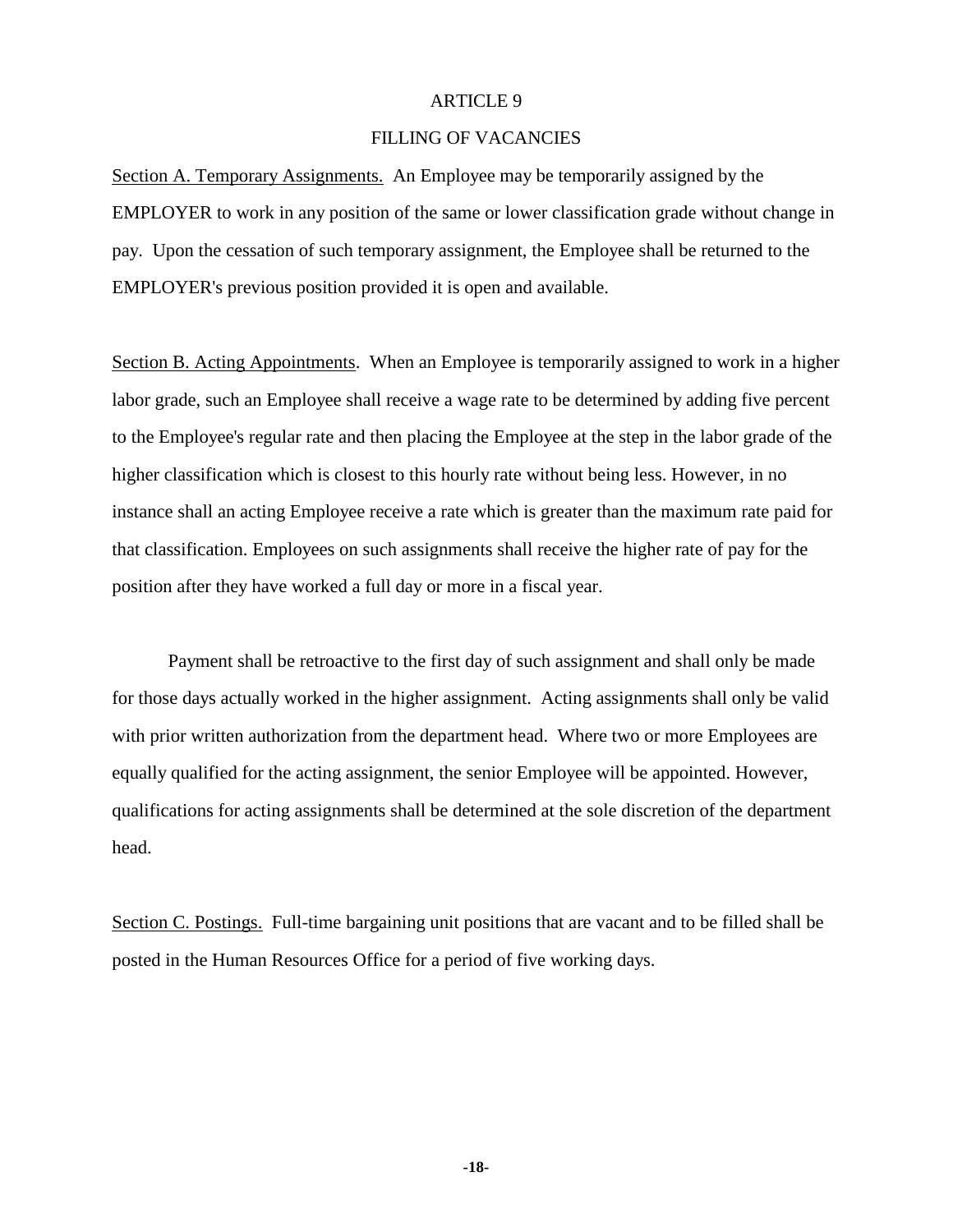Section D. Notification. The City shall notify the UNION of all promotions and reclassifications within (5) working days of the action by notice to the UNION Chairperson. This notice shall be for informational purposes only and shall not be used to challenge the City's exclusive managerial prerogative with respect to such matters.

#### ARTICLE 10

#### HOURS OF WORK

Section A. Work Hours. The hours of work shall be established by department heads and approved by the City Manager.

Section B. Application. Nothing contained herein shall be construed as preventing the EMPLOYER from restructuring the hours of work or from establishing the work schedule of Employees.

Section C. Changes in Workweek and Workday. Should it be necessary to establish daily or weekly work schedules departing from the regular workday or workweek, the EMPLOYER will give notice of such change to the Employee as far in advance as is reasonably practicable.

Section D. Breaks. Employees will ordinarily be allowed two fifteen minute breaks per day, at the discretion of the immediate supervisor. Permanent part-time employees will ordinarily be allowed one fifteen minute break for every four hours of work, at the discretion of the immediate supervisor. Break times shall be used as rest periods and are not to be annexed to the beginning of the workday, meal periods, or the end of the workday except with the permission of the department head; nor shall they accrue for use on another day.

**-19-**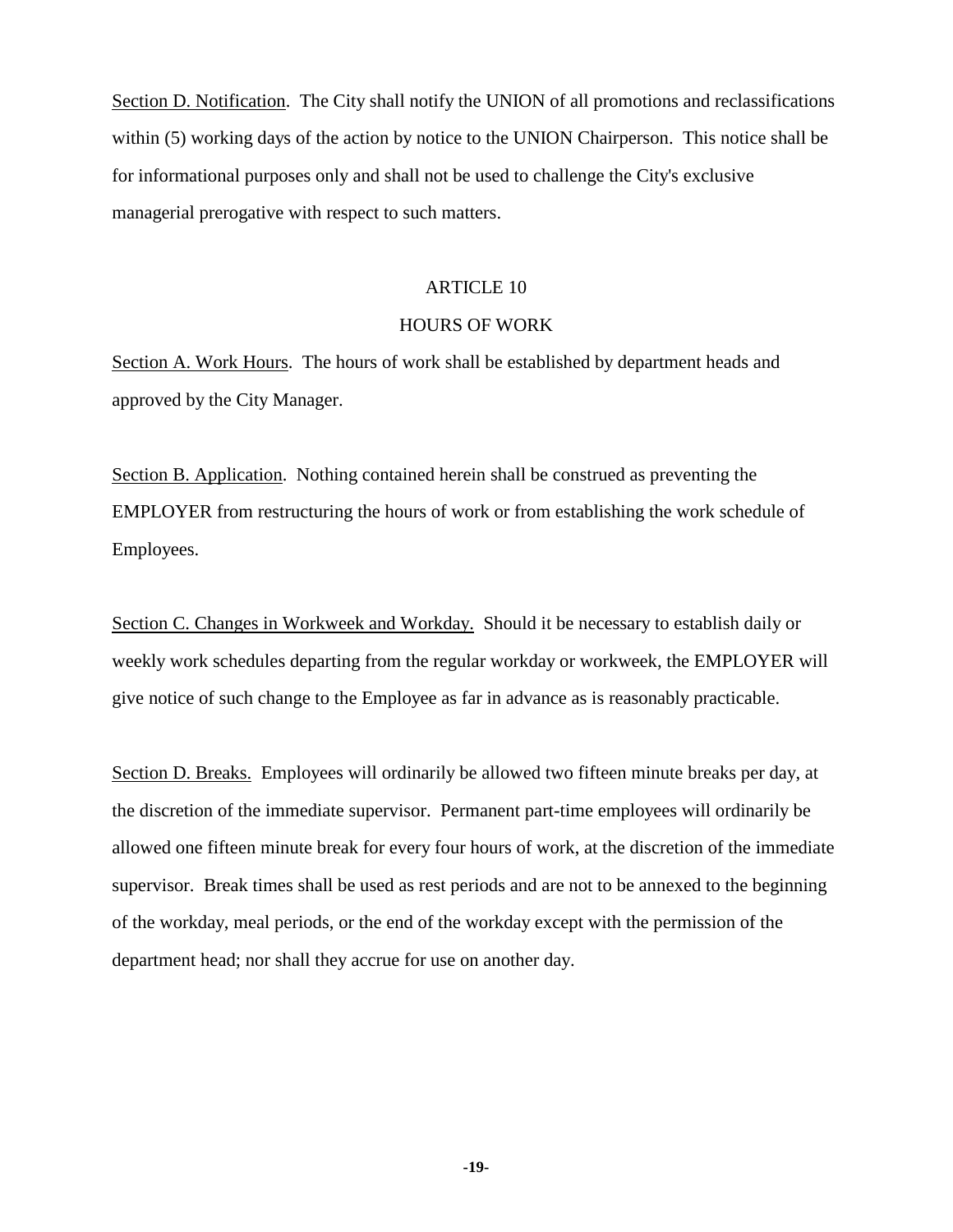## OVERTIME AND CALLBACK

Section A. General. The EMPLOYER reserves the right to require Employees to remain on duty or return to duty, at such times and for such lengths of time as it shall deem necessary.

Section B. Overtime Rate. Overtime at the rate of one and one-half  $(1 \frac{1}{2})$  times the Employee's scheduled hourly rate shall be paid for all hours actually worked beyond eight (8) hours in one day or forty (40) hours in the workweek. Full-time employees who are required to work on a day other than their scheduled workdays will be paid at the appropriate overtime rate for all hours worked that day. Overtime premium rate shall not be pyramided, compounded, added together or paid twice for the same time worked. Employees may mutually agree with the employer to flex schedules which include irregular daily hours. In such cases employees shall be paid overtime for all hours over 40 in any one week but shall not receive overtime for hours over 8 in one day.

Section C. Hours Worked. For purposes of computing hours worked for overtime, "hours worked" shall not include such things as leaves of absence or "off-payroll" periods.

Section D. Callback Time. Callback pertains to work performed outside an Employee's regularly scheduled workday. Callback does not pertain to work time consecutively annexed to the end of the scheduled workday. Callback does not pertain to scheduled overtime. An Employee called back under this section shall be paid at the overtime hourly rate for the time actually worked. Except for those receiving stand-by compensation (See Section E below), employees shall be guaranteed a minimum of four (4) hours work at their overtime rate. Employees in stand-by status shall be guaranteed a minimum of three (3) hours work at their overtime rate for the first callback in a stand by day (as defined in Section E  $(d)$ ) and two  $(2)$ 

**-20-**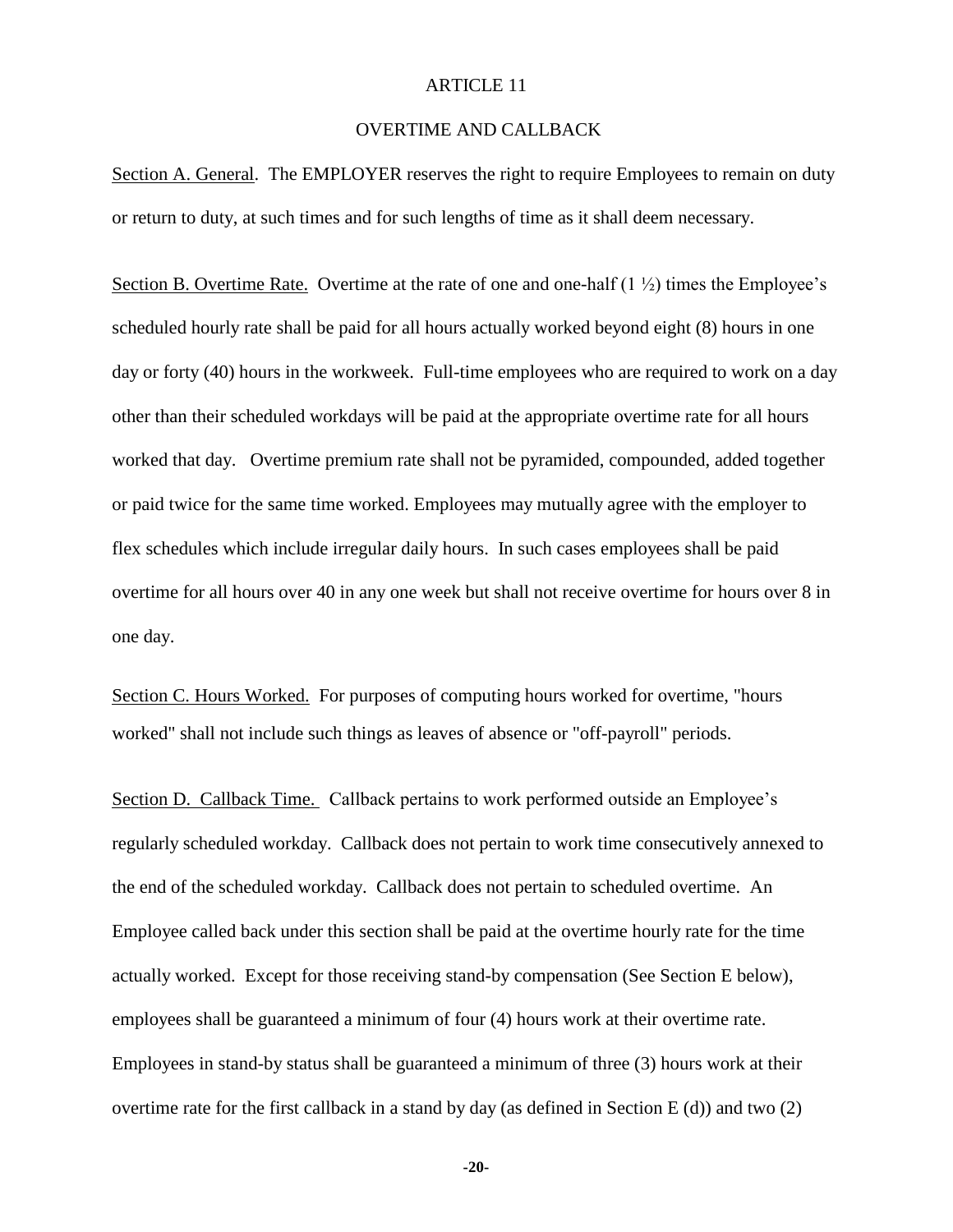hours work for additional callbacks in that day. Employees in stand-by status, working remotely on a SCADA system, shall be guaranteed a minimum of one (1) hour work at their overtime rate for a callback in a stand by day. The Employer may, at its sole discretion, elect to hold over an Employee at the end of the workday if the Employee has been called in to work less than four hours prior to the start of the Employee's regular shift, is eligible for callback pay and has not worked for the guaranteed hours during the callback period.

Section E. Stand-By. The following provisions apply to Stand-By:

a. An Employee may be assigned stand-by status in addition to his/her regular work schedule. While on stand-by status, the Employee shall be constantly available for notification of work requirement, keep competent authority informed of the current effective reasonable method for communication of notification and shall report to the work area as quickly as possible and within forty-five (45) minutes of notification by competent authority or by an alarm system.

b. Stand-by status will be rotated among Employees based upon qualifications of the Employee and Department requirements.

c. The compensation for a stand-by period shall be as follows:

Weekdays beginning Monday at 3:00 PM through Saturday at 7:00 AM as assigned by the EMPLOYER - one hour's pay at the employee's overtime rate per day assigned. Weekends beginning Saturday after 7:00 AM through Monday before 7:00 AM as assigned by the EMPLOYER - one hour's pay at the employee's overtime rate per any 12 hour period assigned.

Holidays that fall on a weekday beginning at 7:00 AM on the day of the holiday through 7:00 AM the day immediately following the holiday as assigned by the EMPLOYER– one hour's pay at the employee's overtime rate per any 12 hour period assigned. (Note: this section does not apply to floating holidays).

**-21-**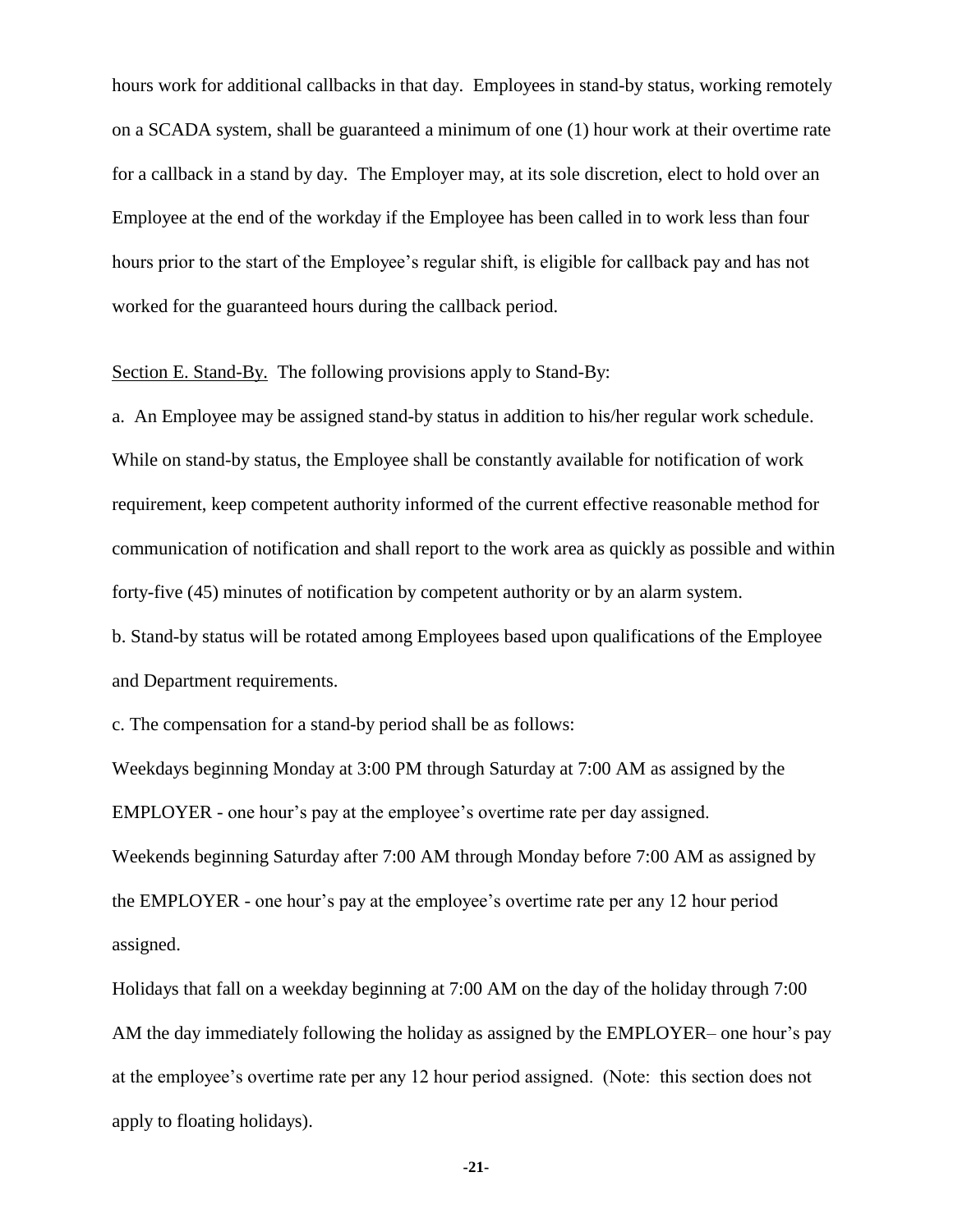d. The stand-by period shall normally be for seven days commencing Monday at 7:00 A.M. and involve the time period outside the normal hours of work. A shorter stand-by period with a minimum of one day may be assigned when it is necessary to substitute for the normally assigned Employee or provide additional accessible workforce.

e. Employees in stand-by status shall be available for scheduled overtime and perform the regular duties of their job description during normal hours.

## ARTICLE 12

## **HOLIDAYS**

Section A. Days. The official holidays of UNION Employees shall be as follows:

| Columbus Day            |
|-------------------------|
| Election Day (State)    |
| Veteran's Day           |
| <b>Thanksgiving Day</b> |
| Day after Thanksgiving  |
| Christmas Day           |
|                         |

MLK Jr./Civil Rights Day and Election Day shall be floating holidays.

Section B. Observed. When a holiday occurs on a Saturday, it shall be observed on the preceding Friday; when a holiday occurs on a Sunday, it shall be observed on the following Monday. If a holiday is observed by the City on another day the UNION will observe the same day.

Section C. Payment. Holiday pay shall be computed at the Employee's regular straight-time hourly rate for the number of hours for which they would normally have worked had the day not been a holiday.

An employee working a rotating schedule, other than a regular Monday to Friday schedule, who is not scheduled to work on a holiday shall be compensated at their regular rate of pay for the holiday and may be given another day off without pay. This schedule change shall occur during the week of the holiday and at the discretion of the department head.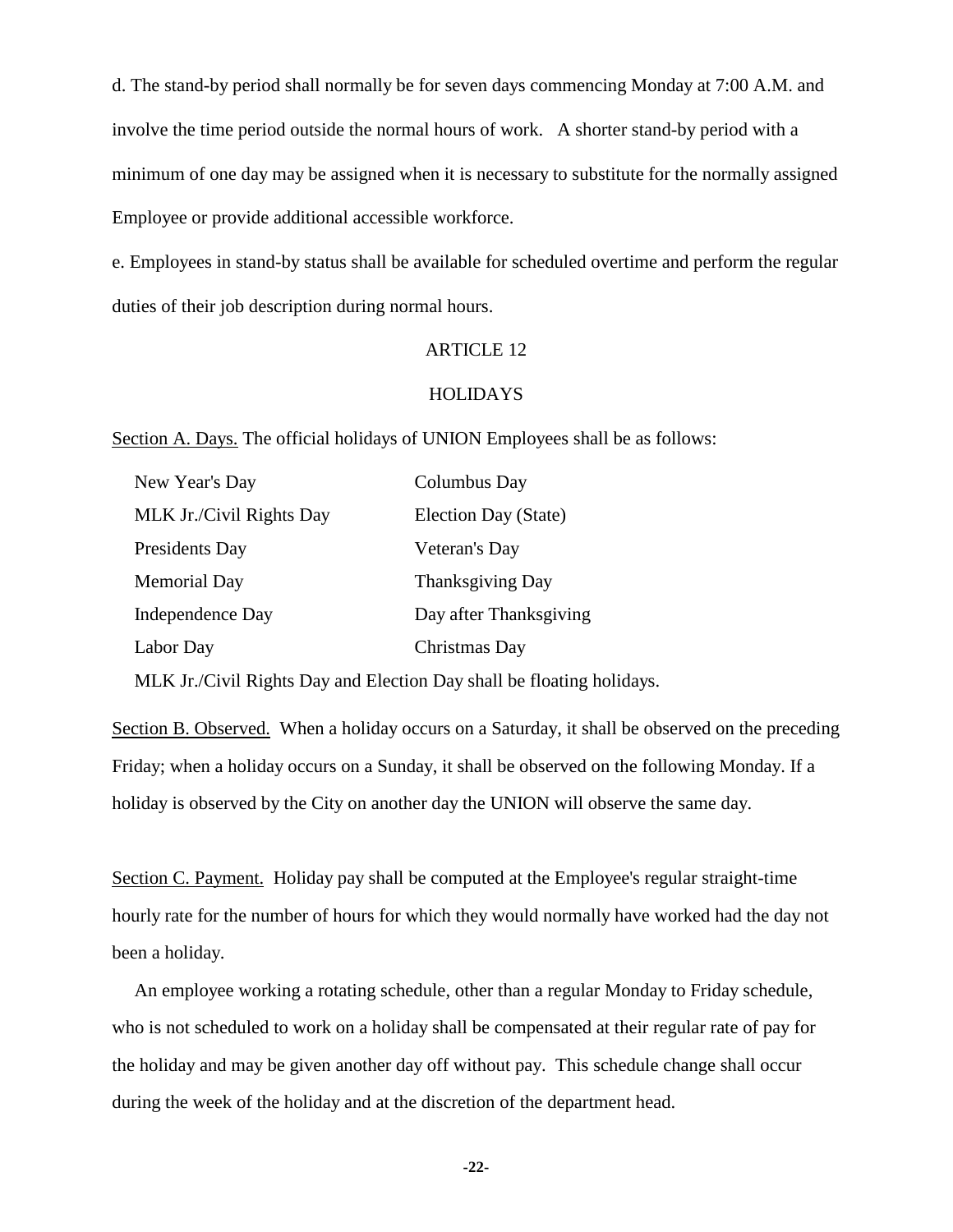Section D. Overtime. In the event that an Employee is required to work on one of the holidays listed above, then that Employee shall receive pay at time and one half the regular rate of pay for all hours actually worked on the holiday in addition to his/her holiday pay, if eligible.

Section E. Eligibility. Employees shall forfeit holiday pay in the event the Employee is absent without authorization on the last workday prior to the holiday or the first work day following the holiday.

Section F. Permanent Part Time Employees. Permanent Part-time employees shall be compensated four (4) hours at their regular rate of pay for holidays. A Permanent Part-time Employee who is not scheduled to work on a holiday shall be compensated four (4) hours at his/her regular rate of pay for the holiday, and may be given four (4) hours off without pay. Permanent Part-time employees who are normally scheduled for greater than or less than four (4) hours on the holiday shall be compensated four (4) hours at their regular rate of pay, and their schedule may be adjusted to provide the normal number of hours of their work week. They may request not to make up the hours as long as the yearly average of hours per week requirement is met or may use annual leave within the week of the holiday. These schedule changes shall occur during the week of the holiday and at the discretion of the department head.

#### ARTICLE 13

#### ANNUAL LEAVE

Section A. Formula. All permanent full time and permanent part time Employees annual leave accrual shall be based upon a fraction of an hour accrual for each of the standard annual work hours schedule (e.g. 2080 hours for a 40 hour; 1950 for a 37.5 hour per week employee) as

shown below.

| Years of      | Hourly     | Monthly    | Monthly    | Annual     | Annual   |
|---------------|------------|------------|------------|------------|----------|
| Continuous    | Accrual    | Accrual    | Accrual    | Accrual    | Accrual  |
| Service       |            | 37.5 hours | 40 Hours   | 37.5       | 40 Hours |
|               |            |            |            | Hours      |          |
|               |            |            |            |            |          |
| $0$ thru $5$  | .0481 hrs. | 7.81 hrs.  | 8.33 hrs.  | 93.75 hrs. | 100.00   |
|               |            |            |            |            | hrs.     |
| $6$ thru $10$ | .0596 hrs. | 9.69 hrs.  | 10.33 hrs. | 116.25     | 124.00   |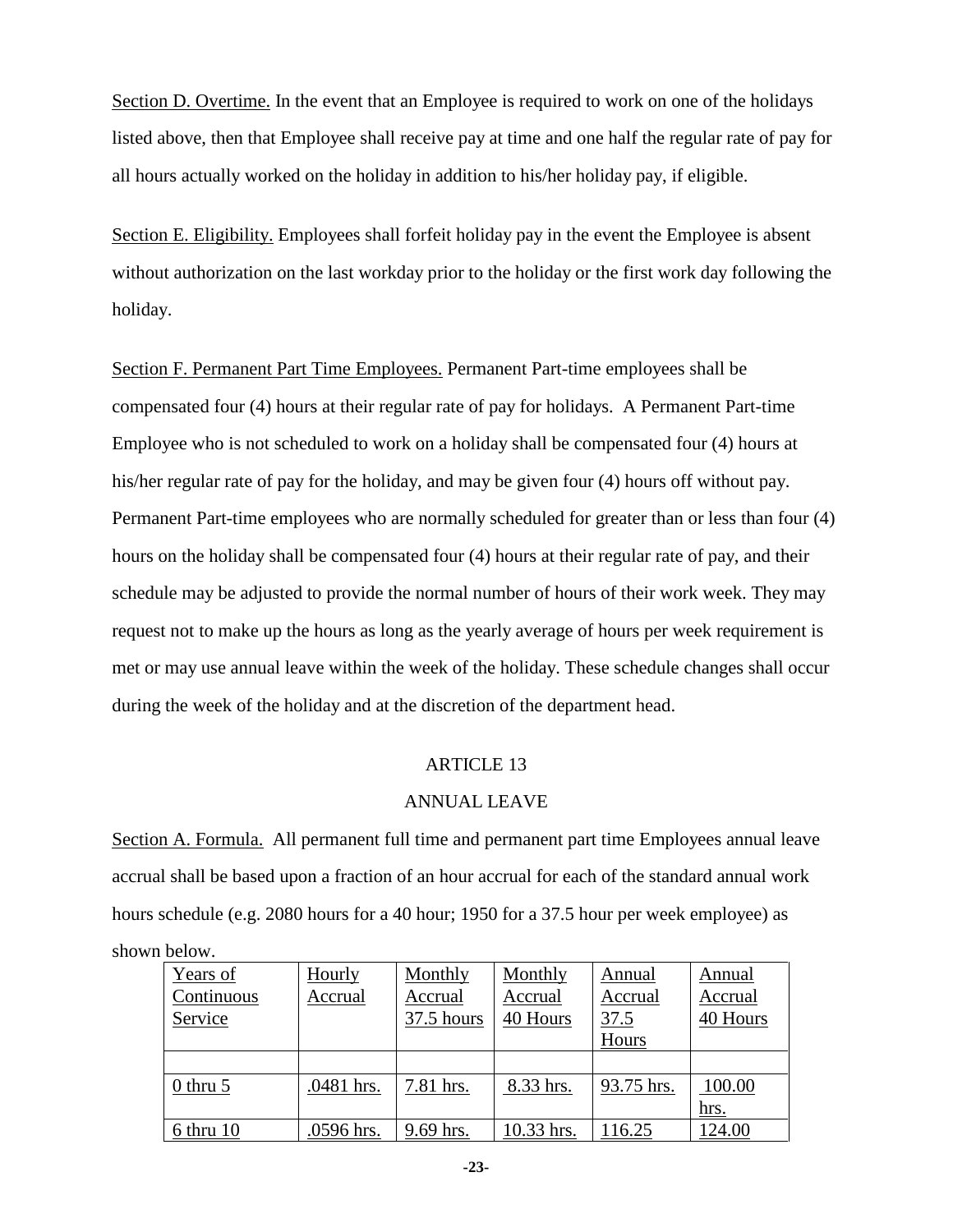|            |            |            |            | <u>hrs.</u> | hrs.        |
|------------|------------|------------|------------|-------------|-------------|
| 11 thru 15 | .0712 hrs. | 11.56 hrs. | 12.33 hrs. | 138.75      | 148.00      |
|            |            |            |            | <u>hrs.</u> | <u>hrs.</u> |
| 16 thru 20 | .0827 hrs. | 13.44 hrs. | 14.33 hrs. | 161.25      | 172.00      |
|            |            |            |            | hrs.        | <u>hrs.</u> |
| 21 thru 25 | .0942 hrs. | 15.31 hrs. | 16.33 hrs. | 183.75      | 196.00      |
|            |            |            |            | hrs.        | hrs.        |
| Over 25    | .1019 hrs. | 16.56 hrs. | 17.67 hrs. | 198.75      | 212.00      |
|            |            |            |            | <u>hrs.</u> | hrs.        |

**Any employee who has already achieved 25 years of continuous service (and is receiving an hourly accrual in the amount of .1040) as of the date of execution of this contract shall be exempt from this change and, therefore, shall continue to accrue annual leave in the hourly amount of .1040.** 

Section B. Maximum Accrual. Annual leave may be accrued to a maximum of two and one half (2.5) years' accrual at the Employee's annual rate.

Section C.Non-Pay Status. More than five (5) days in a non-pay status during any calendar month will constitute the loss of a month worked for annual leave credit purposes.

Section D. Transfer. In the event of a transfer to another department without a break in City service, the Employee shall retain his/her accumulated annual leave.

Section E. Scheduling. Requests for annual leave will be accepted by the EMPLOYER at reasonable times. The assignment of annual leave shall be scheduled by the department head for such time or times as will serve both the interests of City and the Employee, however, reasonable effort will be made to accommodate the Employee's request.

Section F. Payment Upon Death. If a permanent Employee, while in the City's service, dies and there is remaining to his/her credit days of annual leave, it shall be payable to the following classes in the following order of priority:

- 1. A named beneficiary whose name has been filed by said employee with the head of the department in which he/she is employed;
- 2. When not having so filed a named beneficiary, to his/her spouse;
- 3. Or not having named a beneficiary or not being survived by a spouse, to the estate of the deceased.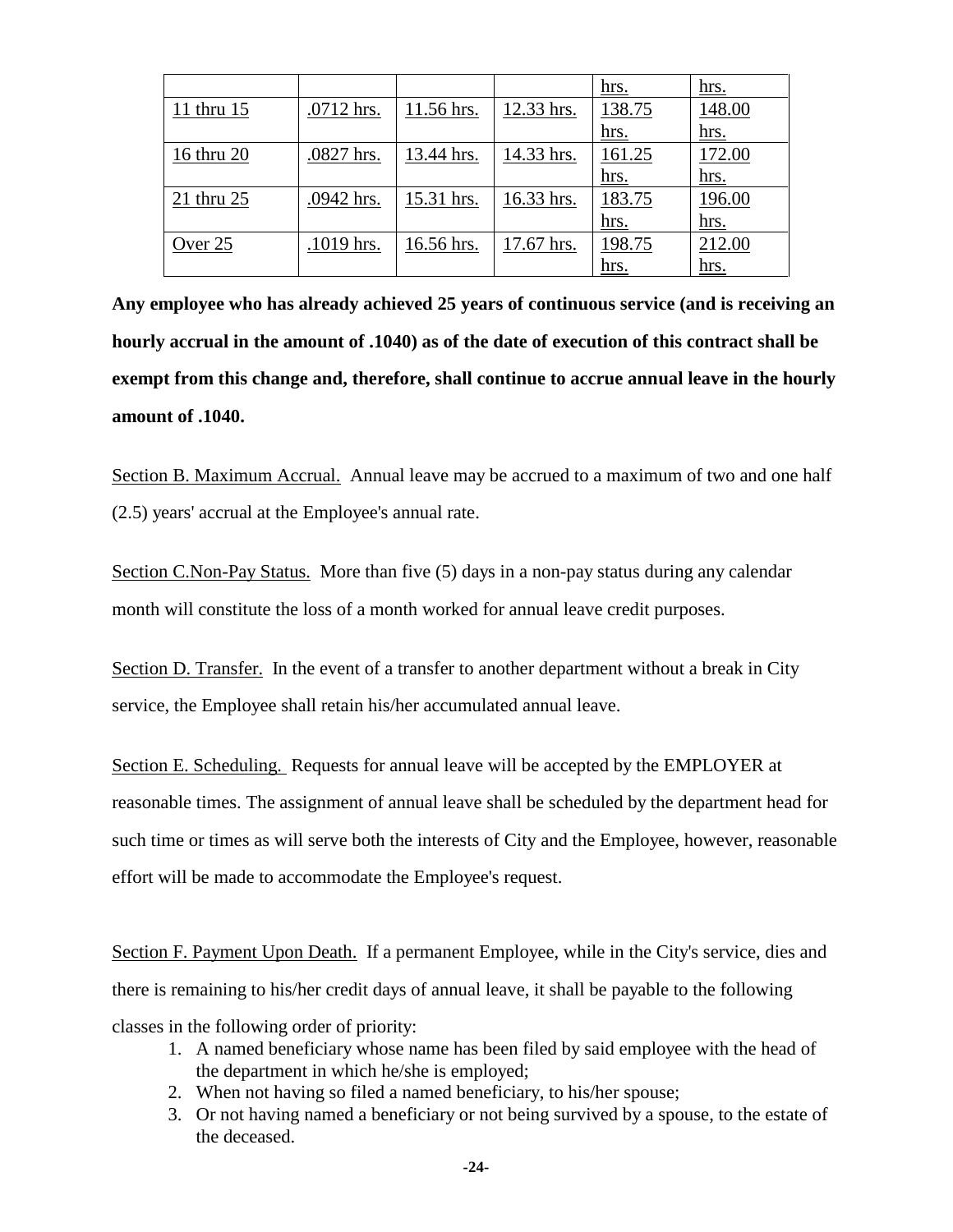4. If a permanent employee dies, annual leave for the month death occurs, shall be calculated by using the formula in Section 1 column1 and column 2, to determine the annual leave for that month.

Section G. Payment Upon Resignation. If a permanent Employee retires or resigns from the service of the City or is otherwise discontinued therefrom, except for cause, he/she shall be entitled to receive a lump sum payment of all accumulated annual leave.

## ARTICLE 14

# SICK LEAVE

Section A. Definition. "Sick Leave" shall mean authorized leave of absence from duty for reasons of non-work related illness or injury. It shall not pertain to illness or injury while engaged in outside employment or business activity.

Section B. Procedure. All permanent full-time and permanent part-time and probationary Employees of the City shall be entitled to accrue sick leave. During the first six months of employment permanent full-time Employees shall accrue sick leave at the rate of .0577 hours for each hour worked within a standard work schedule (e.g. 40 hour week). Thereafter the accrual rate shall be .0308 hours for each hour worked within a standard work schedule.

The standard work year, in hours, resulting from the City's most common standard work weeks is shown below and the yearly accrual of leave for a person with over six months employment is illustrated for each of the standard work years (.0308 \* 1950 etc.).

| <b>Standard Work Week</b> | <b>Standard Work Year</b> | <b>Annual Accrual</b> |
|---------------------------|---------------------------|-----------------------|
| 25 hours                  | 1300 hours                | 40 hours              |
| $37.5$ hours              | 1950 hours                | 60 hours              |
| 40 hours                  | 2080 hours                | 64 hours              |
| 42 hours                  | 2184 hours                | 67 hours              |

Section B.1. Permanent Part-time Employees. For purposes of this article only, permanent parttime Employee shall accrue sick leave at the rate outlined above.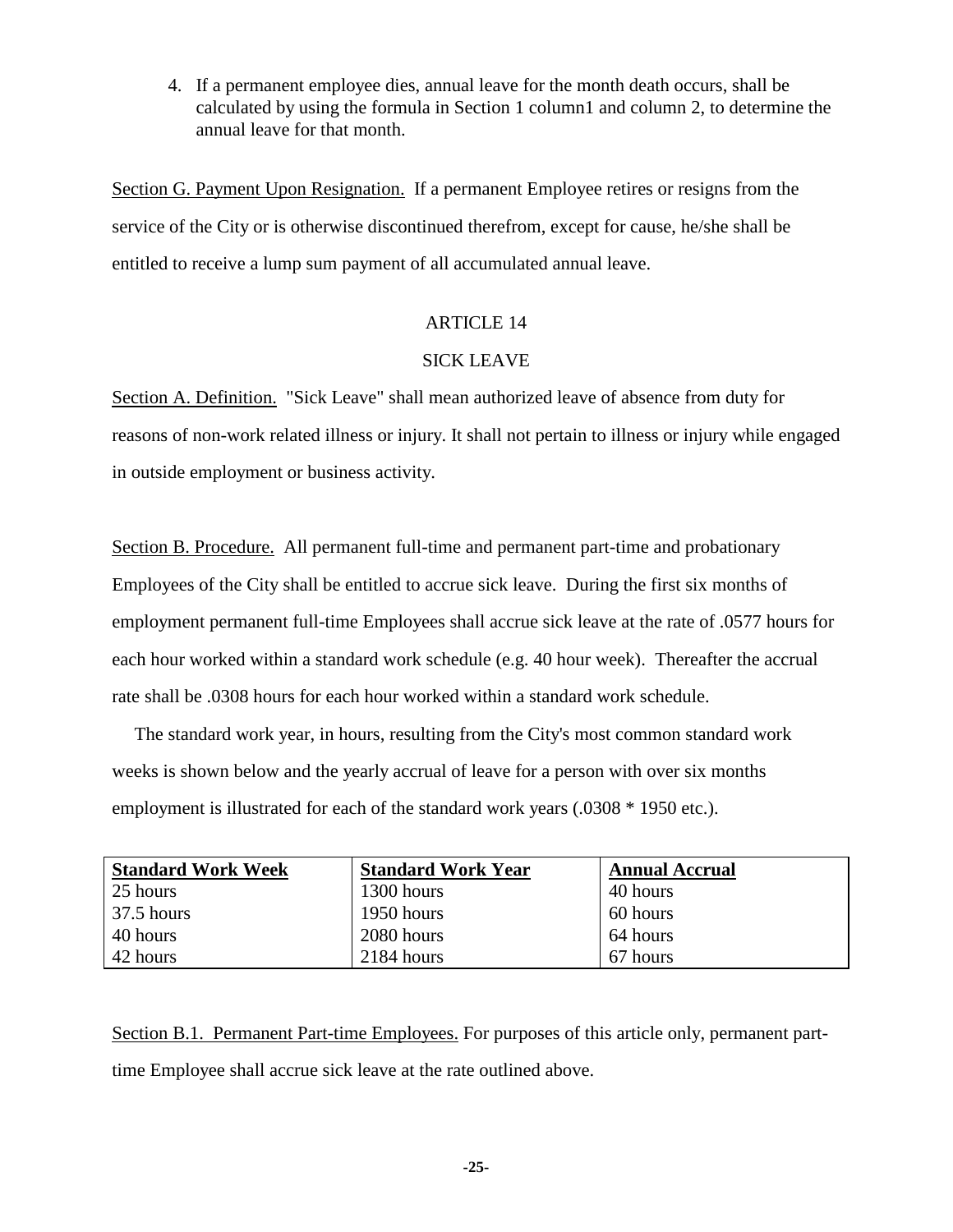Section C. Maximum Accrual. All Permanent full time City Employees may accumulate a maximum of 200 hours of sick leave; all Permanent part time Employees may accumulate a maximum of 100 hours of sick leave. More than five (5) days in a non-pay status during any single calendar month will constitute the loss of a month worked for sick leave credit purposes.

Section D. Sick Leave Use. An Employee may only utilize accumulated sick leave for actual illness, injury and disability of the Employee, or to provide direct care for a seriously ill dependent member of the Employee's immediate family, or to meet dental or medical appointments. When sick leave is used due to illness in the immediate family, use of such leave shall not exceed three (3) days for any one occurrence of such family illness. In cases involving a grave illness of a member of the immediate family, and where alternate means of home care have been exhausted, the City Manager at his/her sole discretion may extend the maximum time limitations of this section. The granting or denial of such extensions shall not be subject to the grievance procedure.

D.1 Definition. "Immediate Family" shall include only the Employee's spouse, mother, father, step-mother, step-father, foster mother, foster father, father-in-law, mother-in-law, grandmother, grandfather, grandchild, sister, brother, child, step-child, foster child, or any other relative living in the same household.

Section E. Procedure. In order to receive compensation for sick leave an Employee must have an adequate balance in the sick leave account and meet the following requirements:

In the case of injury or illness commencing prior to the work shift, the Employee must notify his/her department head or designee within one (1) hour of the start of his/her regular work shift whenever possible.

In the case of injury or illness commencing after the Employee has reported for duty, an Employee must notify his/her department head or designee and gain approval for leave prior to leaving his/her duty station.

**-26-**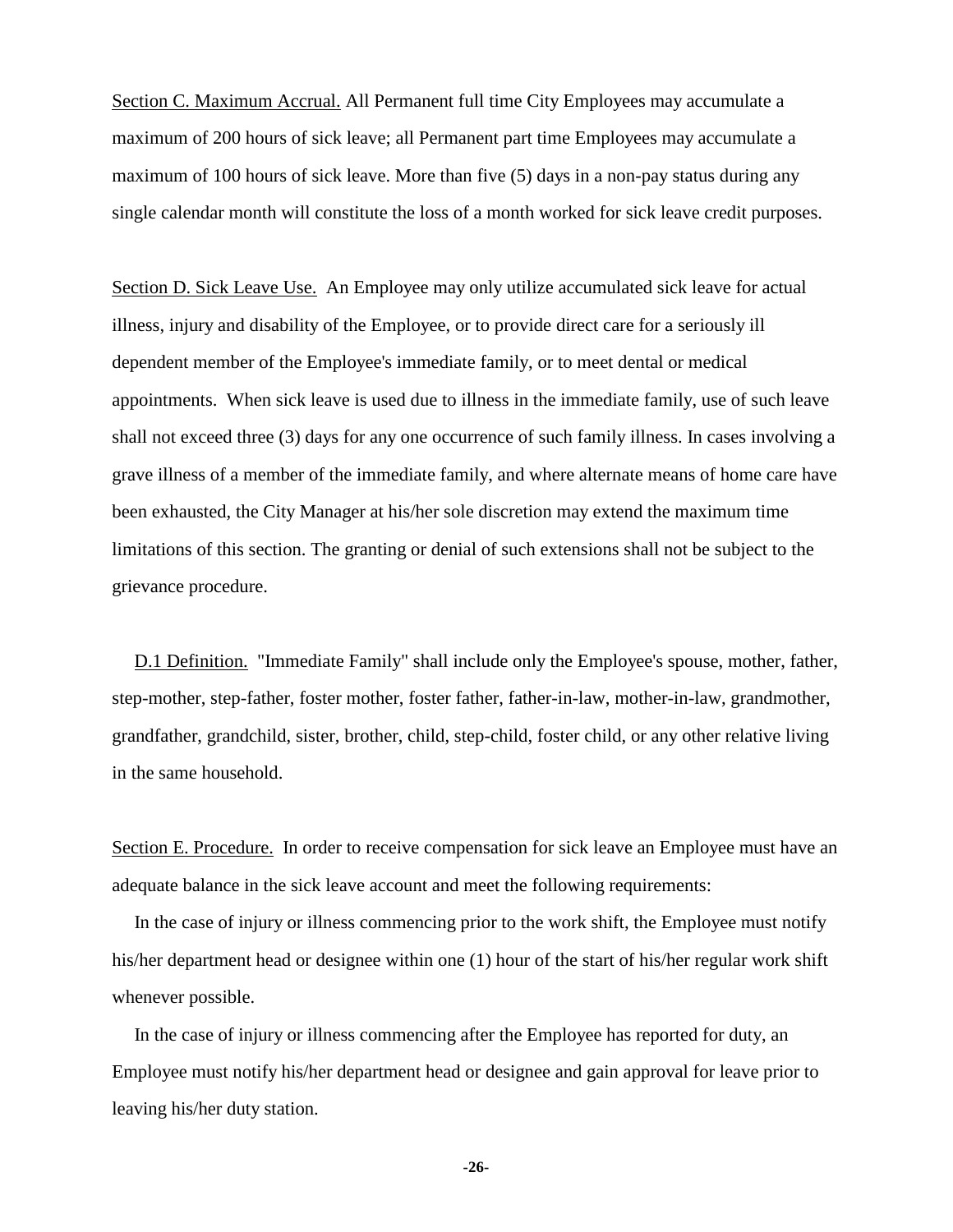The approval of all sick leave shall be documented by the completion of an APPLICATION FOR LEAVE form.

Section F. Proof of Illness. Proof of illness in the form of a physician's certificate indicating that the Employee has been treated by that physician during the time frame involved in the sick leave request may be required by the EMPLOYER for any claims of illness or injury. Absences for more than three (3) consecutive workdays shall be substantiated by such physician's certificate. The EMPLOYER may require an Employee to undergo a fitness for duty examination before being restored to duty after use of sick leave.

Section G. Close of Accounts. Upon resignation or dismissal, the Employee's accumulated sick leave shall lapse and the accounts shall be closed. The employee's accumulated sick leave shall not lapse and the account shall not be closed when an employee is transferred.

## ARTICLE 15

#### INJURY LEAVE

Section A. Definition. Injury leave shall be defined as injury arising out of the Employee's employment with the EMPLOYER.

Section B. Payment. Employees are covered by worker's compensation insurance as defined by State Law. In no instance shall an Employee out on injury leave receive any payments from the City without having signed a wage continuation payment agreement. Said wage continuation payment agreement shall allow the City to withhold wages for any duplicate payments that exceed the Employee's net base weekly wage.

#### ARTICLE 16

#### BEREAVEMENT LEAVE

Section A. Leave. In the event of a death in the immediate family of a Permanent or Permanent Part-time Employee, the Permanent Employee shall be granted up to three (3) days, or in the case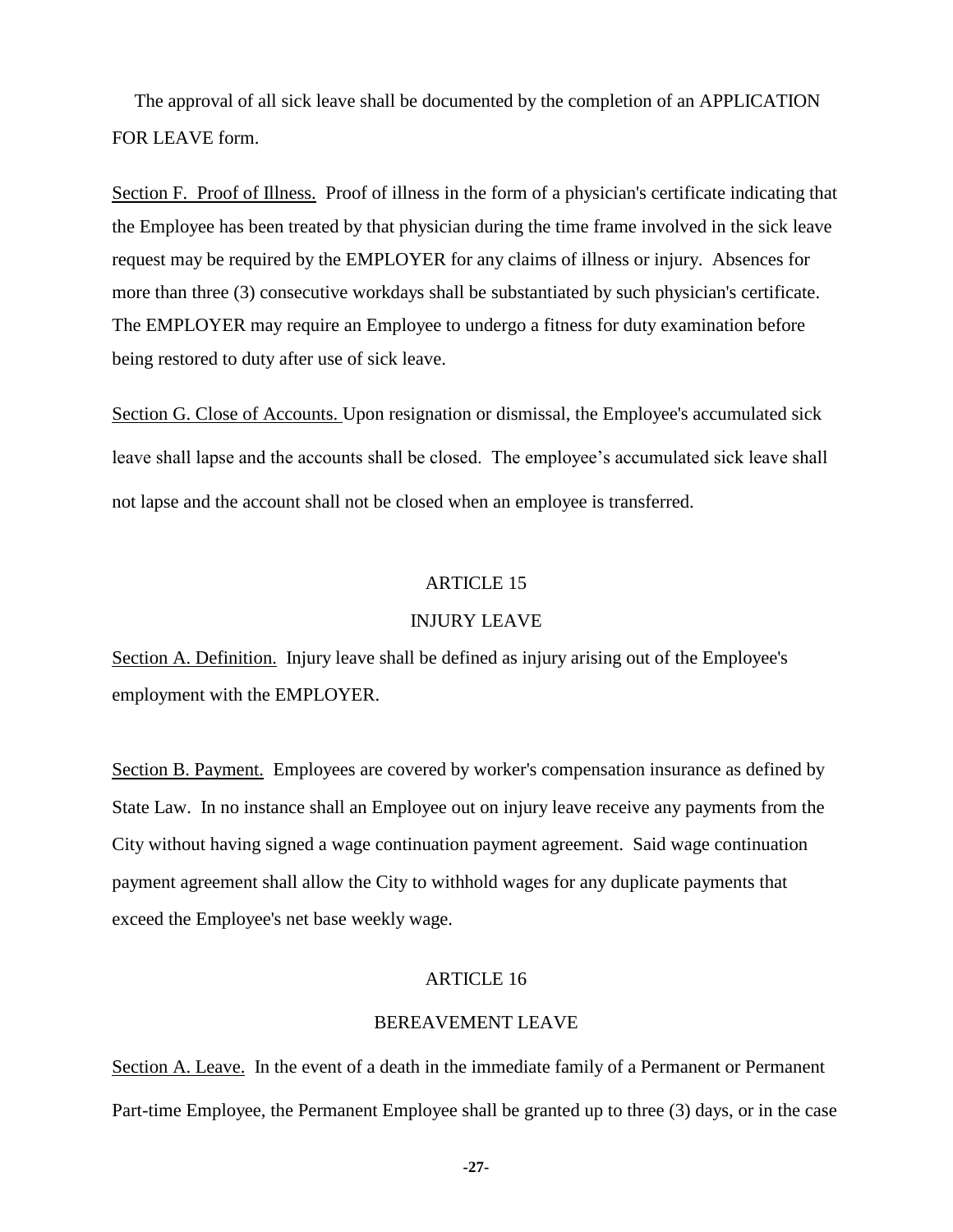of a Permanent Part-time Employee up to three (3) 4 hour days, paid leave of absence to make household arrangements or to attend funeral services.

Section B. Definition. For purposes of this Article, "Immediate Family" shall mean: the employee's spouse, mother, father, step-mother, step-father, foster mother, foster father, fatherin-law, mother-in-law, grandmother, grandfather, grandchild, sister, brother, child, step-child, foster child, or any other relative living in the same household.

Section C. Family Leave. In the event of a death in the "close family" of a Permanent or Permanent Part-time Employee, the Employee shall be granted one (1) day of paid leave of absence to attend a funeral on a scheduled work day for a close family member as defined below. Proof of passing may be requested by Supervisor.

Section D. Definition. "Close Family Member" shall include grandmother-in-law, grandfatherin-law, brother-in-law, sister-in-law, aunt, and uncle.

# ARTICLE 17

## MILITARY LEAVE

Section A. General. Any Permanent or Permanent Part time employee who is a member of any reserve component of the Armed Forces of the United States or of the national guard shall upon request be entitled to no more than fifteen (15) calendar days leave of absence in any twelve- (12) month federal fiscal year (October 1 - September 30), for the purpose of engaging in military drill, training, or other temporary duty under military authority. An employee shall be paid the difference between base pay for such military service and the amount of straight time earnings lost by reason of such service, based on the employee's regularly scheduled straight time rate. Such payments shall be made following the showing of satisfactory evidence of the amount of pay received for such service.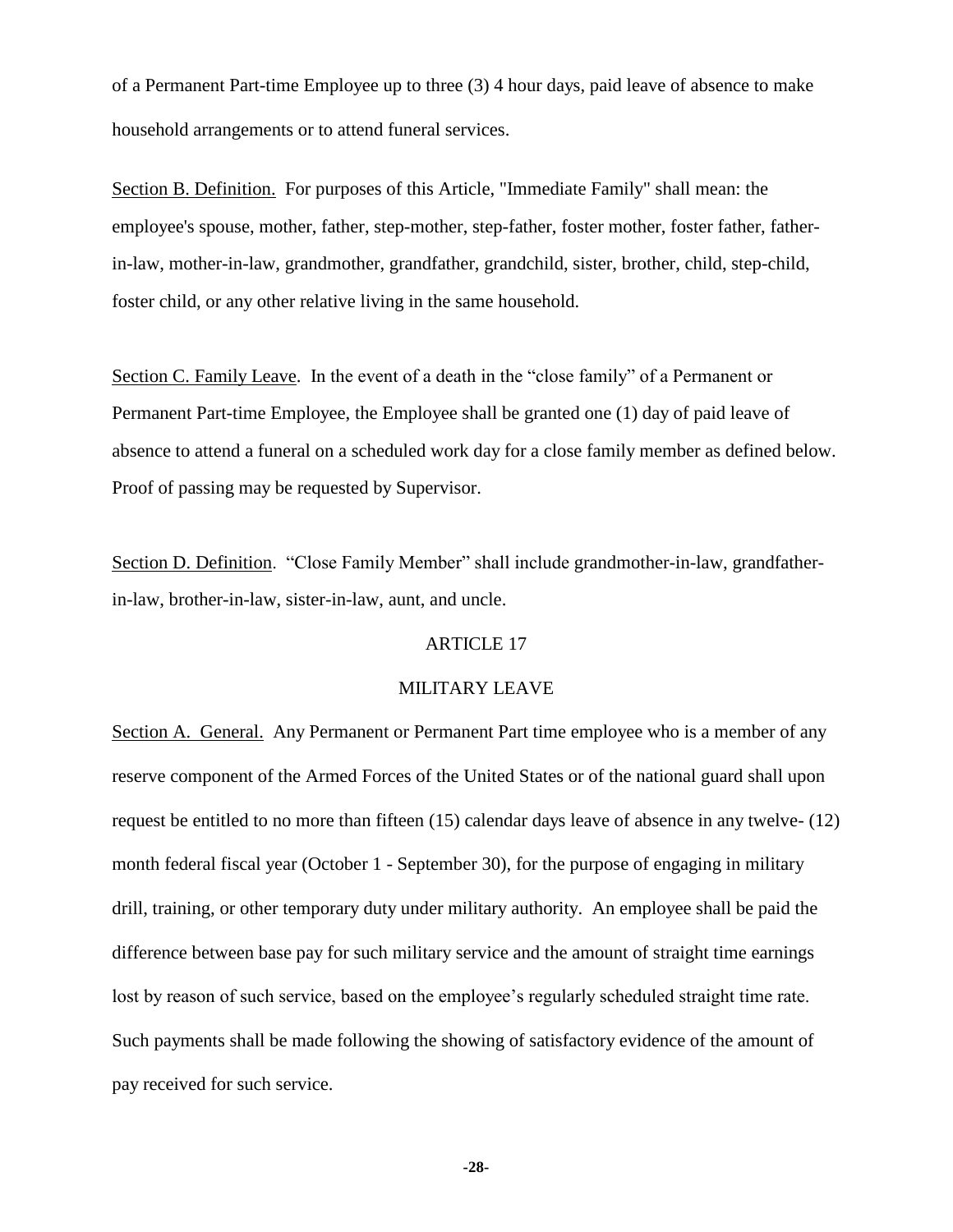### CIVIL LEAVE

Section A. General. Any Permanent or Permanent Part-time Employee shall be given time off without loss of pay or annual leave when performing civil leave, when called for jury duty, or subpoenaed to appear before a court, public body or commission. While on civil leave said Employee's civil compensation shall be supplemented by the City to such an amount so the Employee will receive his/her base weekly wage.

## ARTICLE 19

## LEAVE OF ABSENCE

Section A. General. Any Permanent or Permanent Part-time Employee may, with the approval of the City Manager, be granted a Leave of Absence of up to six (6) months. Such Leave shall be without pay or other benefits and shall not count as service to the City. The granting or refusal of such Leave shall not be subject to the provisions of the grievance procedure.

## ARTICLE 20

### WAGES

Section A. Payroll Deductions. All Permanent or Permanent Part-time Employees who work a minimum of fifteen (15) hours every week shall be eligible for direct payroll deductions under existing City policies. Nothing in this section shall prohibit the City from changing or modifying the City policies regarding payroll deductions at the sole discretion of the City. However, the Finance Department shall provide affected employees a written one-pay period advance notice when possible.

Section B. COLA. In consideration for the UNION's Agreement that the EMPLOYER's Beneflex program is outside the collective bargaining agreement and subject to change regarding

**-29-**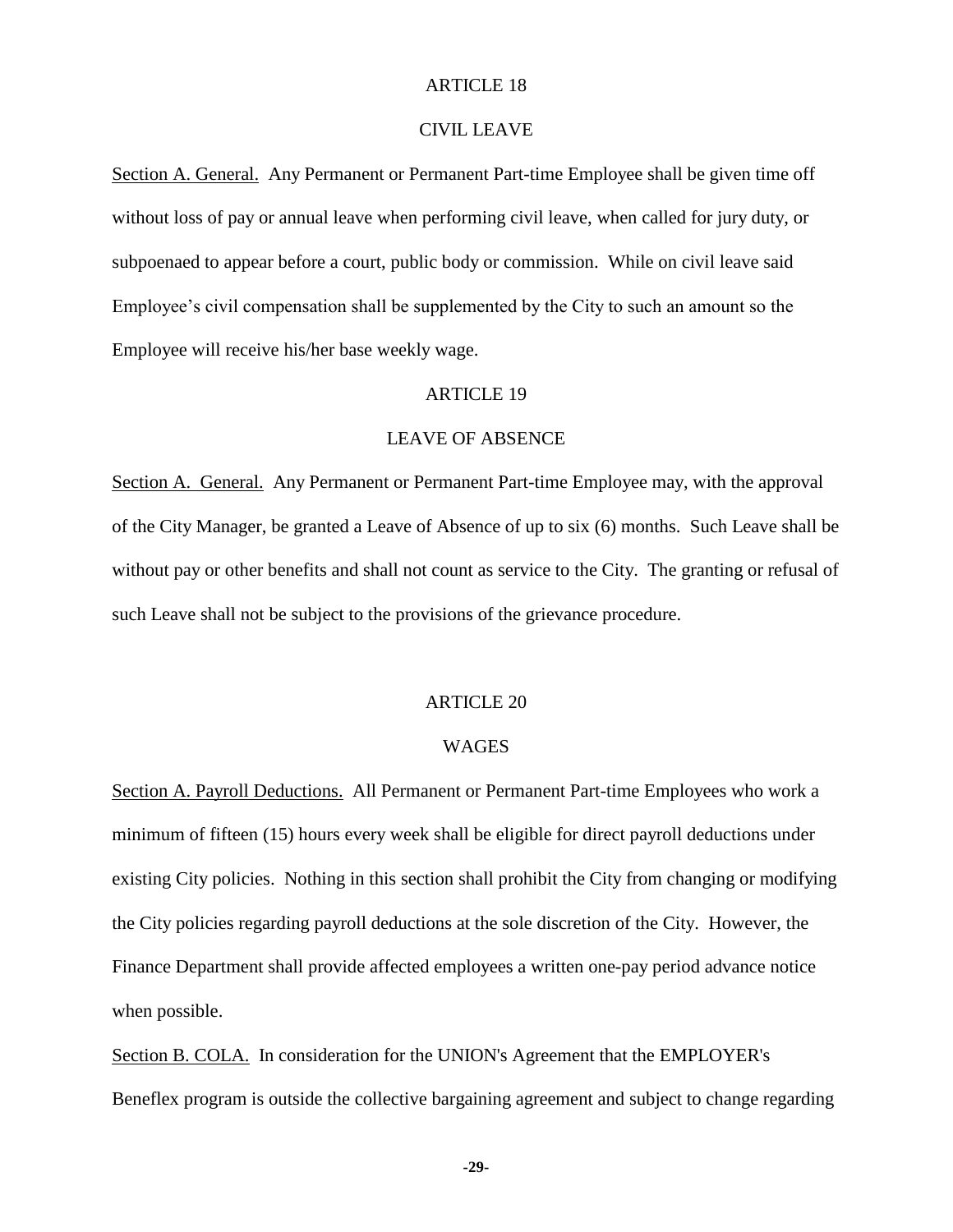any matter at the sole discretion of the EMPLOYER, including level of funding, the

EMPLOYER shall compensate employees in the following manner:

All current full time and permanent part-time Employees covered by this Agreement shall be paid in accordance with the attached schedule UAW Wage Schedule.

Wage Year  $1 - 2.75\%$  Effective first full pay period February 2020

Wage Year  $2 - 2.75\%$  Effective the first full pay period February 2021

Wage Year 3 – 2.75% Effective the first full pay period February 2022

## ARTICLE 21

### VEHICLE USE REIMBURSEMENT

Section A. Reimbursement. Employees shall be reimbursed for authorized use of their personal vehicle at \$.28 per mile, or City policy whichever is greater, upon approval of recognized mileage reimbursement request forms and vehicle mileage logs.

Section B. Insurance. The Employees listed below who utilize their personal vehicles in the routine performance of their job shall be reimbursed an amount equal to \$270 for upgrading their personal vehicle insurance policy to business use under the following conditions.

B.1 Coverage. Employees shall maintain in force during the period of vehicle use primary automobile liability insurance coverage in the amount of \$25,000 per person, \$50,000 per occurrence and property damage at \$25,000 per occurrence. Employees shall provide evidence of such coverage to the EMPLOYER. The EMPLOYER reserves the right to increase the above referenced limits.

The EMPLOYER will provide excess coverage up to an additional \$1 million for any claims arising out of the use of a personal vehicle operated for the purpose of conducting the EMPLOYER'S business. This does not include the ride to and from work each day or any personal use (personal use does not include breaks and lunch where the employee is stopping for coffee and food within the normal drive directly from one point to the next work location;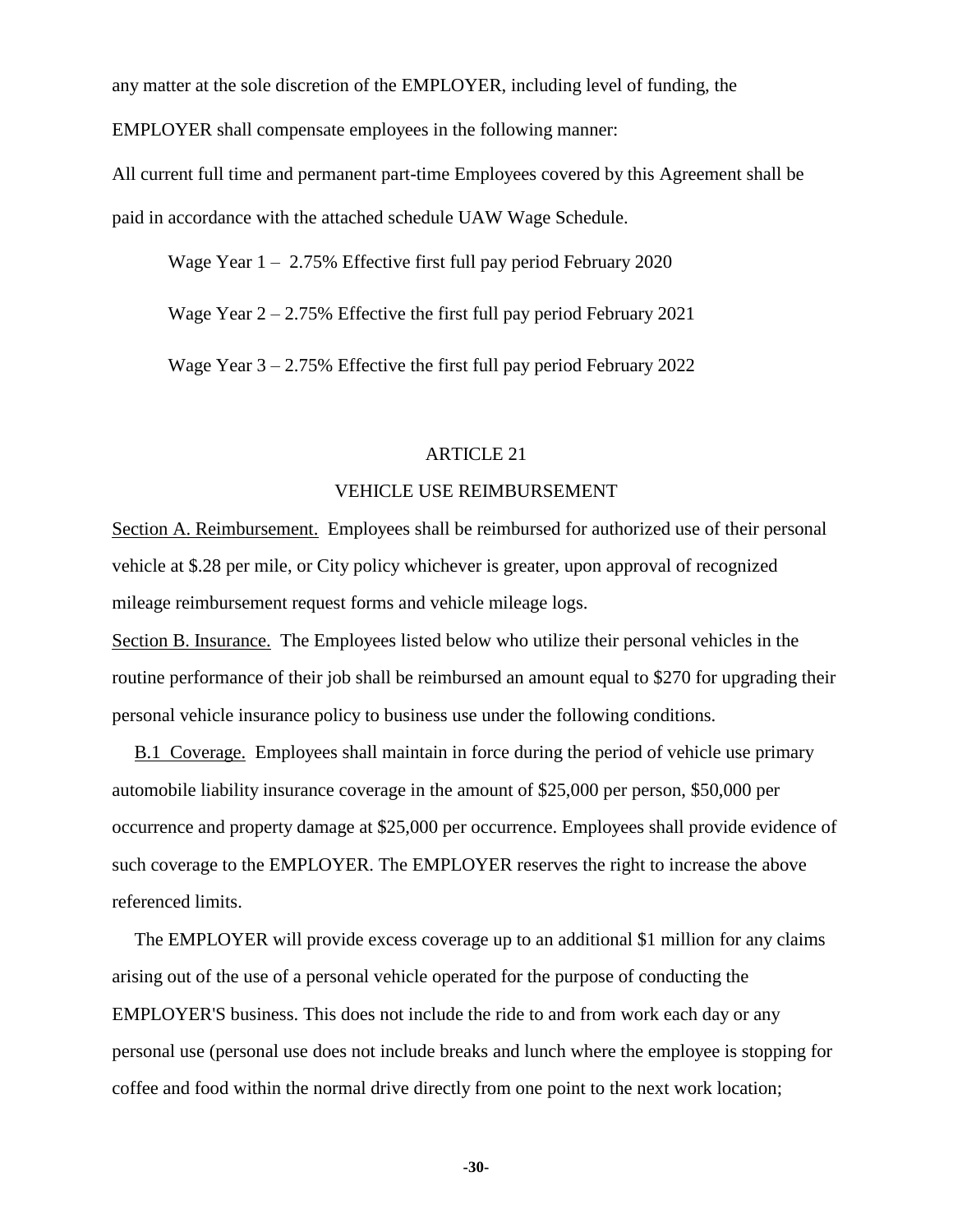personal use would include driving out of the way for coffee and food or running any personal errand). Such excess coverage shall be subject to the EMPLOYER'S insurance documents.

B.2 Collision and Comprehensive Coverage. The EMPLOYER shall reimburse the Employee up to the insured's deductible, \$1,000, or actual cash value of the vehicle, whichever is less, for damages incurred to a personal vehicle while being used in the conduct of City business. This reimbursement shall be subject to the lesser of two quotations provided from a vehicle repair facility chosen by the City.

B.3 Claims Reporting. Any and all claims or incidents that occur while using the vehicle in the conduct of city business or which may result in a claim shall be reported to the department head, Finance Director, the City Police Department or the State Department of Safety as necessary.

B.4 Vehicle Condition. The Employee shall keep the vehicle in safe working condition, properly registered and inspected at his/her own expense. The EMPLOYER reserves the right to inspect any vehicle for adherence to these standards.

B.5 Vehicle Identification. The EMPLOYER shall provide decals or other easily recognizable and durable forms of vehicle identification to be displayed only while the vehicle is being used in the conduct of the EMPLOYER'S business.

B.6 Incumbent Employees. These arrangements are intended only for the following individual:

Daniel W. Clark

Future Employees in these positions will not be eligible for this extra consideration.

#### ARTICLE 22

### RETIREMENT SEVERANCE PAY

Section A. General. An Employee who retires from the City having completed at least ten (10) years of creditable City service with the New Hampshire Retirement System and who has applied to receive retirement payments from that system shall be eligible for a severance payment according to the following formula.

**-31-**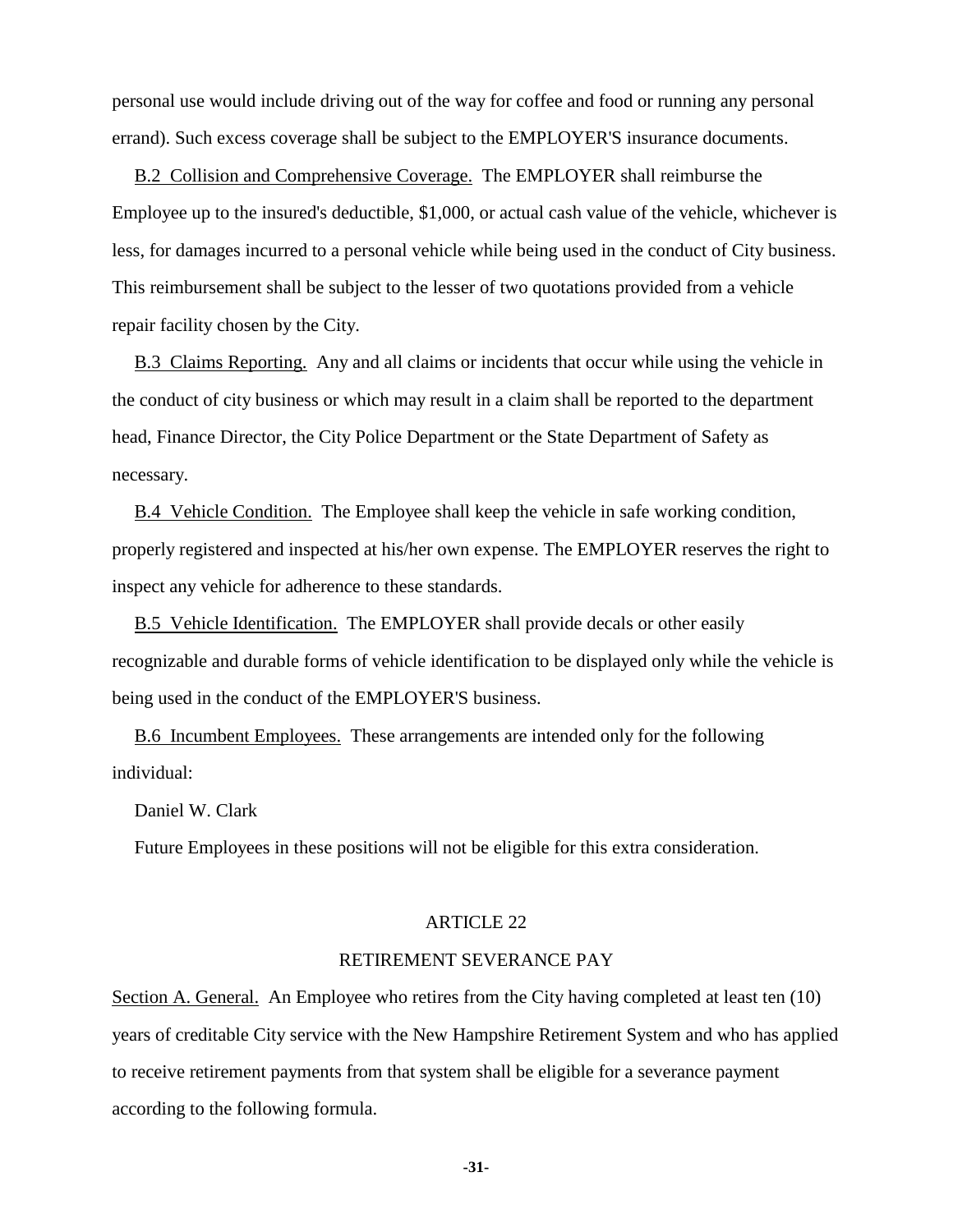#### Severance Pay Formula

Deduct the number of sick leave days used during an Employee's last two (2) years of employment from the Number 30 and apply the balance to the payment formula below. The Base for calculations during 2011 shall be 162 dollars. This base shall be indexed to the annual across-the-board wage increases granted to non-contractual Employees.

| <b>Years of City Service</b> | <b>Payment Formula</b>                  |
|------------------------------|-----------------------------------------|
| 10 years thru 14 years       | .25 $*$ Current Base $*$ number of days |
| 15 years thru 19 years       | .50 $*$ Current Base $*$ number of days |
| 20 years thru 24 years       | .75 * Current Base * number of days     |
| 25 years and over            | Current Base * number of days           |
|                              |                                         |

In no case shall the amount paid per day exceed the Employee's standard daily rate. Consecutive sick leave days used involving more than three days shall be computed as single events for purposes of calculating this benefit.

### ARTICLE 23

#### EDUCATIONAL INCENTIVE

Section A. Payment for non-required courses. Employees who would like to receive consideration for payment of department related educational courses shall submit written requests to the department head documenting estimates for the course at least five (5) months prior to the beginning of the fiscal year during the initial preparation of the departmental operating budget. Provided departmental funds are budgeted and available the EMPLOYER shall reimburse one half (1/2) the cost of tuition for department related educational courses taken by Employees when approved in accordance with this Agreement. Once a course has been budgeted written requests for approval shall be submitted to the department head specifying the course to be taken and the specific cost of the tuition for the course. Employees denied approval for a budgeted course, or Employees denied consideration of a request during the initial budgetary process, may request to meet and confer with the department head and Human Resources Director. However, determinations relative to whether the course is department related and whether there are available funds shall be made at the sole discretion of the EMPLOYER. All courses eligible for payment under this section shall be: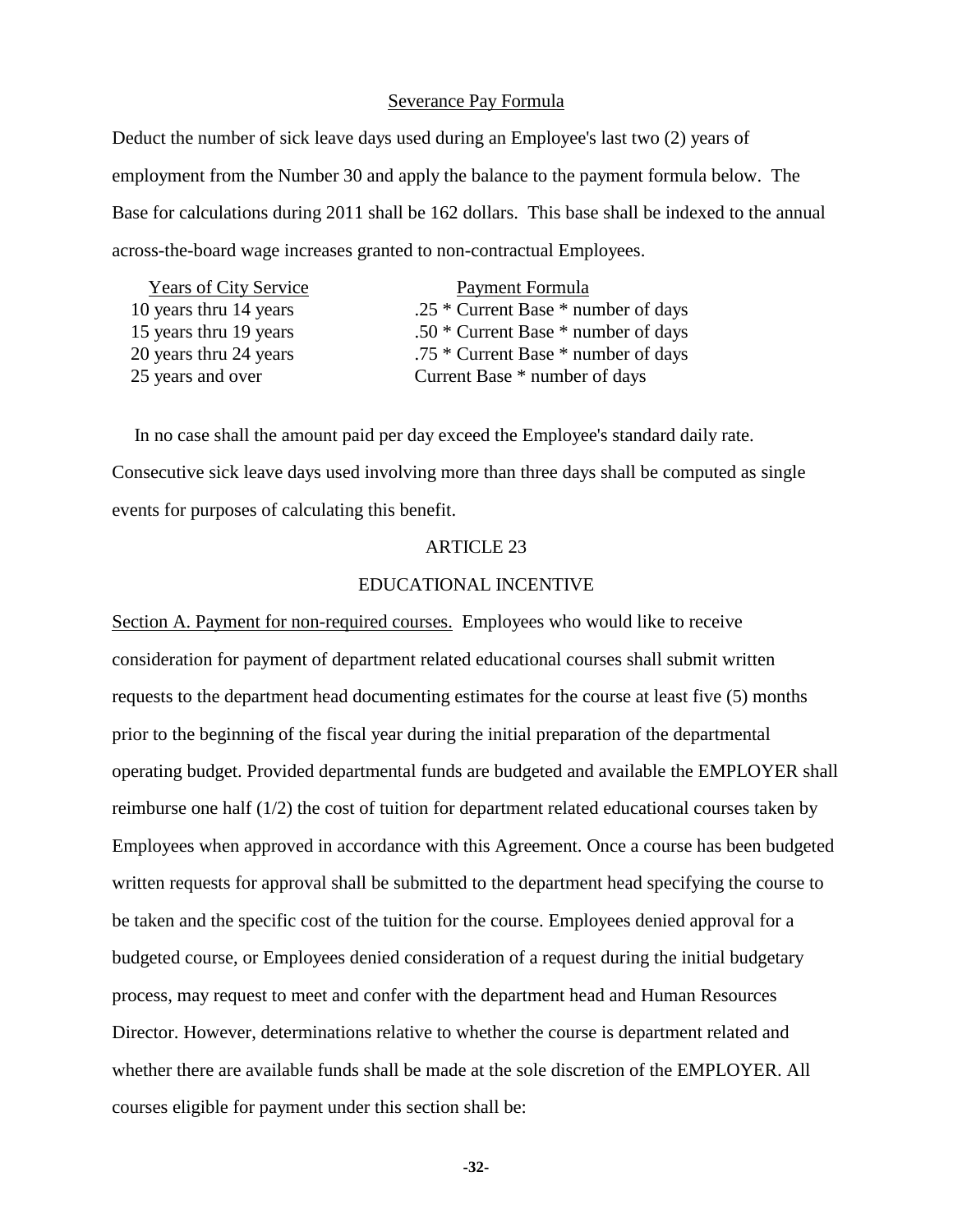- 1. Reviewed and approved by the department head prior to enrollment in the course.
- 2. Initiated and completed while in the employ of the EMPLOYER.
- 3. Completed with sufficient evidence to the department head of a grade of "C" or better.
- 4. Attended on the employee's own time.

The department head will submit to the City Finance Department a request for payment to reimburse eligible educational expenses within five (5) working days after the EMPLOYER is formally notified of successful course completion.

Section B. Required Course. The EMPLOYER shall pay the tuition or registration fee for any course, school or seminar that the EMPLOYER requires the Employee to attend. Said course, school or seminar must be reviewed and approved by the department head prior to enrollment.

## ARTICLE 24

## LAYOFF and RECALL

Section A. Cause. The EMPLOYER may layoff Employees at its sole discretion. Should the EMPLOYER determine that layoffs are necessary, Employees will be laid off as follows:

Section B. Notification. Employees who are to be laid off shall be notified by the department head at least fifteen calendar days prior to the effective date of such action.

Section C. Order of Layoff. Whenever there is to be a layoff, it shall occur in the inverse order of an Employee's employment in the affected classification by department.

Section D. Displacement. An Employee may displace the least senior employee within a lower classification within the department where the lay-off occurs in lieu of lay-off, provided the Employee has served in said classification and continues to be qualified for the classification. An Employee displaced by another Employee as a result of a lay-off may in turn displace another Employee in a lower classification following this same procedure.

OR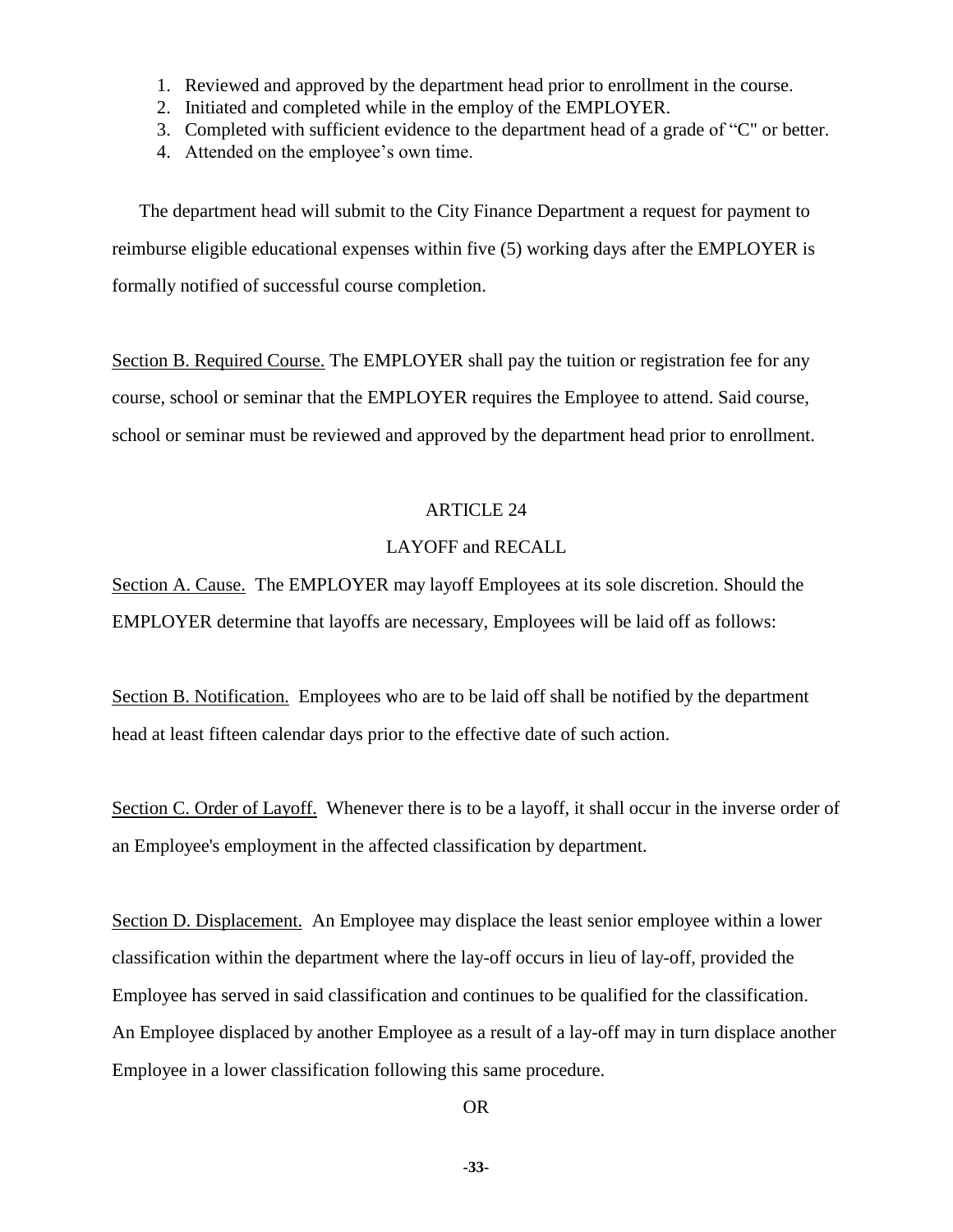In the event the above displacement process does not apply, an Employee may displace the least senior Employee within the unit who holds the position of Custodian or Administrative Technician I according to the groupings listed below. The Employee must have greater seniority and, at least, equal knowledge, skills, abilities, experience and qualifications to perform the remaining work without further training.

Administrative Technician I may only be displaced by the following:

Administrative Specialist I, Administrative Specialist II, Administrative Technician I, Administrative Technician II, Administrative Technician III, Administrative Assistant, Appraisal Technician, Cemetery Administrator, Automotive Parts Technician, Circulation Supervisor, Data Technician, Fiscal Supervisor, Fiscal Technician II, Fiscal Technician III, GIS Analyst, Legal Secretary, Library Assistant I, Library Assistant II, Library Page, Library Technician, Municipal Customer Service Representative, Records Supervisor, Recreation Assistant, Utility Customer Service Representative, Welfare Case Technician

Custodian may only be displaced by the following:

Appraiser, Building & Grounds Supervisor, Building Inspector, Code Inspector, Custodian, Electrical Inspector, Engineering Technician II, Senior Engineering Technician, Facilities Maintenance Supervisor, Health Services Inspector, Highway Systems Supervisor, Housing Inspector, Parks Supervisor, Plumbing, Mechanical & Fire Inspector, Communication Technician, Road Crew, Supervisor, Sewer Maintenance Supervisor, Sewer System Supervisor, Shop Supervisor, Survey Technician, Tree Supervisor, Utility Mechanic, Utility Electrician, Wastewater Maintenance Supervisor, Wastewater Operation Supervisor, Water Distribution Supervisor, Water Meter Maintenance Supervisor, Water Systems Supervisor, Water Treatment Plant Operations Supervisor

The determination by management as to whether or not an Employee continues to be qualified or is equally qualified to perform the duties of a particular job shall not be overturned unless it is clearly arbitrary, capricious, or made in bad faith. An Employee must notify the department head in writing within two (2) working days of notification of layoff that he/she intends to exercise his/her displacement rights under this article.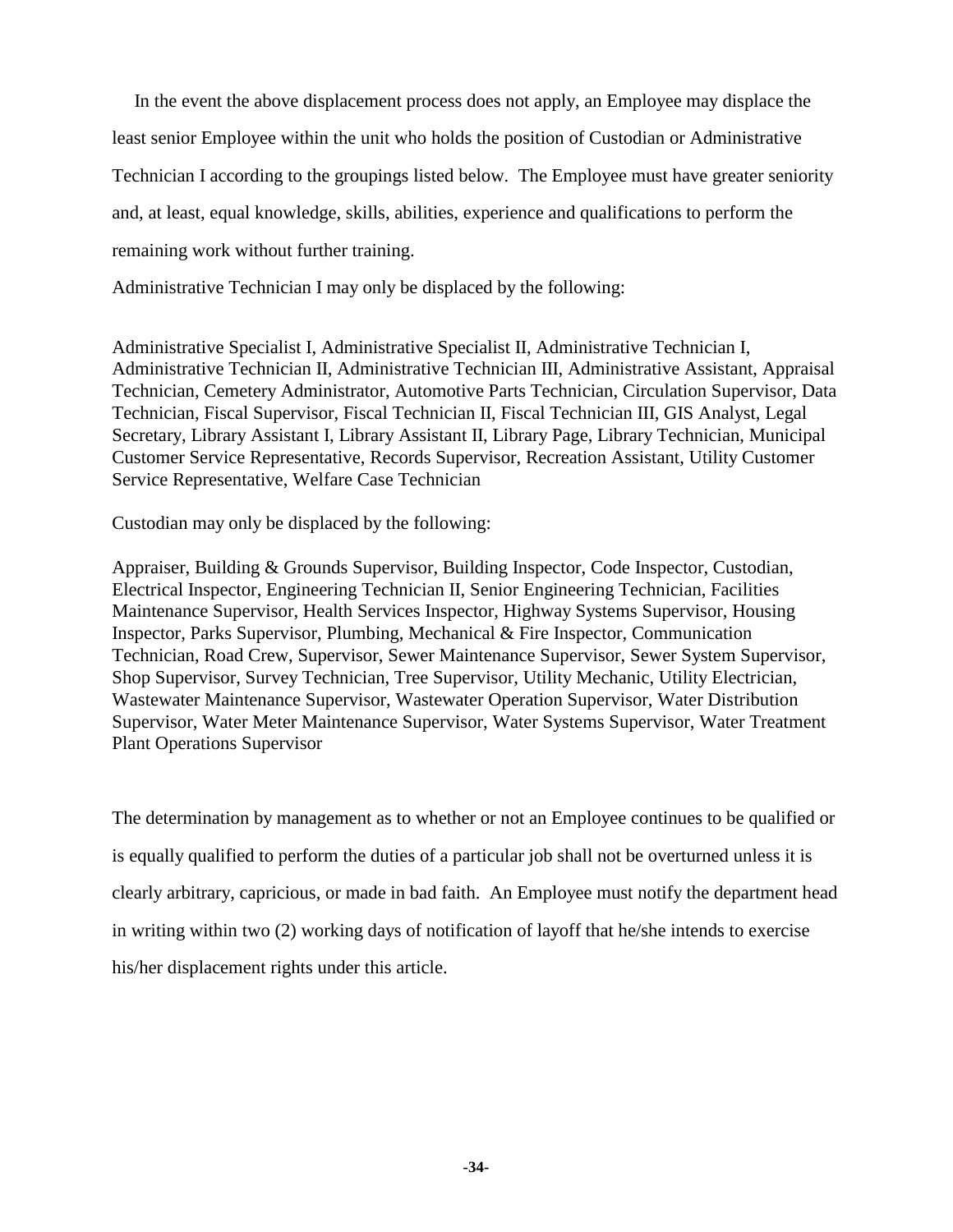Section E. Recall. Employees who are laid off shall be placed on a recall list for a period of one (1) year. If there is a recall, Employees who are still on the recall list shall be recalled in inverse order of their layoff by classification and department involved, provided they are presently qualified to perform the remaining work without further training.

Failure by an Employee to report to work in accordance with the provisions of a recall notice shall result in loss of all rights of recall. A written notice of recall will be provided to Employees who are eligible for recall and shall be sent to the last address provided by the Employee. The Employee must notify the department head in writing within five (5) days after receiving the notice of recall of his/her intention to return to work. Failure by the Employee to fulfill this obligation shall represent a decision not to accept the recall. It shall be the obligation of the Employee to immediately notify the department head in writing of any changes in mailing address during the twelve (12) month period following layoff.

Section F. Appeal. Any Employee who is laid off or who has any other grievance under this Article may appeal, in writing, to the Personnel Appeals Board within ten (10) days of the effective date of layoff. A copy of the appeal must be filed simultaneously with the City Manager and the Director of Human Resources and Labor Relations. This Article shall not be subject to any other grievance or arbitration procedure set forth in this Agreement.

Section G. Compensation. An Employee who is laid off shall receive 6 weeks pay.

Section H. Permanent Part-time Employees. Permanent Part-time Employees shall not be covered by this Article. Layoff and Recall for individuals so designated shall be outside the provisions of this collective bargaining agreement.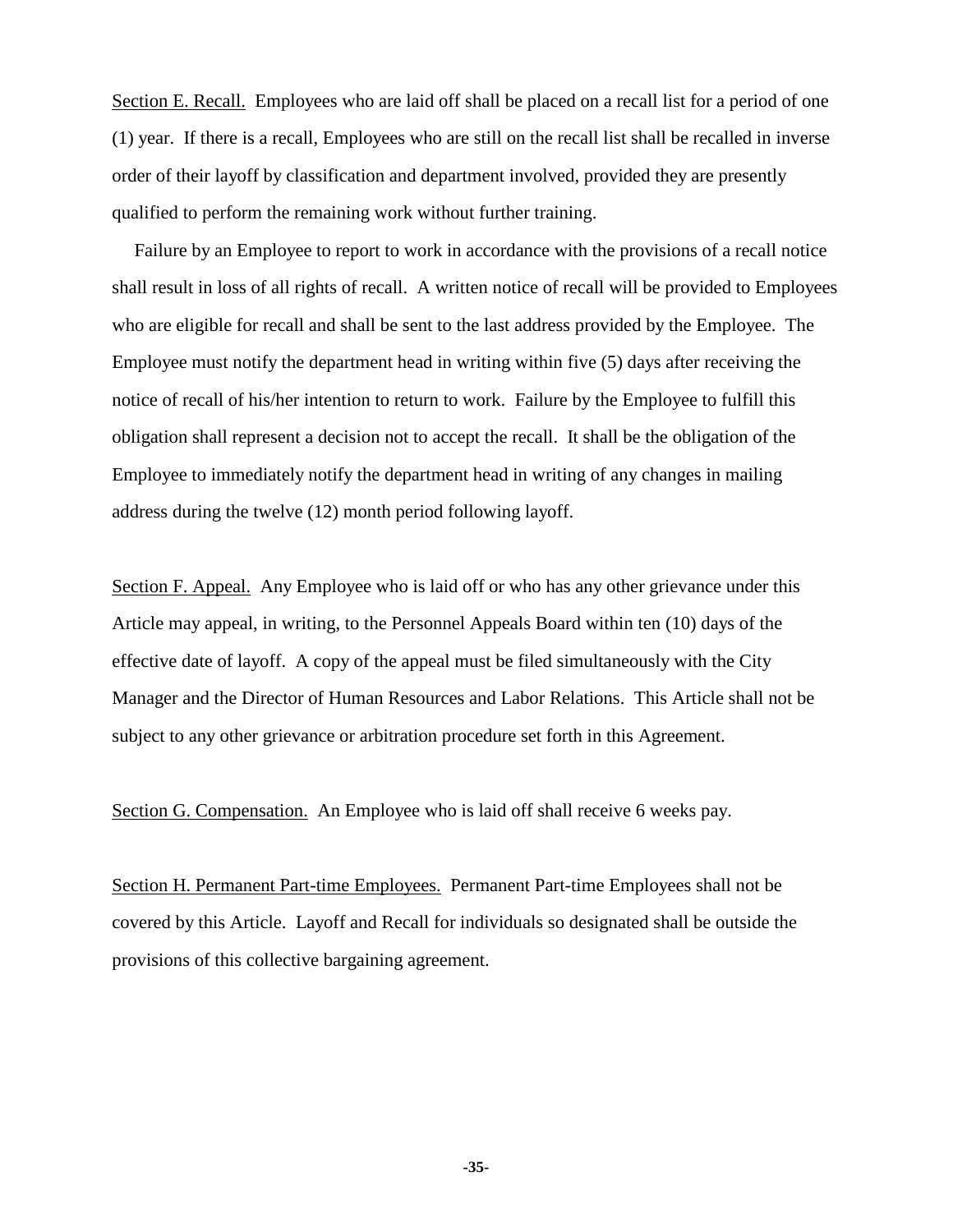## SENIORITY

Section A. Definition. Seniority shall, for the purposes of Layoff and Acting Appointments, be defined as an Employee's length of continuous full-time service since their last date of hire.

Section B. Termination of Seniority. Seniority and the employment relationship shall be

terminated when an Employee:

- 1. Quits; or
- 2. Is discharged for cause; or
- 3. Is absent for three consecutive working days without approved leave; or
- 4. Is laid off and fails to report to work under a recall notice; or
- 5. Is laid off for a period in excess of one year; or
- 6. Retires.

## ARTICLE 26

## UNION BUSINESS

Section A. Duty Hours. The internal business of the UNION shall be conducted during non-duty hours.

Section B. City Facilities, Vehicles and Equipment. Use of EMPLOYER'S facilities to conduct internal UNION business shall be allowable by permission of the City Manager and at his/her sole discretion. Requests to use the EMPLOYER'S facilities shall be made at least one week in advance of the meeting date.

City vehicles, equipment, supplies, devices or on-duty Employees shall not be used in the support of internal UNION business activities or UNION meetings.

Section C. Union Leave. With approval of the City Manager, the Officers of the UNION or their designated representatives shall be entitled to a combined total of twenty-four hours leave with pay per calendar year for official UNION business and conventions. The following conditions shall apply to such leave:

1. Requests for leave shall be made to the City Manager by the officers at least one week in advance whenever possible.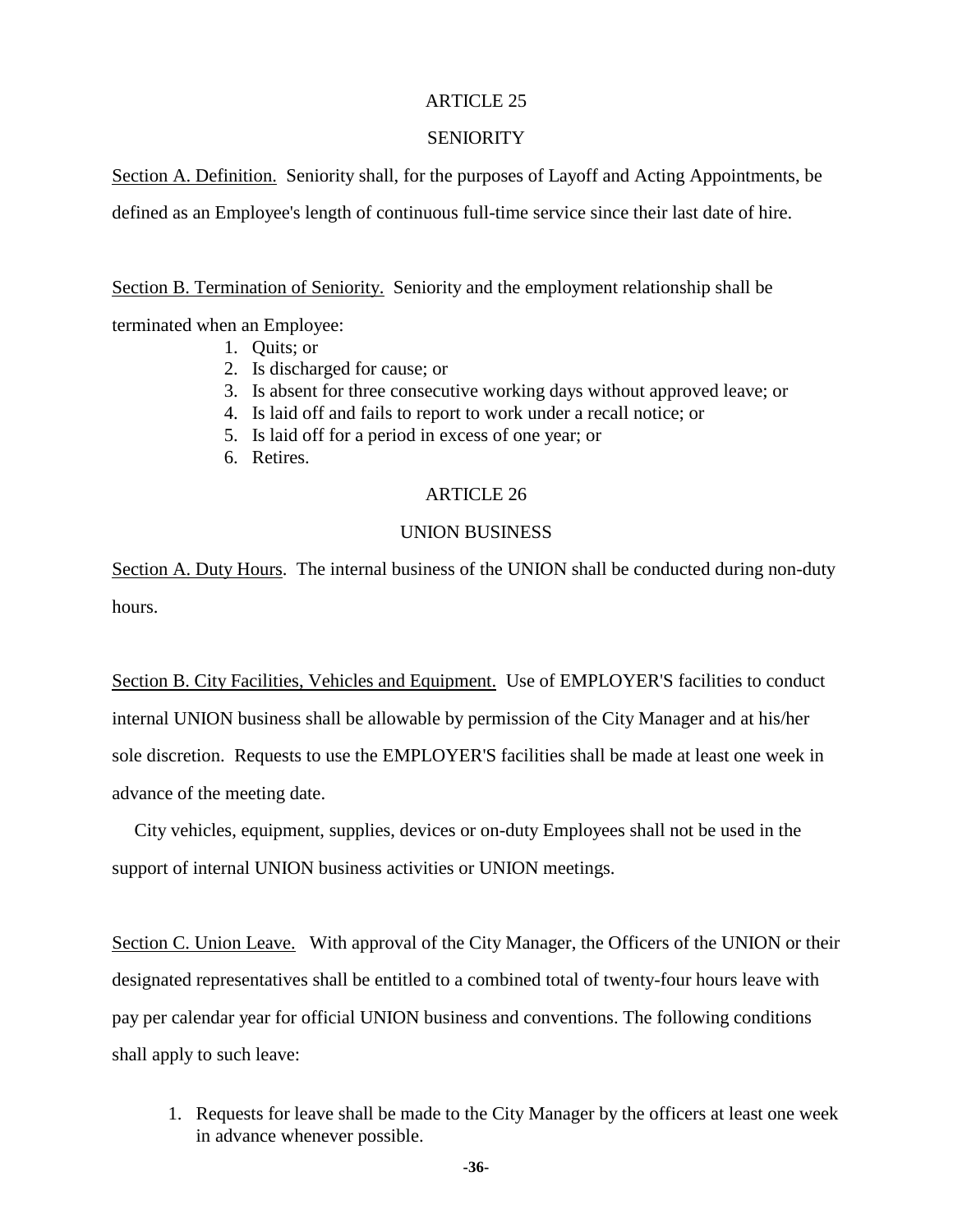- 2. No more than two (2) Union Officers shall be granted such leave at any one time.
- 3. Such leave may not be granted if the City Manager determines in conjunction with the department head that it may disrupt or interfere with departmental operations.
- 4. Additional paid leave of eight hours may be granted upon request by the UNION to the City Manager. The granting or refusal of additional paid leave shall not be subject to the provisions of the grievance procedure.
- 5. Additional non-pay status leave may be granted upon request by the UNION to the City Manager. Employees granted such non-pay status leave will not be required to use their accrued annual leave, but may do so if both parties mutually agree. The granting or refusal of additional non-pay status leave shall not be subject to the provisions of the grievance procedure.

# ACCESS TO PREMISES

Section A. Provisions. Access to EMPLOYER's premises or contact with on-duty Employees by accredited non-Employee representatives of the UNION shall be subject to the sole discretion and approval of the EMPLOYER's designated representative.

## ARTICLE 28

## HEALTH AND SAFETY

Section A. General. UNION representatives to the EMPLOYER'S Joint Loss Management Committee shall be selected by the UNION.

Section B. Safety Footwear. Effective July 1, 2020, the Employer shall reimburse up to \$190 per City fiscal year for the purchase of a pair of boots. Selected boots shall meet the criteria outlined in the City's Safety Footwear Policy of May 25, 2012, or a successor policy issued by the City. The boot reimbursement shall only apply to the following positions in the Code Administration Division:

**Building Inspector**

**Electrical Inspector Plumbing, Mechanical and Fire Inspector**

**Housing Inspector**

**Code Inspector**

**Health Services Inspector**

**Licensing Coordinator**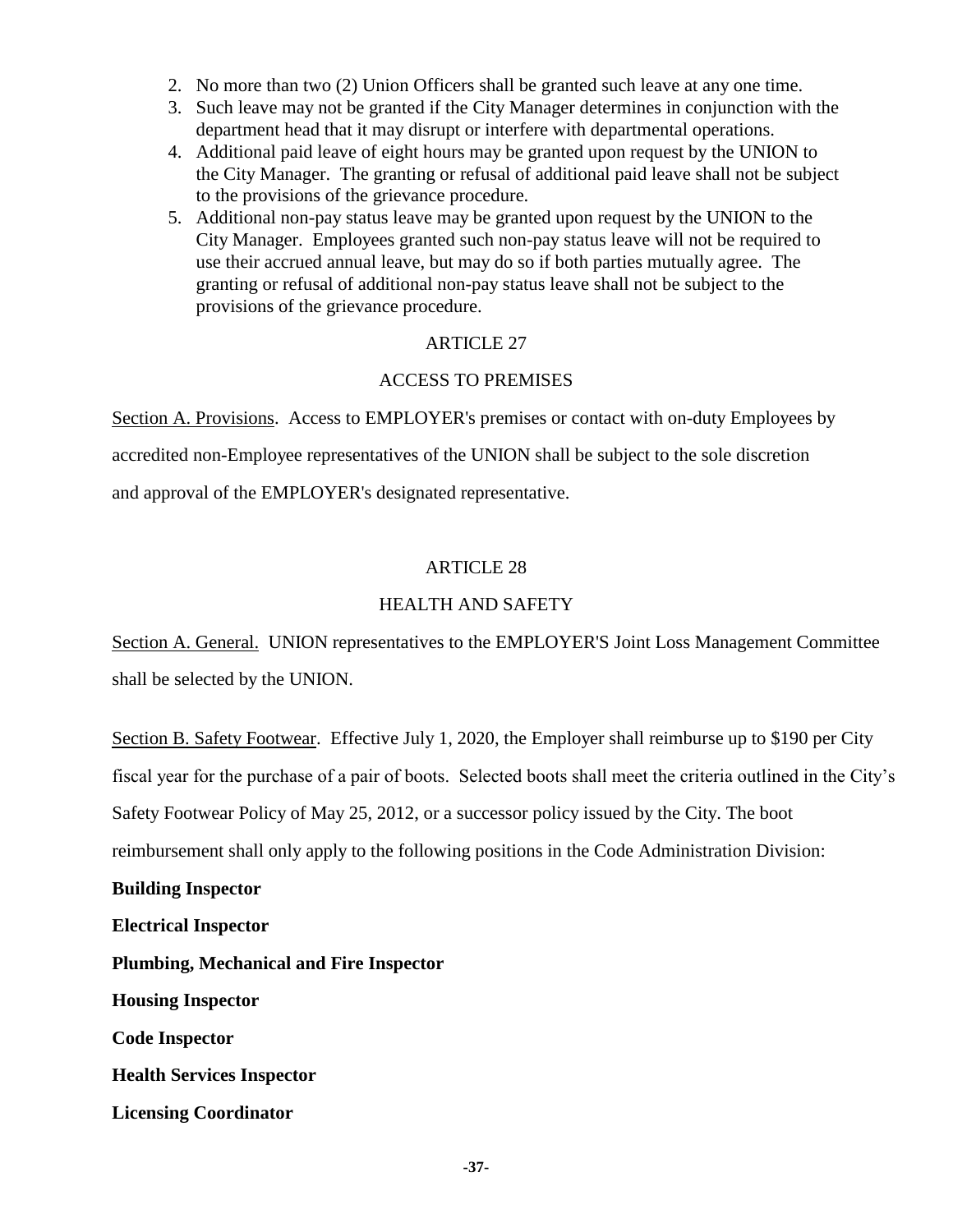Employees authorized to be reimbursed for safety footwear must provide the original receipt to their immediate supervisor. They also must complete the appropriate reimbursement paperwork. Employees in other divisions or departments shall be unaffected by this provision.

#### ARTICLE 29

#### BULLETIN BOARDS

Section A. General. The EMPLOYER shall provide reasonable space for a bulletin board in City Hall, Hall Street, COMF, Cemetery, Public Safety Building, Water Treatment Plant, City Wide Community Center, White Park, and Library in nonpublic areas. The UNION shall use this board for posting of notices pertaining to recreational and social activities, UNION elections, reports of the UNION or its committees, UNION meeting notices, legislative enactments, decisions of the PELRB, and judicial decisions affecting public employee labor relations. The UNION shall not post any materials which the EMPLOYER finds objectionable. This includes but is not limited to materials that are obscene, defamatory, or impair the operation of the department, or which constitute partisan political campaign material. Where the EMPLOYER finds material posted on the bulletin board to be objectionable as violative of the Agreement, it will consult with the UNION or any representative. If such consultation does not resolve the EMPLOYER's objections, the material in question shall be promptly removed from the bulletin board by the UNION. The UNION may grieve the EMPLOYER's actions under the grievance and arbitration procedure of this Agreement.

#### ARTICLE 30

#### OUTSIDE EMPLOYMENT OR ACTIVITY

Section A. City as Employer. Employees recognize their employment responsibilities to the EMPLOYER in terms of performance, availability and adherence to established work schedules and emergency schedules. If a conflict arises regarding scheduling of work, the EMPLOYER will attempt to reach a mutually satisfactory arrangement with the Employee. However, in the event this is not possible any conflict or conflict of interest arising between employment with the

**-38-**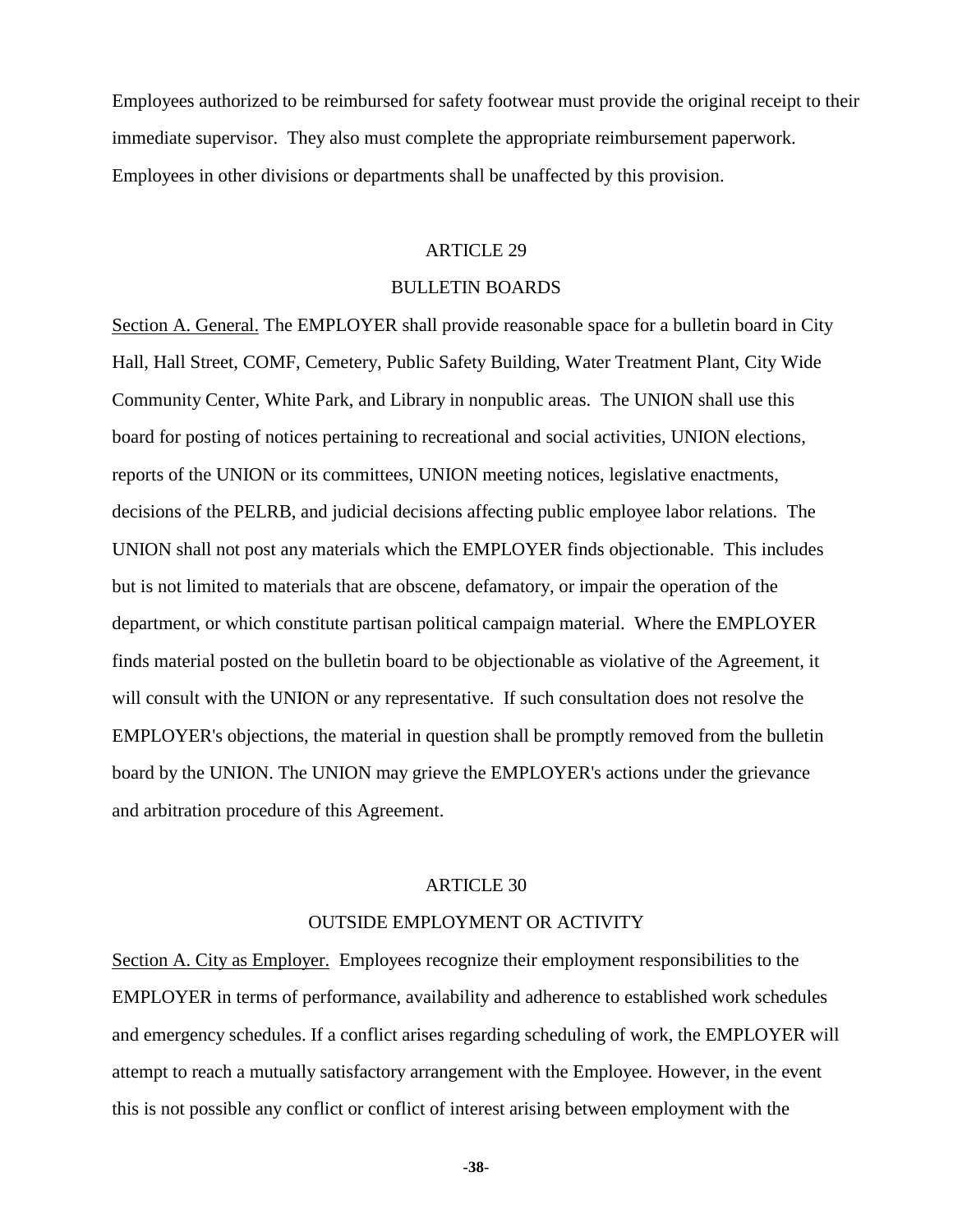EMPLOYER and any other employment or outside activity shall be resolved in favor of the EMPLOYER.

Section B. City Separate. Except as expressly provided for by written departmental policy Employees, while engaged in outside employment or business activity, shall not involve the identity of the City of Concord in such activity, wear clothing or devices provided by the City, or use City vehicles, equipment or tools.

Section C. Implementation. Persons engaged in outside employment or business activity at the time of the signing of this Agreement shall have thirty (30) calendar days to adhere to the provisions of this Article.

# ARTICLE 31

# PROHIBITED PRACTICES

Section A. Intent. The UNION and the EMPLOYER jointly set forth their intention to manage

their affairs during the term of this Agreement in a manner reflecting mutual "good faith".

Section B. Employer Prohibitions. The EMPLOYER agrees during the term of this Agreement

not:

- a. To restrain, coerce or otherwise interfere with its Employees in the exercise of the rights conferred by New Hampshire RSA 273-A:5;
- b. To dominate or to interfere in the formation or administration of the UNION;
- c. To discriminate in the hiring or tenure, or the terms and conditions of employment of its Employees for the purpose of encouraging or discouraging membership in the UNION;
- d. To discharge or otherwise discriminate against any Employee because he has filed a complaint, affidavit, or petition, or given information or testimony under New Hampshire RSA 273-A:5 or this Agreement;
- e. To refuse to negotiate in good faith with the exclusive representative of a bargaining unit, including the failure to submit to the legislative body any cost item agreed upon in negotiations;
- f. To invoke a lockout;
- g. To fail to comply with New Hampshire RSA 273-A or any rule adopted thereunder;
- h. To breach this collective bargaining Agreement.

Section C. Union Prohibitions. The UNION agrees during the term of this Agreement not:

- a. To restrain, coerce or otherwise interfere with public Employees in the exercise of their rights under New Hampshire RSA 273-A:5;
- b. To restrain, coerce or otherwise interfere with the EMPLOYER in selection of agents to represent it in a collective bargaining negotiations or the settlement of grievances;
- c. To cause or attempt to cause the EMPLOYER to discriminate against an Employee in violation of RSA 273-A:5, I(c), or to discriminate against any Employee whose membership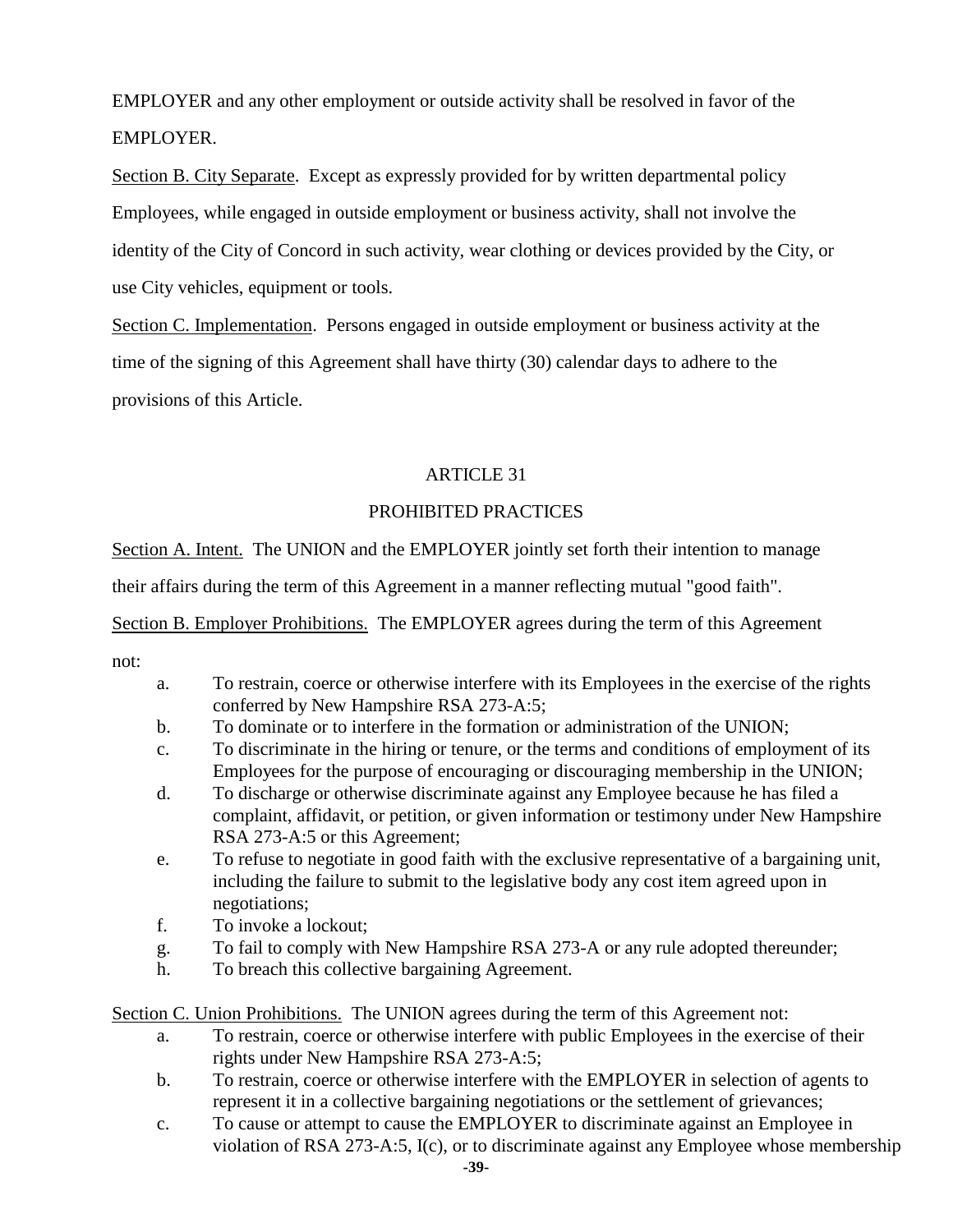in the UNION has been denied or terminated for reasons other than failure to pay membership dues;

- d. To refuse to negotiate in good faith with the EMPLOYER;
- e. To engage in a strike or other form of job action;
- f. To breach this collective bargaining Agreement;
- g. To restrain, coerce or otherwise interfere with any Employee carrying out their duties involving the enforcement of any provisions of this Agreement.

Section D. Disputes. Disputes arising out of this Article shall not be subject to the grievance and arbitration procedure set forth herein. They shall be submitted to the N.H. Public Employees' Labor Relations Board for resolution.

## ARTICLE 32

## NO STRIKES

Section A. Definition. For the purposes of this Article, "Strike" shall mean any strike, sit-down, slowdown, or any other work stoppage or other job action that interrupts or interferes with the EMPLOYER'S operation.

Section B. No Strikes. Neither the UNION nor any officers, agents or Employees will instigate, cause, encourage, participate in or support any strike. In the event of any strike or threat of a strike on the part of any Employee during the term of this Agreement, the UNION shall, upon the occurrence of such strike or learning of the threat thereof, notify the Employees involved that such action by them is unauthorized and in violation of the provisions of this Agreement.

## ARTICLE 33

## GENERAL PROVISIONS

Section A. General. The Union shall provide each Employee with a copy of the collective bargaining agreement upon signing. The EMPLOYER shall provide a copy to each new bargaining unit Employee.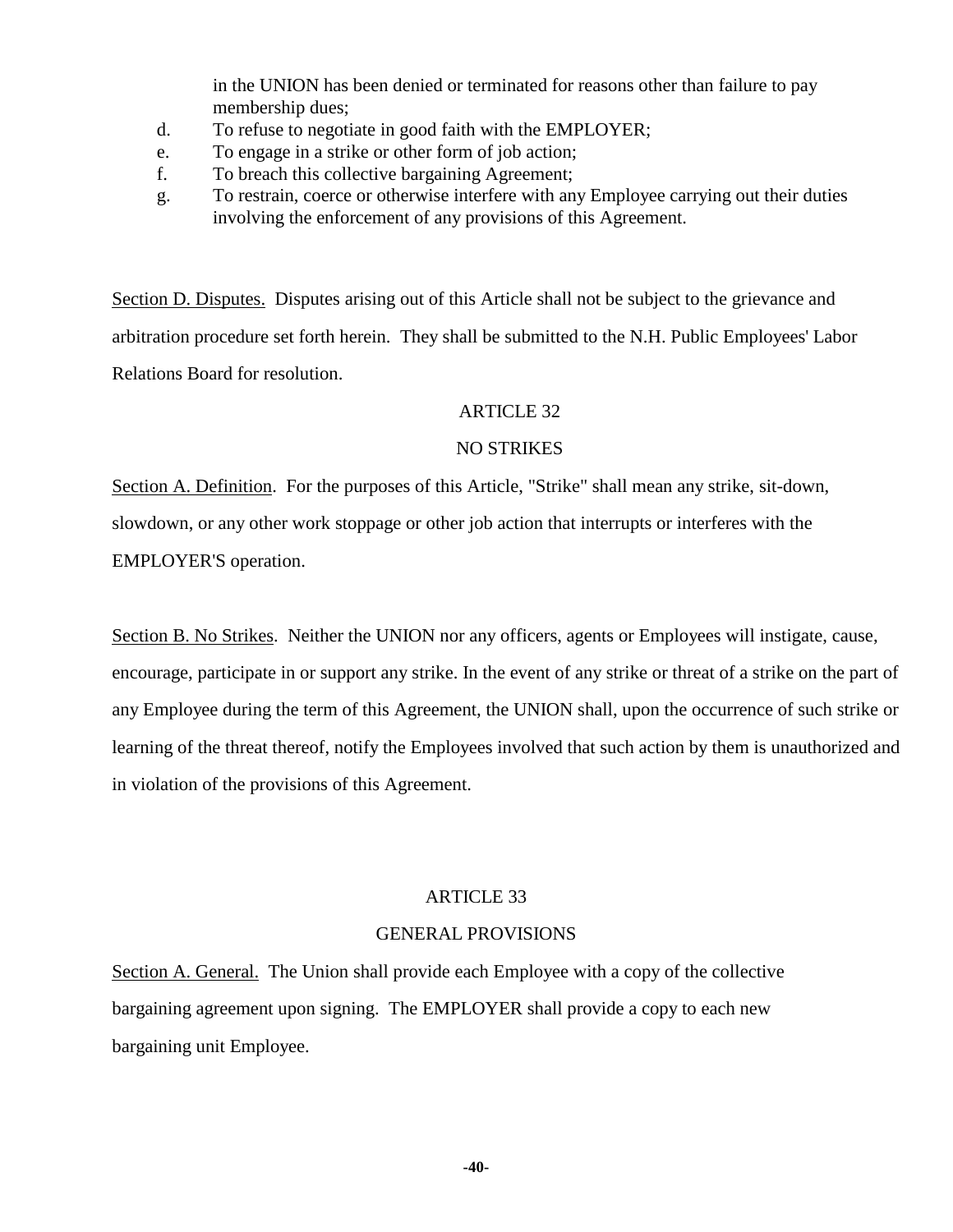### PERMANENT PART-TIME EMPLOYEES

Section A. Application to Permanent Part-Time Employees. Permanent Part-time Employees in the bargaining unit shall not be eligible for any fringe benefits under this Agreement including, but not limited to, sick leave, other leaves of absence, holidays, vacation, and insurance, except as otherwise specifically provided elsewhere in this Agreement.

#### ARTICLE 35

### NOTICE UNDER AGREEMENT

Section A. Written Communications. For purposes of this Agreement, all written correspondence, except as otherwise provided for in this Agreement, shall be addressed to:

| FOR THE CITY:  | Director of Human Resources & Labor Relations<br>41 Green Street<br>Concord, New Hampshire 03301 |
|----------------|--------------------------------------------------------------------------------------------------|
| FOR THE UNION: | Chairperson - Concord Unit                                                                       |
|                | <b>UAW LOCAL 2322</b><br>PO BOX 2154                                                             |
|                | METHUEN, MA 01844                                                                                |
|                | (603) 818-8437                                                                                   |

Section B. Proper Notification. All written notices to the EMPLOYER or UNION, respectively, will be deemed to have been properly given if delivered to the Director of Human Resources & Labor Relations or Chairperson - Concord Unit Local 2322.

Section C. Change of Address. Either Party by written notice to the other Party may change the address to which future written correspondence or written notices are to be mailed or delivered.

Section D. Minimum Information. All written communications between the parties shall contain the following minimal elements: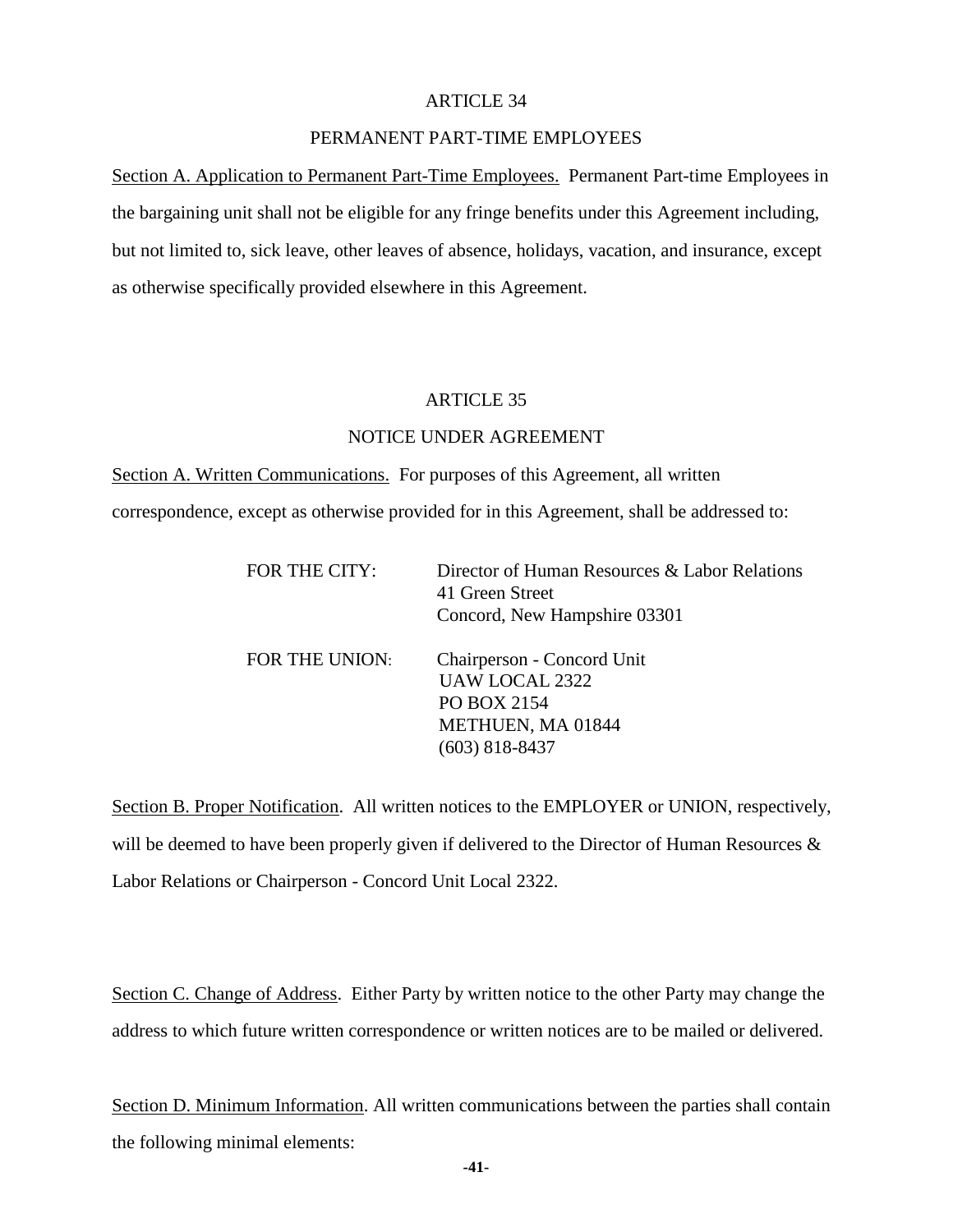- a. Name and title of addressee.
- b. Name and title of the sender.
- c. Date.
- d. A statement as to the subject and purpose of the correspondence.
- e. Signature of the sender.

## FINAL RESOLUTION

Section A. General. The Agreement expressed herein, in writing, constitutes the entire Agreement between the Parties and no oral statement shall supersede any of its provisions. Any change in this Agreement must be mutually agreed upon by the parties and must be in writing.

### ARTICLE 37

### SEVERABILITY

Section A. Savings Clause. The provisions of this Agreement are in full force and effect unless they are found to be illegal by a court of competent jurisdiction. In such event only those specific sections are affected. Such decision shall not affect the validity of the remaining sections, sentences, clauses and phrases of this Agreement, but they shall remain in effect, it being the intent of the Parties that this Agreement shall stand notwithstanding the invalidity of any part. If necessary the EMPLOYER and the UNION may negotiate a substitute for the provision invalidated.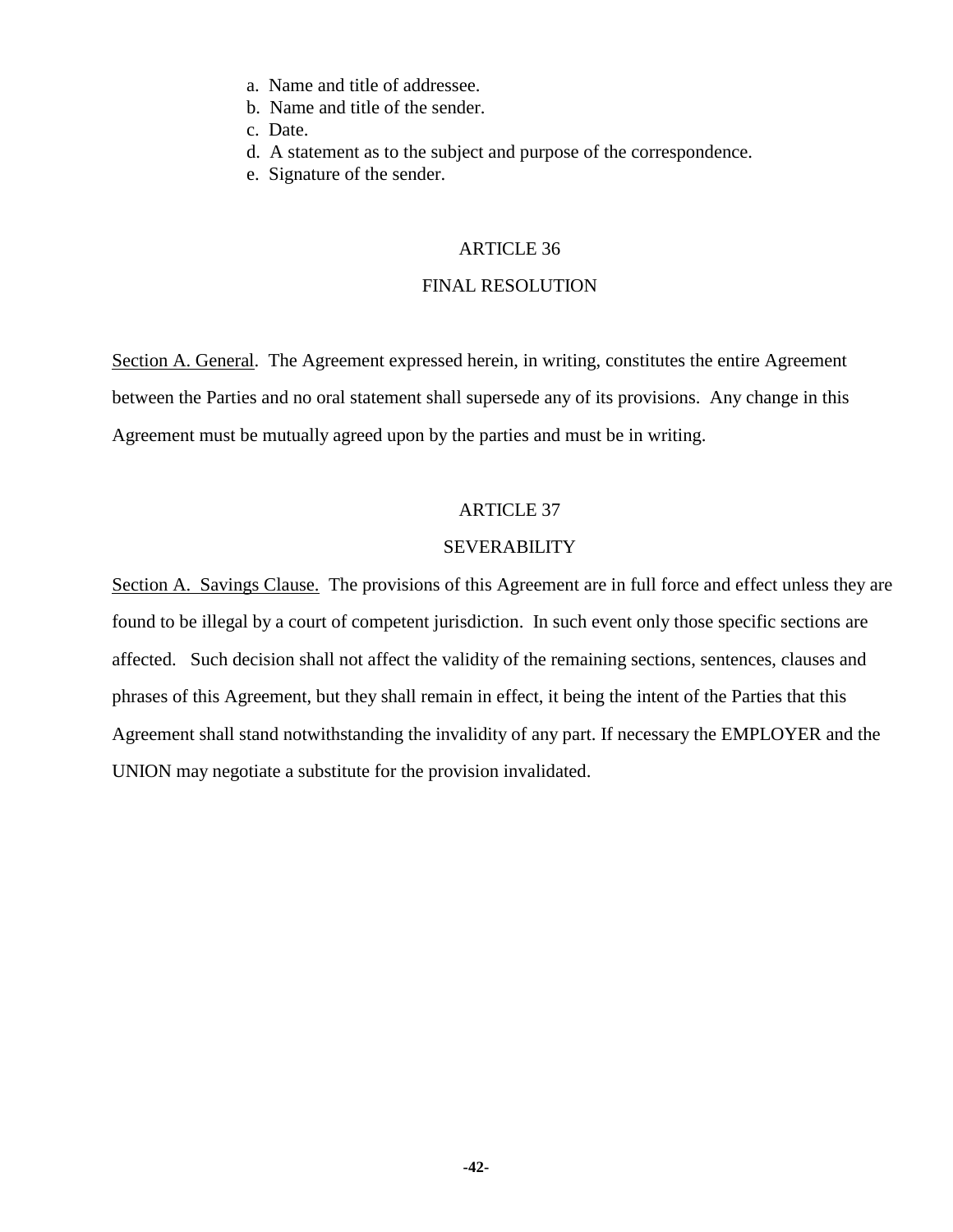#### TERM OF AGREEMENT

Section A. Duration. This Agreement shall take effect as of  $\frac{1}{1/2020}$  to continue in full force and effect as revised through 12/31/2022. Thereafter, it shall be automatically renewed from year to year beginning  $\frac{1}{1/2023}$  unless either party acts to terminate it.

Section B. Termination. If either party desires to terminate the automatic renewal of this Agreement, or any part thereof, written notice of such intention shall be delivered to the other party no later than  $\frac{7}{15/2022}$  immediately preceding the desired termination date of 12/31/2022. A party upon receipt of notice of termination shall, no later than 7/30/2022, notify the other party if it desires to terminate all or part of this Agreement. In the event that either party notifies the other of its intent to terminate this Agreement, then this Agreement shall terminate on 12/31/2022.

Section C. Negotiations. In the event either party issues a notice of termination as provided above, both parties hereby agree to commence, in good faith, collective bargaining with respect to terms of a new Agreement no later than  $\frac{9}{1/2022}$ . If either the date of the notice or date of the commencement of negotiations falls upon a Saturday, Sunday or Holiday, such date shall be considered to be the next following regular working day of the EMPLOYER. Negotiations hereunder shall be conducted by authorized representatives of the UNION and the EMPLOYER.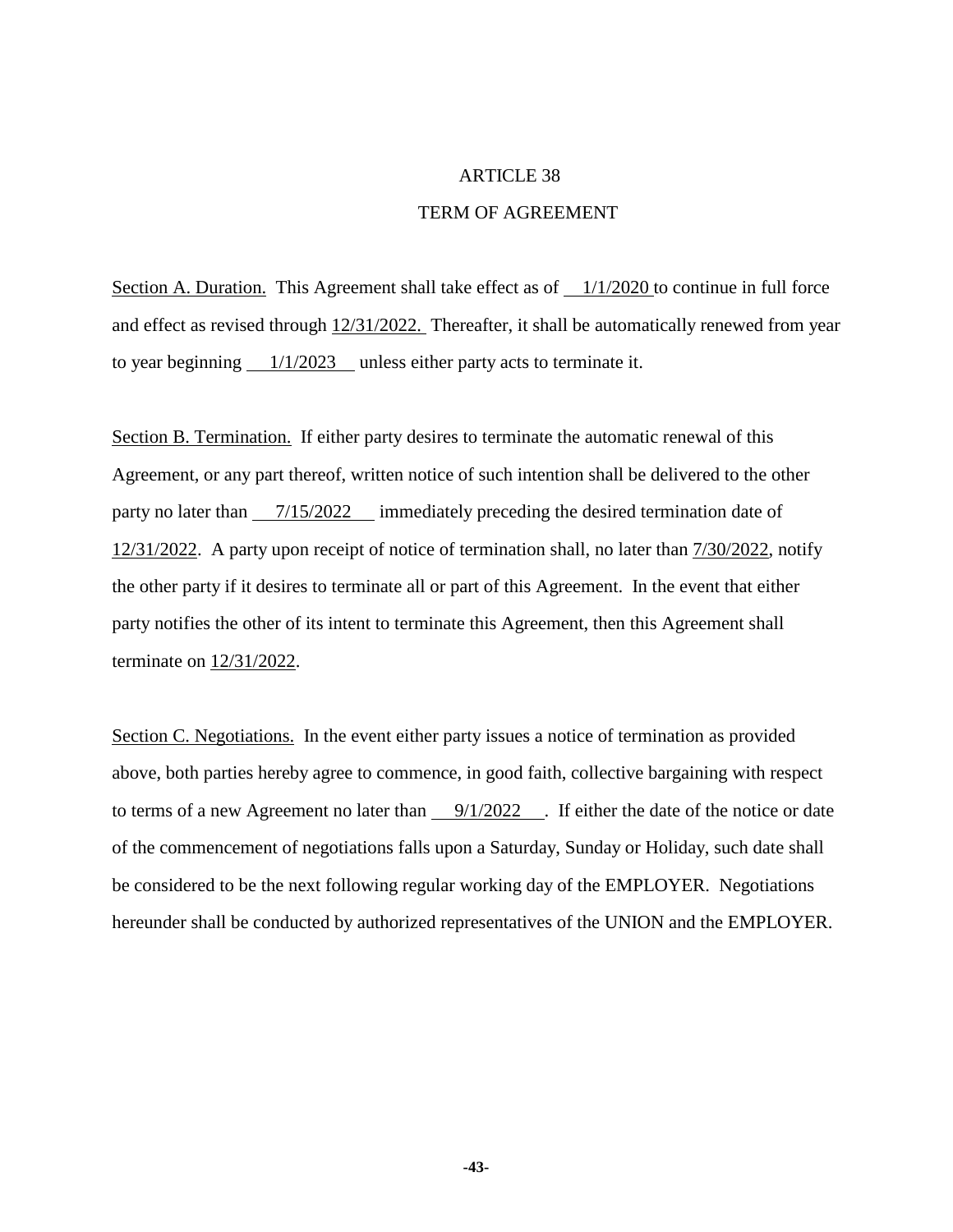# **SIGNATURES**

IN WITNESS WHEREOF, the Parties hereto have caused this revised Agreement to be executed by their duly authorized representatives, this.

FOR THE UNION:

he Union Lissa Salvatore

hostar Witness

FOR THE EMPLOYER:

Witness

For the Employer Thomas J. Aspell, Jr.

APPROVED as to form and execution this

 $_{by}$   $\sqrt{2}$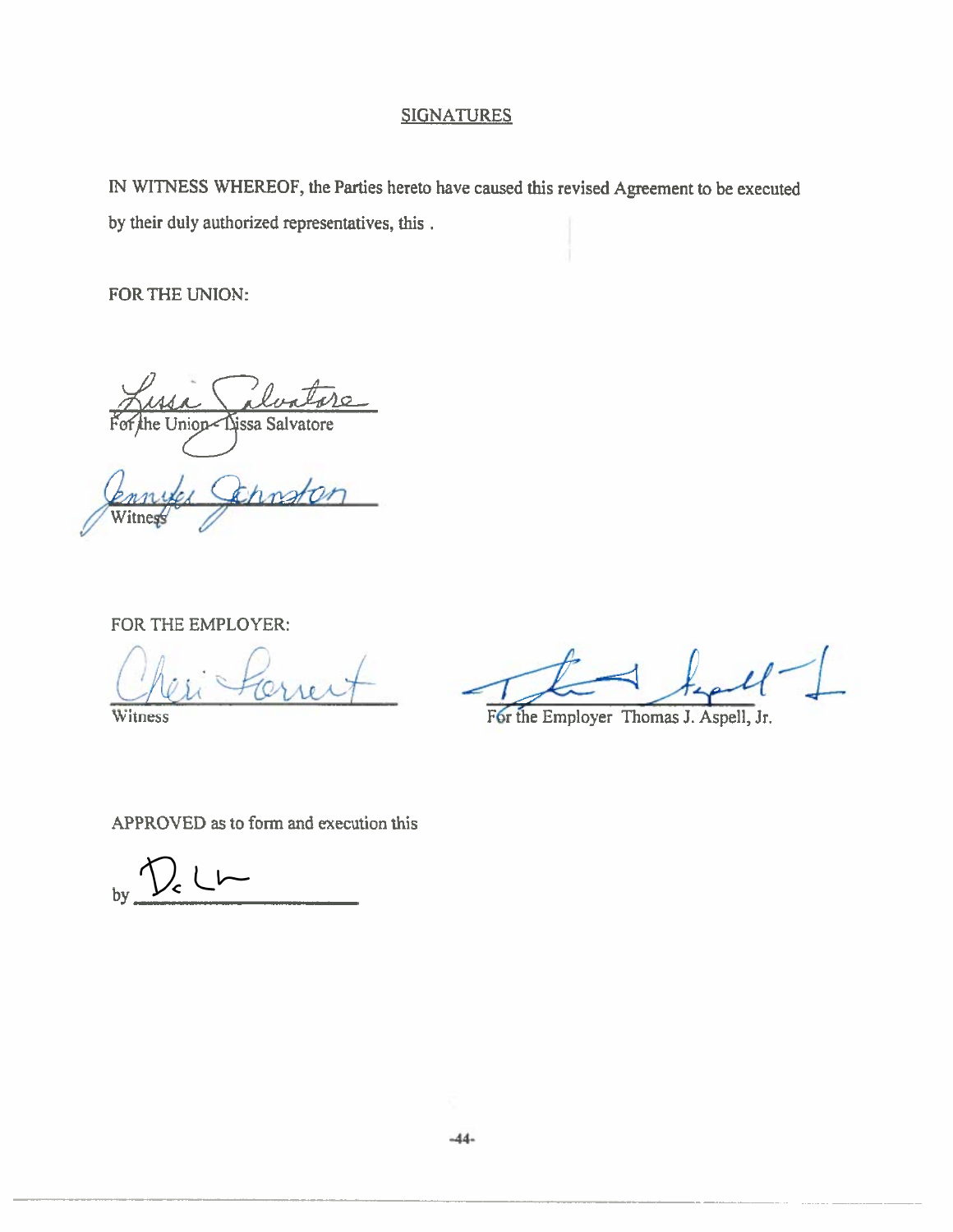Letter of Understanding Between The City of Concord and UAW Local 2322 Concerning the City's Beneflex Program

The UNION's acceptance of the City of Concord's Beneflex Plan is based upon the following:

1. All Full Time Employees covered by this bargaining unit shall be covered by the City's Beneflex Plan; all Permanent Part Time Employees shall be covered by Short Term Disability and Long Term Disability Plans, as revised, under the City's Beneflex Plan \*.

2. Any matter, any issue, or any question concerning the content or the administration of the City's Beneflex Plan remains within the sole discretion of the City, and any review or resolution of those matters shall be accomplished through the applicable City procedures and forums.

3. UAW recognizes and agrees that cost sharing shall commence for all Full Time Employees covered by this bargaining unit on July 1, 2020 as follows:

Effective 7/1/20, the City will pay 95% of the Single, Two Person, or Family premium for the HDHP \$2/4K plan eligible for and chosen by the Full Time Employee. Effective 7/1/22, the City will pay 90% of the Single, Two Person, or Family premium for the HDHP \$2/4K plan eligible for and chosen by the Full Time Employee. The HDHP \$2/4K plan includes an out of pocket maximum of \$2000 for a Single plan or \$4000 for Two Person/Family plan per plan year. In the event the Full Time Employee elects to choose the HDHP \$2/4K plan, the City will place 50% (\$1000/\$2000) of the deductible in a Health Savings Account ("HSA") for the use and ownership of the Full Time Employee at the beginning of the plan year. In addition, the City will contribute a one-time payment in an HSA in the amount of \$250 for a Single plan and \$750 for a Two Person/Family plan on 7/1/22 for those Full Time Employees who have chosen the HDHP \$2/4K plan for the fiscal year beginning 7/1/22.

In the event the Full Time Employee is eligible for and chooses a more expensive plan, the Full Time Employee will be responsible for any costs above the 90% of the Single, Two person or Family Premium for the HDHP \$2/4K. In the event that a plan becomes available that is less expensive than the HDHP \$2/4K plan, and the City is eligible for and chooses that less expensive plan, the City will pay 90% of the Single, Two Person, or Family premium for that less expensive plan. The City further retains the right to modify the portion of the premium paid by the City for any alternative plans.

The EMPLOYER will pay 90% of the Single, Two Person, or Family premium for the dental plan eligible for and chosen by the employee.

In the event an EMPLOYEE chooses to not receive health insurance from the EMPLOYER, the EMPLOYEE shall be awarded opt out dollars as determined by the EMPLOYER. In the event an EMPLOYEE chooses to not receive health insurance but chooses to receive dental insurance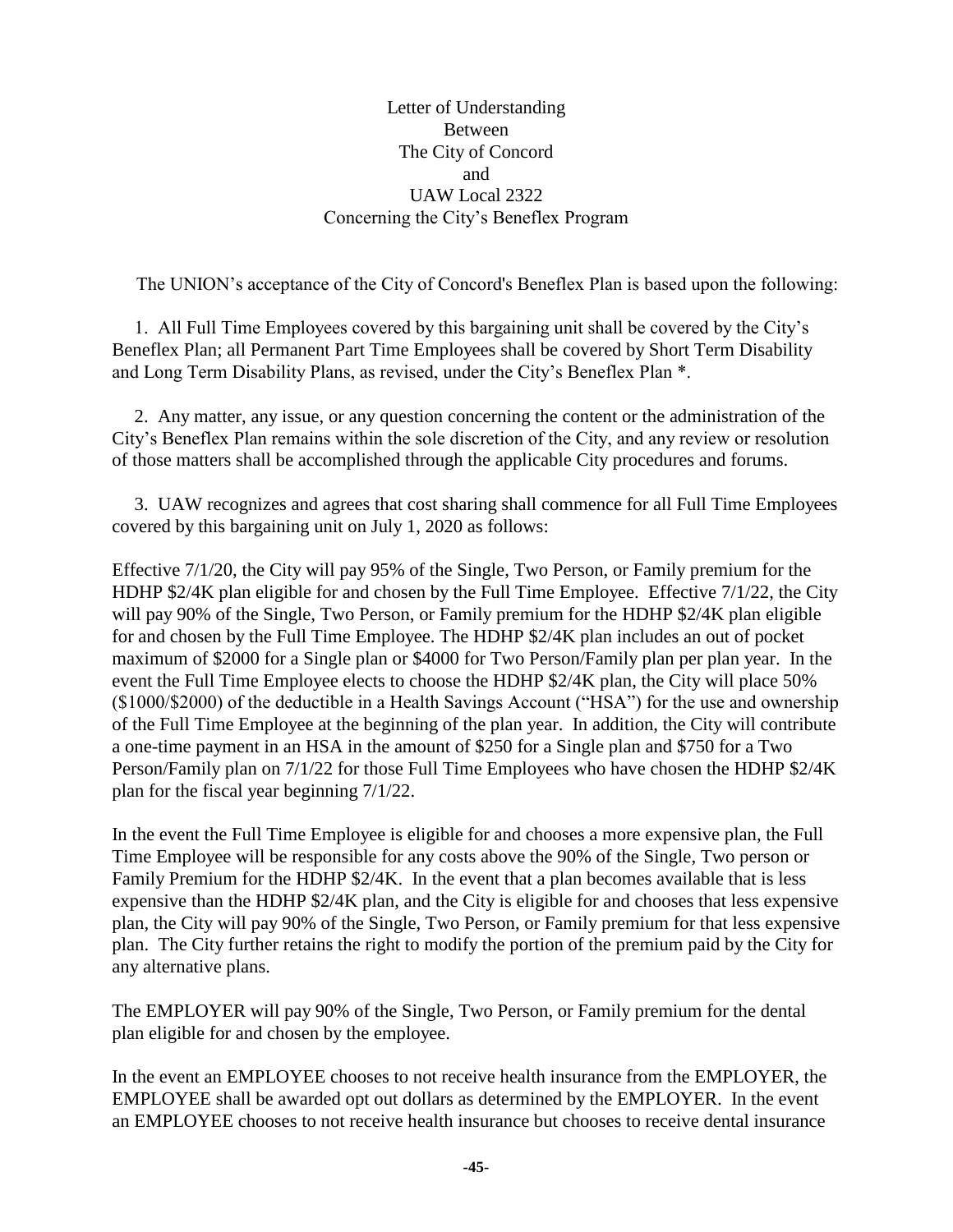from the EMPLOYER, the cost of the dental insurance premium paid for by the EMPLOYER shall be reduced from the opt out dollars awarded.

4. The foregoing cost sharing shall continue after the expiration of the collective bargaining agreement which expires on December 31, 2022. However, following the expiration of the collective bargaining agreement on December 31, 2022, the City retains the sole and exclusive right to change, modify, alter and amend the Beneflex Plan (which includes the terms of the cost sharing) unless otherwise agreed in a successor collective bargaining agreement.

5. It is further recognized, understood and agreed that the City retains sole and exclusive right to change, modify, alter and amend its Beneflex Plan.

For The UNION: For The CIT

\*Note: Provided such coverage is available through our disability insurance carrier at no greater cost than that provided for permanent full time employees.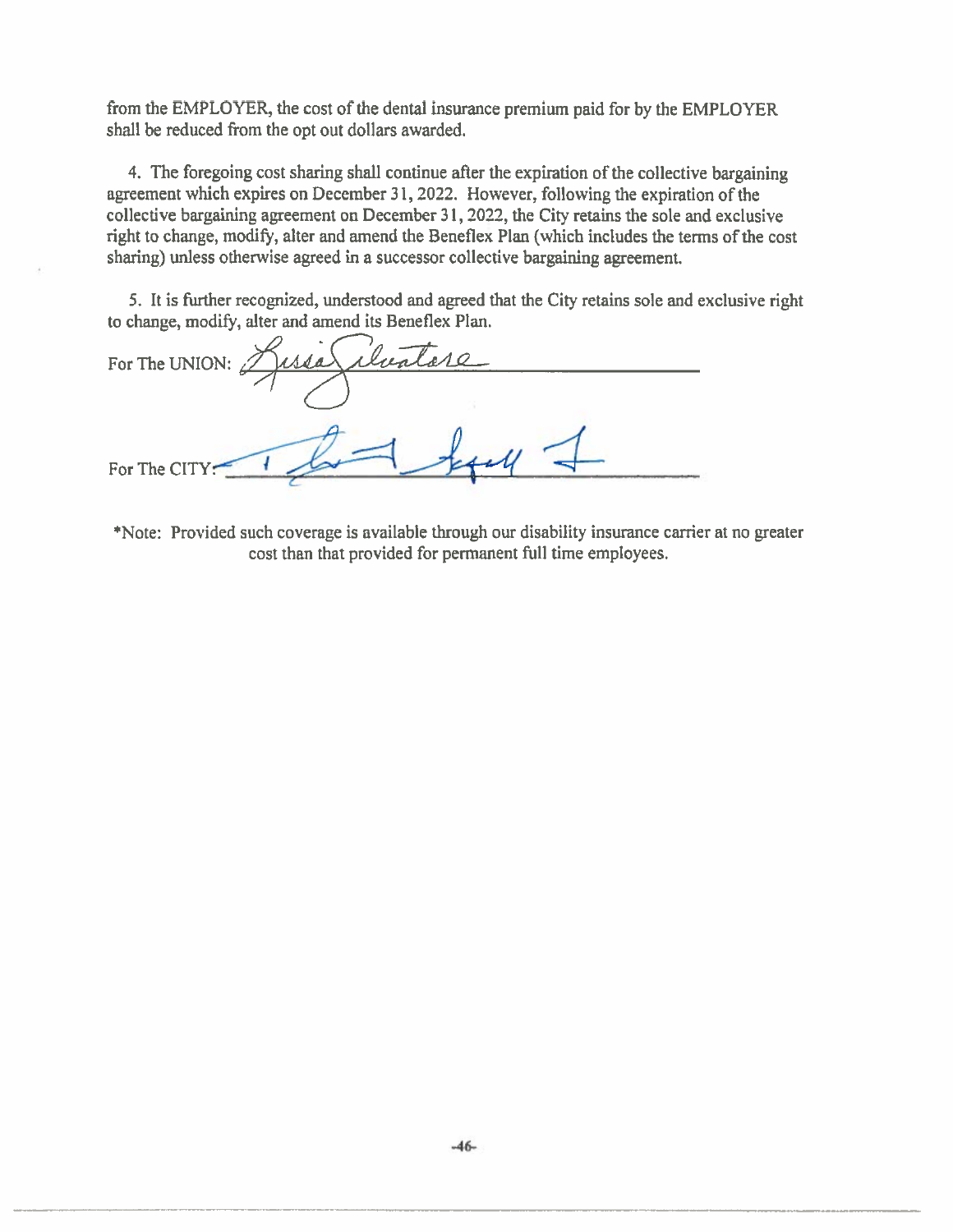Letter of Understanding **Between** The City of Concord and UAW Local 2322 **Concerning Rental Vehicle** 

1.0 Rental Vehicle Use – The City agrees to provide a car rental when a personal vehicle is not available during working hours to individuals in positions specified below. The following guidelines will apply:

 $1.1$  – This benefit shall only be applicable when a personal vehicle is not available because of specified automotive repair or service.

 $1.2$  – This benefit shall be made available for no more than five (5) business days per individual per fiscal year.

 $1.3$  – This benefit shall not exceed a total of \$1,000 in a fiscal year for all of the positions specified below.

1.4 – Said rental vehicle is to be used exclusively during working hours and only for City business.

1.5 – The City shall provide fuel for rental vehicles.

1.6 – At the City's sole discretion, the City may substitute a City vehicle in lieu of vehicle rental.

1.7 - In order to be eligible for this benefit, the employee must give the City a minimum of 24 hour advance notice whenever possible.

 $1.8$  – These arrangements are intended only for the following eight (8) positions: 2 Appraisers, Health Inspector, Housing Inspector, Code Inspector, Building Inspector, Electrical Inspector, and Plumbing & Mechanical Inspector.

1.9 - The Union and the City agree that the City has the right to issue reasonable policies to govern the application for vehicle rental use to meet the requirements of the rental agency and/or City insurance and financial reporting requirements.

**Grievances.** In the event that an employee or a supervisor shall have a question as to the application or interpretation of this agreement, a grievance shall not be filed until such time as the question is presented to an Oversight Committee for their review. The Committee shall be comprised of one member of each parties negotiating committee with an alternate and shall issue its decision clarifying the process, application, or interpretation of this Letter of Understanding or a statement indicating that the members of the Committee are unable to reach an agreement. In the event that the Oversight Committee renders a majority decision, that decision shall not be grievable. In the event that the Oversight Committee cannot reach a majority consensus, a final determination shall be made by the City Manager or his designee. A grievance may thereafter be filed in accordance with the procedures set forth in the Agreement.

FOR The UNION: Lusie Selectore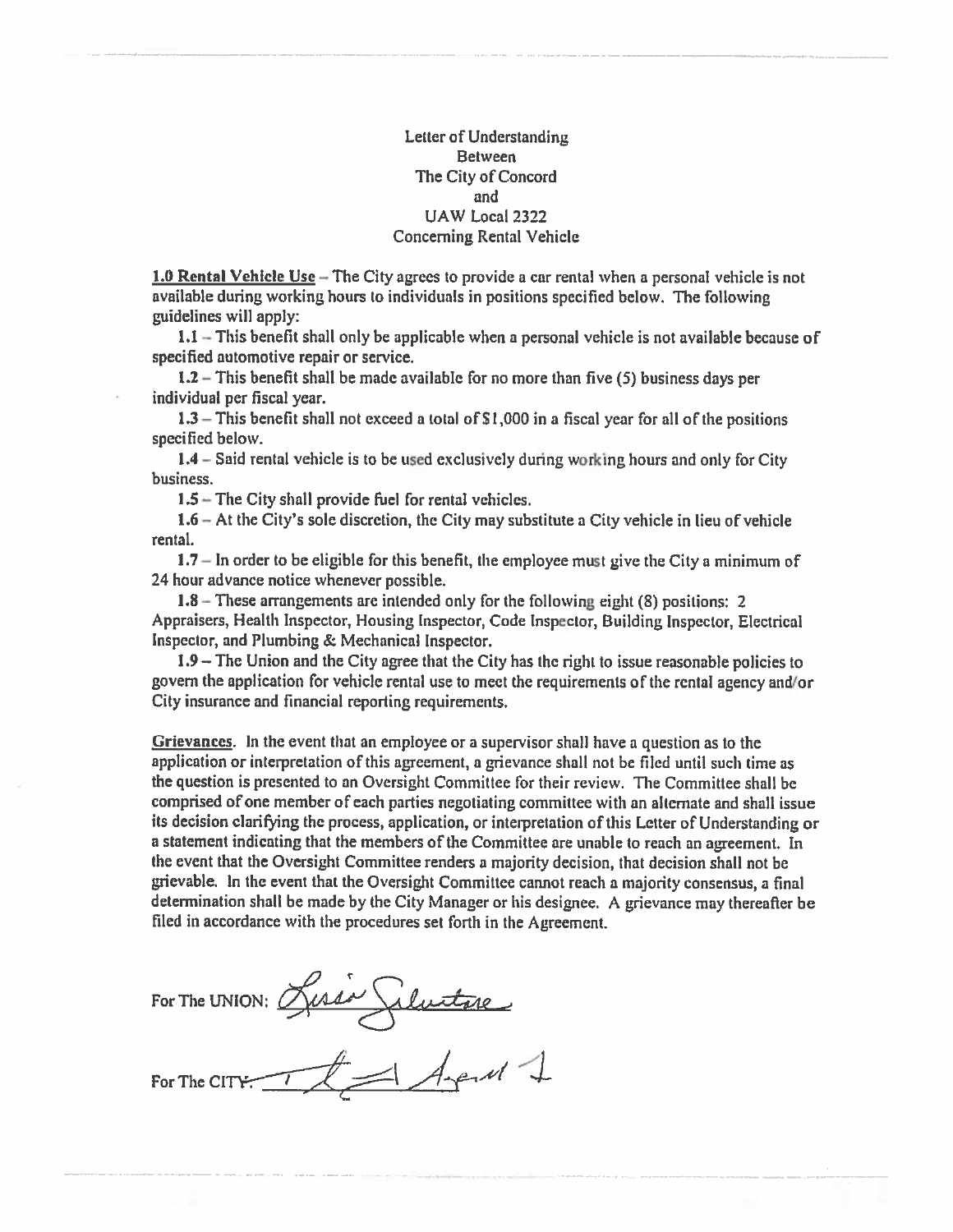| 37.5 Hours     |             |                                     |             |                                                 |             |                         | UAW Wage Schedule - 2020 |          |                         |                                                             |             |             | Effective 2/2/20 - 2.75% COLA |                         |                                     |             |
|----------------|-------------|-------------------------------------|-------------|-------------------------------------------------|-------------|-------------------------|--------------------------|----------|-------------------------|-------------------------------------------------------------|-------------|-------------|-------------------------------|-------------------------|-------------------------------------|-------------|
| Grade          | A           | B                                   | C           | D                                               | E           | E                       | G                        | H        |                         |                                                             | K           |             | M                             | N                       | $\circ$                             | P           |
|                | \$10.88     | \$11.14                             | \$11.43     | \$11.70                                         | \$12.01     | \$12.28                 | \$12.59                  | \$12.92  | \$13.25                 | \$13.56                                                     | \$13.93     | \$14.26     | \$14.62                       | \$14.97                 | \$15.33                             | \$15.75     |
|                | \$408.00    | \$417.75                            | \$428.63    | \$438.75                                        | \$450.38    | \$460.50                | \$472.13                 | \$484.50 | \$496.88                | \$508.50                                                    | \$522.38    | \$534.75    | \$548.25                      | \$561.38                | \$574.88                            | \$590.63    |
|                |             | \$21,216.00 \$21,723.00 \$22,288.76 |             | \$22,815.00                                     |             | \$23,419.76 \$23,946.00 |                          |          |                         | \$24,550.76 \$25,194.00 \$25,837.76 \$26,442.00 \$27,163.76 |             | \$27,807.00 | \$28,509.00                   |                         | \$29,191.76 \$29,893.76 \$30,712.76 |             |
| 2              | \$11.43     | \$11.70                             | \$12.0'     | \$12.28                                         | \$12.59     | \$12.92                 | \$13.25                  | \$13.56  | \$13.93                 | \$14.26                                                     | \$14.62     | \$14.97     | \$15.33                       | \$15.75                 | \$16.15                             | \$16.54     |
|                | \$428.63    | \$438.75                            | \$450.38    | \$460.50                                        | \$472.13    | \$484.50                | \$496.88                 | \$508.50 | \$522.38                | \$534.75                                                    | \$548.25    | \$561.38    | \$574.88                      | \$590.63                | \$605.63                            | \$620.25    |
|                | \$22,288.76 | \$22,815.00                         | \$23,419.76 | \$23,946.00                                     |             | \$24,550.76 \$25,194.00 | \$25,837.76              |          |                         | \$26,442.00 \$27,163.76 \$27,807.00 \$28,509.00             |             | \$29,191.76 | \$29,893.76                   |                         | \$30,712.76 \$31,492.76 \$32,253.00 |             |
| 3              | \$12.0'     | \$12.28                             | \$12.59     | \$12.92                                         | \$13.25     | \$13.56                 | \$13.93                  | \$14.26  | \$14.62                 | \$14.97                                                     | \$15.33     | \$15.75     | \$16.15                       | \$16.54                 | \$16.96                             | \$17.36     |
|                | \$450.38    | \$460.50                            | \$472.13    | \$484.50                                        | \$496.88    | \$508.50                | \$522.38                 | \$534.75 | \$548.25                | \$561.38                                                    | \$574.88    | \$590.63    | \$605.63                      | \$620.25                | \$636.00                            | \$651.00    |
|                | \$23,419.76 | \$23,946.00 \$24,550.76 \$25,194.00 |             |                                                 | \$25,837.76 | \$26,442.00             |                          |          |                         | \$27,163.76 \$27,807.00 \$28,509.00 \$29,191.76 \$29,893.76 |             | \$30,712.76 | \$31,492.76                   | \$32,253.00             | \$33,072.00 \$33,852.00             |             |
| 4              | \$12.59     | \$12.92                             | \$13.25     | \$13.56                                         | \$13.93     | \$14.26                 | \$14.62                  | \$14.97  | \$15.33                 | \$15.75                                                     | \$16.15     | \$16.54     | \$16.96                       | \$17.36                 | \$17.81                             | \$18.27     |
|                | \$472.13    | \$484.50                            | \$496.88    | \$508.50                                        | \$522.38    | \$534.75                | \$548.25                 | \$561.38 | \$574.88                | \$590.63                                                    | \$605.63    | \$620.25    | \$636.00                      | \$651.00                | \$667.88                            | \$685.13    |
|                | \$24.550.76 | \$25,194,00                         | \$25.837.76 | \$26,442.00                                     | \$27.163.76 | \$27.807.00             | \$28,509.00              |          |                         | \$29.191.76 \$29.893.76 \$30.712.76                         | \$31.492.76 | \$32,253,00 | \$33.072.00                   | \$33.852.00             | \$34.729.76                         | \$35.626.76 |
| 5              | \$13.25     | \$13.56                             | \$13.93     | \$14.26                                         | \$14.62     | \$14.97                 | \$15.33                  | \$15.75  | \$16.15                 | \$16.54                                                     | \$16.96     | \$17.36     | \$17.81                       | \$18.27                 | \$18.73                             | \$19.17     |
|                | \$496.88    | \$508.50                            | \$522.38    | \$534.75                                        | \$548.25    | \$561.38                | \$574.88                 | \$590.63 | \$605.63                | \$620.25                                                    | \$636.00    | \$651.00    | \$667.88                      | \$685.13                | \$702.38                            | \$718.88    |
|                | \$25,837.76 | \$26,442.00                         | \$27,163.76 | \$27,807.00                                     | \$28,509.00 | \$29,191.76             | \$29,893.76              |          |                         | \$30,712.76 \$31,492.76 \$32,253.00                         | \$33,072.00 | \$33,852.00 | \$34,729.76                   | \$35,626.76             | \$36,523.76 \$37,381.76             |             |
| 6              | \$13.93     | \$14.26                             | \$14.62     | \$14.97                                         | \$15.33     | \$15.75                 | \$16.15                  | \$16.54  | \$16.96                 | \$17.36                                                     | \$17.81     | \$18.27     | \$18.73                       | \$19.17                 | \$19.65                             | \$20.13     |
|                | \$522.38    | \$534.75                            | \$548.25    | \$561.38                                        | \$574.88    | \$590.63                | \$605.63                 | \$620.25 | \$636.00                | \$651.00                                                    | \$667.88    | \$685.13    | \$702.38                      | \$718.88                | \$736.88                            | \$754.88    |
|                |             | \$27.163.76 \$27.807.00             | \$28,509.00 | \$29,191.76                                     |             | \$29,893.76 \$30,712.76 | \$31,492.76              |          |                         | \$32,253,00 \$33,072,00 \$33,852,00                         | \$34.729.76 | \$35.626.76 | \$36,523.76                   | \$37,381.76             | \$38.317.76 \$39.253.76             |             |
| $\overline{7}$ | \$14.62     | \$14.97                             | \$15.33     | \$15.75                                         | \$16.15     | \$16.54                 | \$16.96                  | \$17.36  | \$17.81                 | \$18.27                                                     | \$18.73     | \$19.17     | \$19.65                       | \$20.13                 | \$20.65                             | \$21.17     |
|                | \$548.25    | \$561.38                            | \$574.88    | \$590.63                                        | \$605.63    | \$620.25                | \$636.00                 | \$651.00 | \$667.88                | \$685.13                                                    | \$702.38    | \$718.88    | \$736.88                      | \$754.88                | \$774.38                            | \$793.88    |
|                | \$28,509.00 | \$29,191.76                         | \$29,893.76 | \$30,712.76                                     | \$31,492.76 | \$32,253.00             | \$33,072.00              |          | \$33,852.00 \$34,729.76 | \$35,626.76                                                 | \$36,523.76 | \$37,381.76 | \$38,317.76                   | \$39,253.76             | \$40,267.76 \$41,281.76             |             |
| 8              | \$15.33     | \$15.75                             | \$16.15     | \$16.54                                         | \$16.96     | \$17.36                 | \$17.81                  | \$18.27  | \$18.73                 | \$19.17                                                     | \$19.65     | \$20.13     | \$20.65                       | \$21.17                 | \$21.68                             | \$22.21     |
|                | \$574.88    | \$590.63                            | \$605.63    | \$620.25                                        | \$636.00    | \$651.00                | \$667.88                 | \$685.13 | \$702.38                | \$718.88                                                    | \$736.88    | \$754.88    | \$774.38                      | \$793.88                | \$813.00                            | \$832.88    |
|                | \$29.893.76 | \$30,712.76 \$31,492.76 \$32,253.00 |             |                                                 | \$33,072.00 | \$33,852.00             | \$34,729.76              |          |                         | \$35,626.76 \$36,523.76 \$37,381.76 \$38,317.76             |             | \$39,253.76 | \$40,267.76                   |                         | \$41,281.76 \$42,276.00 \$43,309.76 |             |
| 9              | \$16.15     | \$16.54                             | \$16.96     | \$17.36                                         | \$17.81     | \$18.27                 | \$18.73                  | \$19.17  | \$19.65                 | \$20.13                                                     | \$20.65     | \$21.17     | \$21.68                       | \$22.21                 | \$22.81                             | \$23.38     |
|                | \$605.63    | \$620.25                            | \$636.00    | \$651.00                                        | \$667.88    | \$685.13                | \$702.38                 | \$718.88 | \$736.88                | \$754.88                                                    | \$774.38    | \$793.88    | \$813.00                      | \$832.88                | \$855.38                            | \$876.75    |
|                | \$31,492.76 | \$32,253.00                         | \$33,072.00 | \$33,852.00                                     | \$34,729.76 | \$35,626.76             | \$36,523.76              |          |                         | \$37,381.76 \$38,317.76 \$39,253.76 \$40,267.76             |             | \$41,281.76 | \$42,276.00                   | \$43,309.76             | \$44,479.76 \$45,591.00             |             |
| 10             | \$16.96     | \$17.36                             | \$17.81     | \$18.27                                         | \$18.73     | \$19.17                 | \$19.65                  | \$20.13  | \$20.65                 | \$21.17                                                     | \$21.68     | \$22.21     | \$22.81                       | \$23.38                 | \$23.94                             | \$24.53     |
|                | \$636.00    | \$651.00                            | \$667.88    | \$685.13                                        | \$702.38    | \$718.88                | \$736.88                 | \$754.88 | \$774.38                | \$793.88                                                    | \$813.00    | \$832.88    | \$855.38                      | \$876.75                | \$897.75                            | \$919.88    |
|                |             |                                     |             | \$33,072.00 \$33,852.00 \$34,729.76 \$35,626.76 |             | \$36,523.76 \$37,381.76 |                          |          |                         | \$38,317.76 \$39,253.76 \$40,267.76 \$41,281.76 \$42,276.00 |             | \$43,309.76 | \$44,479.76                   |                         | \$45,591.00 \$46,683.00 \$47,833.76 |             |
| 11             | \$17.8'     | \$18.27                             | \$18.73     | \$19.17                                         | \$19.65     | \$20.13                 | \$20.65                  | \$21.17  | \$21.68                 | \$22.21                                                     | \$22.81     | \$23.38     | \$23.94                       | \$24.53                 | \$25.18                             | \$25.79     |
|                | \$667.88    | \$685.13                            | \$702.38    | \$718.88                                        | \$736.88    | \$754.88                | \$774.38                 | \$793.88 | \$813.00                | \$832.88                                                    | \$855.38    | \$876.75    | \$897.75                      | \$919.88                | \$944.25                            | \$967.1     |
|                | \$34.729.76 |                                     |             | \$35,626.76 \$36,523.76 \$37,381.76             |             | \$38,317.76 \$39,253.76 |                          |          |                         | \$40,267.76 \$41,281.76 \$42,276.00 \$43,309.76             | \$44,479.76 | \$45,591.00 | \$46,683.00                   |                         | \$47,833.76 \$49,101.00 \$50,290.76 |             |
| 12             | \$18.73     | \$19.17                             | \$19.65     | \$20.13                                         | \$20.65     | \$21.17                 | \$21.68                  | \$22.21  | \$22.81                 | \$23.38                                                     | \$23.94     | \$24.53     | \$25.18                       | \$25.79                 | \$26.43                             | \$27.08     |
|                | \$702.38    | \$718.88                            | \$736.88    | \$754.88                                        | \$774.38    | \$793.88                | \$813.00                 | \$832.88 | \$855.38                | \$876.75                                                    | \$897.75    | \$919.88    | \$944.25                      | \$967.13                | \$991.13                            | \$1,015.50  |
|                | \$36,523.76 | \$37,381.76 \$38,317.76 \$39,253.76 |             |                                                 |             | \$40,267.76 \$41,281.76 | \$42,276.00 \$43,309.76  |          |                         | \$44,479.76 \$45,591.00                                     | \$46,683.00 | \$47,833.76 | \$49,101.00                   |                         | \$50,290.76 \$51,538.76             | \$52,806.00 |
| 13             | \$19.65     | \$20.13                             | \$20.65     | \$21.17                                         | \$21.68     | \$22.21                 | \$22.81                  | \$23.38  | \$23.94                 | \$24.53                                                     | \$25.18     | \$25.79     | \$26.43                       | \$27.08                 | \$27.79                             | \$28.4      |
|                | \$736.88    | \$754.88                            | \$774.38    | \$793.88                                        | \$813.00    | \$832.88                | \$855.38                 | \$876.75 | \$897.75                | \$919.88                                                    | \$944.25    | \$967.13    | \$991.13                      | \$1,015.50              | \$1,042.13                          | \$1,067.63  |
|                | \$38.317.76 |                                     |             | \$39,253.76 \$40,267.76 \$41,281.76             |             | \$42,276.00 \$43,309.76 |                          |          |                         | \$44,479.76 \$45,591.00 \$46,683.00 \$47,833.76 \$49,101.00 |             | \$50,290.76 | \$51,538.76                   | \$52,806.00             | \$54.190.76                         | \$55,516.76 |
| 14             | \$20.65     | \$21.17                             | \$21.68     | \$22.21                                         | \$22.81     | \$23.38                 | \$23.94                  | \$24.53  | \$25.18                 | \$25.79                                                     | \$26.43     | \$27.08     | \$27.79                       | \$28.47                 | \$29.17                             | \$29.9'     |
|                | \$774.38    | \$793.88                            | \$813.00    | \$832.88                                        | \$855.38    | \$876.75                | \$897.75                 | \$919.88 | \$944.25                | \$967.13                                                    | \$991.13    | \$1,015.50  | \$1,042.13                    | $\overline{\$1,067.63}$ | \$1,093.88                          | \$1,121.63  |
|                |             | \$40,267.76 \$41,281.76 \$42,276.00 |             | \$43,309.76                                     |             | \$44,479.76 \$45,591.00 |                          |          |                         | \$46,683.00 \$47,833.76 \$49,101.00 \$50,290.76 \$51,538.76 |             | \$52,806.00 | \$54,190.76                   | \$55,516.76             | \$56,881.76                         | \$58,324.76 |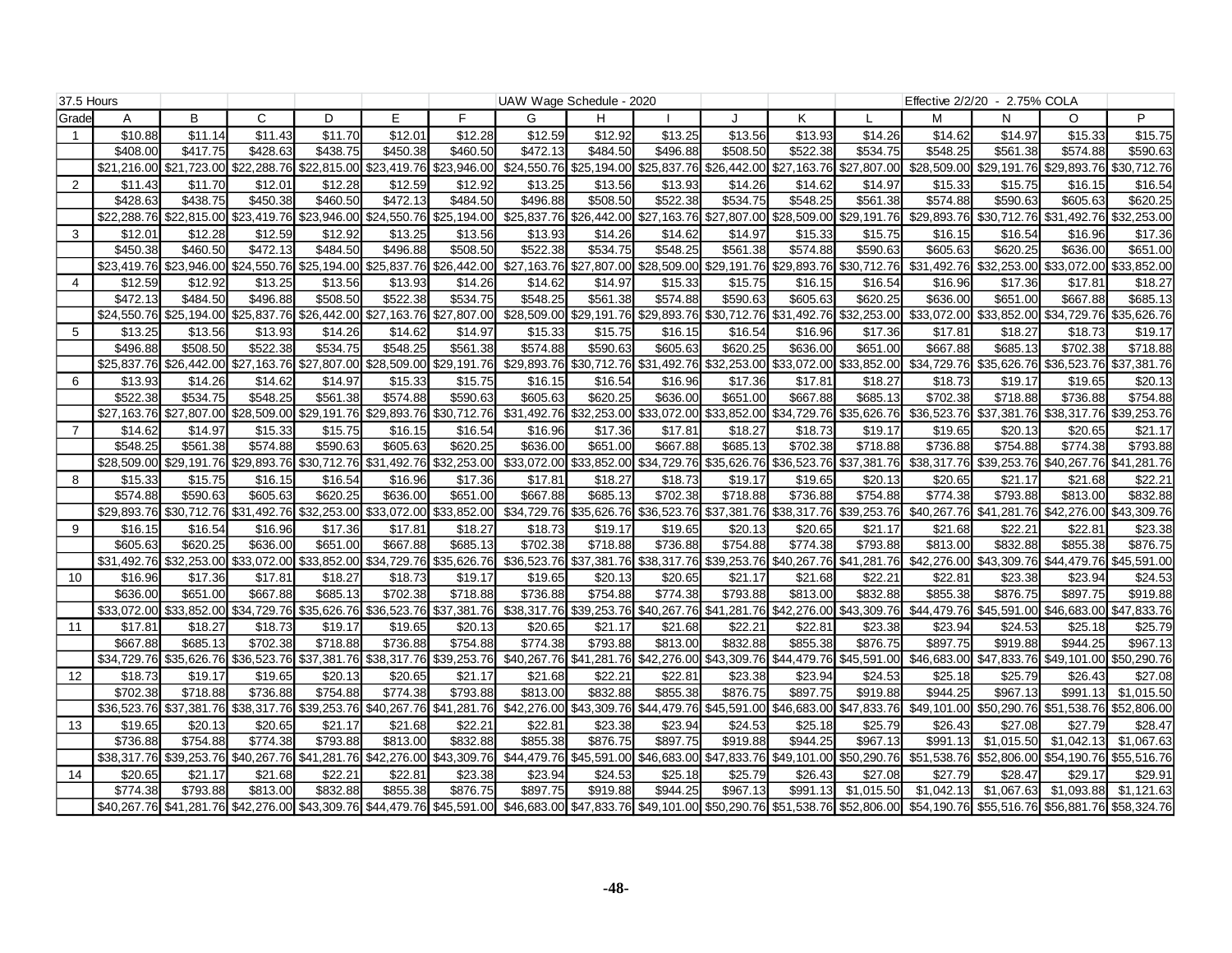| 37.5 Hours |          |          |                                                      |          |                                |            | UAW Wage Schedule - 2020                                                                                                                                                                                    |          |          |         |                                                                         |         | Effective 2/2/20                                                                                            | - 2.75% COLA |         |                                                                                                                                                                                                 |
|------------|----------|----------|------------------------------------------------------|----------|--------------------------------|------------|-------------------------------------------------------------------------------------------------------------------------------------------------------------------------------------------------------------|----------|----------|---------|-------------------------------------------------------------------------|---------|-------------------------------------------------------------------------------------------------------------|--------------|---------|-------------------------------------------------------------------------------------------------------------------------------------------------------------------------------------------------|
| Grade      |          | В        |                                                      |          |                                |            | G                                                                                                                                                                                                           | н        |          |         |                                                                         |         | м                                                                                                           |              | $\circ$ | P                                                                                                                                                                                               |
| 15         | \$21.68  | \$22.21  | \$22.81                                              | \$23.38  | \$23.94                        | \$24.53    | \$25.18                                                                                                                                                                                                     | \$25.79  | \$26.43  | \$27.08 | \$27.79                                                                 | \$28.47 | \$29.17                                                                                                     | \$29.91      | \$30.65 | \$31.41                                                                                                                                                                                         |
|            | \$813.00 | \$832.88 | \$855.38                                             | \$876.75 | \$897.75                       | \$919.88   | \$944.25                                                                                                                                                                                                    | \$967.13 | \$991.13 |         | $$1,015.50$ $$1,042.13$ $$1,067.63$                                     |         |                                                                                                             |              |         | \$1,093.88 \$1,121.63 \$1,149.38 \$1,177.88                                                                                                                                                     |
|            |          |          |                                                      |          |                                |            | \$42,276.00 \$43,309.76 \$44,479.76 \$45,591.00 \$46,683.00 \$47,833.76 \$49,101.00 \$50,290.76 \$51,538.76 \$52,806.00 \$54,190.76 \$55,516.76 \$56,881.76 \$58,324.76 \$58,767.76 \$61,249.76             |          |          |         |                                                                         |         |                                                                                                             |              |         |                                                                                                                                                                                                 |
| 16         | \$22.81  | \$23.38  | \$23.94                                              | \$24.53  | \$25.18                        | \$25.79    | \$26.43                                                                                                                                                                                                     | \$27.08  | \$27.79  | \$28.47 | \$29.17                                                                 | \$29.91 | \$30.65                                                                                                     | \$31.41      | \$32.21 | \$33.02                                                                                                                                                                                         |
|            | \$855.38 | \$876.75 | \$897.75                                             | \$919.88 | \$944.25                       | \$967.13   |                                                                                                                                                                                                             |          |          |         |                                                                         |         | \$991.13 \$1,015.50 \$1,042.13 \$1,067.63 \$1,093.88 \$1,121.63 \$1,149.38 \$1,177.88 \$1,207.88 \$1,238.25 |              |         |                                                                                                                                                                                                 |
|            |          |          |                                                      |          |                                |            |                                                                                                                                                                                                             |          |          |         |                                                                         |         |                                                                                                             |              |         | \$44,479.76 \$45,591.00 \$46,683.00 \$47,833.76 \$49,101.00 \$50,290.76 \$51,538.76 \$52,806.00 \$54,190.76 \$55,516.76 \$56,881.76 \$58,324.76 \$59,767.76 \$61,249.76 \$62,809.76 \$64,389.00 |
| 17         | \$23.94  | \$24.53  | \$25.18                                              | \$25.79  | \$26.43                        | \$27.08    | \$27.79                                                                                                                                                                                                     | \$28.47  | \$29.17  | \$29.91 | \$30.65                                                                 | \$31.41 | \$32.21                                                                                                     | \$33.02      | \$33.83 | \$34.69                                                                                                                                                                                         |
|            | \$897.75 | \$919.88 | \$944.25                                             | \$967.13 | \$991.13                       | \$1,015.50 |                                                                                                                                                                                                             |          |          |         |                                                                         |         |                                                                                                             |              |         | \$1,042.13 \$1,067.63 \$1,093.88 \$1,121.63 \$1,149.38 \$1,177.88 \$1,207.88 \$1,238.25 \$1,268.63 \$1,300.88                                                                                   |
|            |          |          |                                                      |          |                                |            | \$46,683.00 \$47,833.76 \$49,101.00 \$50,290.76 \$51,538.76 \$52,806.00 \$54,190.76 \$55,516.76 \$56,881.76 \$58,324.76 \$59,767.76 \$61,249.76 \$62,809.76 \$64,389.00 \$65,968.76 \$62,609.76 \$69,767.76 |          |          |         |                                                                         |         |                                                                                                             |              |         |                                                                                                                                                                                                 |
| 18         | \$25.18  | \$25.79  | \$26.43                                              | \$27.08  | \$27.79                        | \$28.47    | \$29.17                                                                                                                                                                                                     | \$29.91  | \$30.65  | \$31.41 | \$32.21                                                                 | \$33.02 | \$33.83                                                                                                     | \$34.69      | \$35.55 | \$36.44                                                                                                                                                                                         |
|            | \$944.25 | \$967.13 |                                                      |          | \$991.13 \$1.015.50 \$1.042.13 | \$1.067.63 |                                                                                                                                                                                                             |          |          |         | \$1,093.88 \$1,121.63 \$1,149.38 \$1,177.88 \$1,207.88 \$1,238.25       |         |                                                                                                             |              |         | \$1,268.63    \$1,300.88    \$1,333.13    \$1,366.50                                                                                                                                            |
|            |          |          |                                                      |          |                                |            |                                                                                                                                                                                                             |          |          |         |                                                                         |         |                                                                                                             |              |         | \$49,101.00 \$50,290.76 \$51,538.76 \$52,806.00 \$54,190.76 \$55,516.76 \$56,881.76 \$58,324.76 \$59,767.76 \$61,249.76 \$62,809.76 \$64,389.00 \$65,968.76 \$67,645.76 \$69,322.76 \$71,058.00 |
| 19         | \$26.43  | \$27.08  | \$27.79                                              | \$28.47  | \$29.17                        | \$29.91    | \$30.65                                                                                                                                                                                                     | \$31.41  | \$32.21  | \$33.02 | \$33.83                                                                 | \$34.69 | \$35.55                                                                                                     | \$36.44      | \$37.36 | \$38.27                                                                                                                                                                                         |
|            |          |          | \$991.13 \$1,015.50 \$1,042.13 \$1,067.63 \$1,093.88 |          |                                | \$1,121.63 |                                                                                                                                                                                                             |          |          |         | $$1,149.38$ $$1,177.88$ $$1,207.88$ $$1,238.25$ $$1,268.63$ $$1,300.88$ |         |                                                                                                             |              |         | $$1,333.13$ $$1,366.50$ $$1,401.00$ $$1,435.13$                                                                                                                                                 |
|            |          |          |                                                      |          |                                |            |                                                                                                                                                                                                             |          |          |         |                                                                         |         |                                                                                                             |              |         | \$51,538.76 \$52,806.00 \$54,190.76 \$55,516.76 \$56,881.76 \$58,324.76 \$59,767.76 \$61,249.76 \$62,809.76 \$64,389.00 \$65,968.76 \$67,645.76 \$69,322.76 \$71,058.00 \$72,852.00 \$74,626.76 |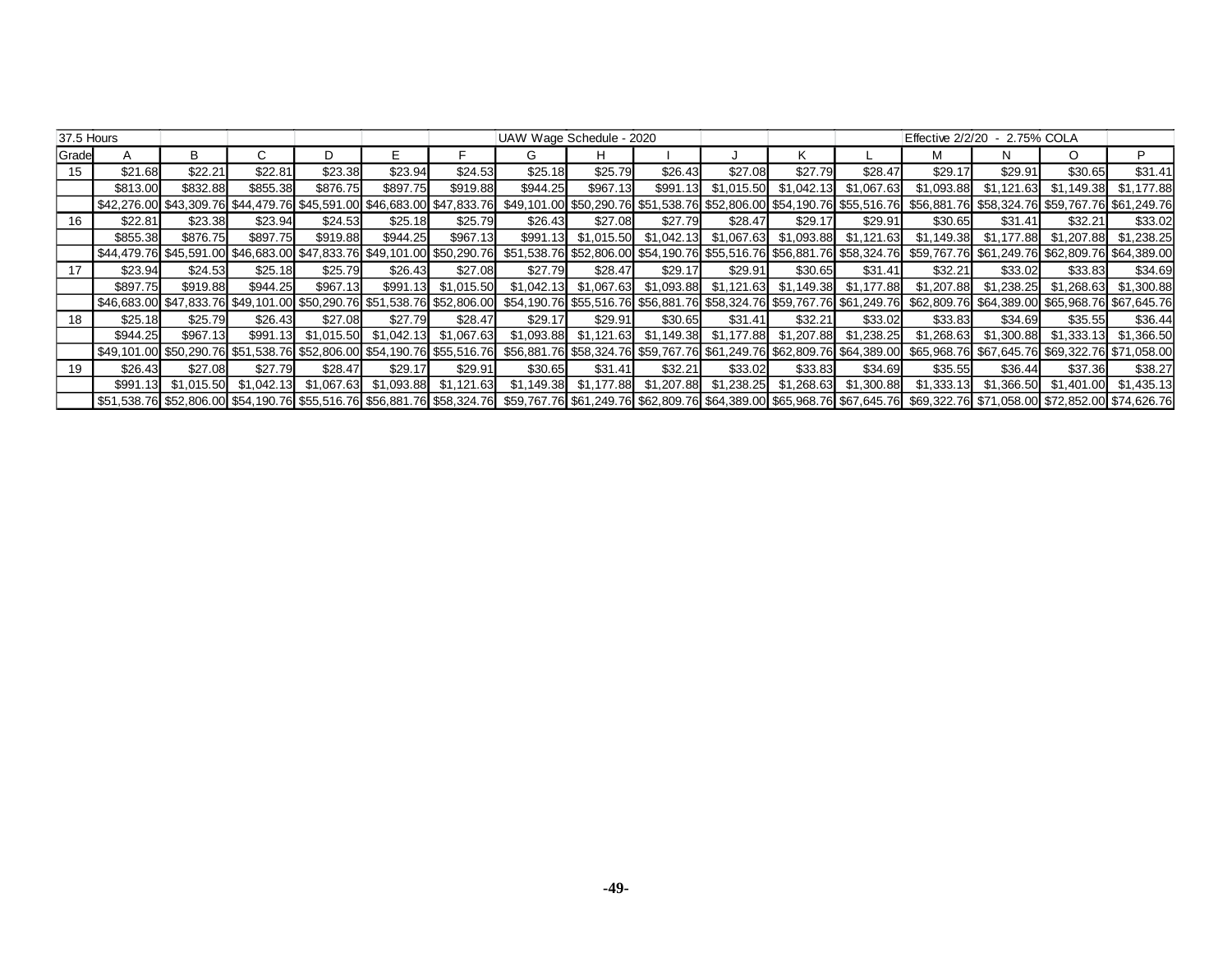| 40 Hours       |             |                         |                                     |             |                                                 |             |             | UAW Wage Schedule - 2020                                                                                    |                         |                         |                                                 |             |                                     | Effective 2/2/20 - 2.75% COLA |                                     |                         |
|----------------|-------------|-------------------------|-------------------------------------|-------------|-------------------------------------------------|-------------|-------------|-------------------------------------------------------------------------------------------------------------|-------------------------|-------------------------|-------------------------------------------------|-------------|-------------------------------------|-------------------------------|-------------------------------------|-------------------------|
| Grade          | Α           | B                       | $\mathsf{C}$                        | D           | E                                               | F           | G           | H                                                                                                           |                         |                         | Κ                                               |             | M                                   | N                             | O                                   | P                       |
|                | \$10.88     | \$11.14                 | \$11.43                             | \$11.70     | \$12.01                                         | \$12.28     | \$12.59     | \$12.92                                                                                                     | \$13.25                 | \$13.56                 | \$13.93                                         | \$14.26     | \$14.62                             | \$14.97                       | \$15.33                             | \$15.75                 |
|                | \$435.20    | \$445.60                | \$457.20                            | \$468.00    | \$480.40                                        | \$491.20    | \$503.60    | \$516.80                                                                                                    | \$530.00                | \$542.40                | \$557.20                                        | \$570.40    | \$584.80                            | \$598.80                      | \$613.20                            | \$630.00                |
|                | \$22,630.40 |                         | \$23,171.20 \$23,774.40             |             | \$24,336.00 \$24,980.80                         | \$25,542.40 |             | \$26,187.20 \$26,873.60 \$27,560.00 \$28,204.80 \$28,974.40                                                 |                         |                         |                                                 | \$29,660.80 | \$30,409.60                         |                               | \$31,137.60 \$31,886.40             | \$32,760.00             |
| $\overline{2}$ | \$11.43     | \$11.70                 | \$12.01                             | \$12.28     | \$12.59                                         | \$12.92     | \$13.25     | \$13.56                                                                                                     | \$13.93                 | \$14.26                 | \$14.62                                         | \$14.97     | \$15.33                             | \$15.75                       | \$16.15                             | \$16.54                 |
|                | \$457.20    | \$468.00                | \$480.40                            | \$491.20    | \$503.60                                        | \$516.80    | \$530.00    | \$542.40                                                                                                    | \$557.20                | \$570.40                | \$584.80                                        | \$598.80    | \$613.20                            | \$630.00                      | \$646.00                            | \$661.60                |
|                | \$23.774.40 |                         | \$24,336.00 \$24,980.80             |             | \$25,542.40 \$26,187.20                         | \$26,873.60 |             | \$27,560.00 \$28,204.80                                                                                     |                         | \$28,974.40 \$29,660.80 |                                                 |             | \$30,409.60 \$31,137.60 \$31,886.40 | \$32,760.00                   | \$33,592.00 \$34,403.20             |                         |
| 3              | \$12.01     | \$12.28                 | \$12.59                             | \$12.92     | \$13.25                                         | \$13.56     | \$13.93     | \$14.26                                                                                                     | \$14.62                 | \$14.97                 | \$15.33                                         | \$15.75     | \$16.15                             | \$16.54                       | \$16.96                             | \$17.36                 |
|                | \$480.40    | \$491.20                | \$503.60                            | \$516.80    | \$530.00                                        | \$542.40    | \$557.20    | \$570.40                                                                                                    | \$584.80                | \$598.80                | \$613.20                                        | \$630.00    | \$646.00                            | \$661.60                      | \$678.40                            | \$694.40                |
|                | \$24.980.80 | \$25.542.40             | \$26,187.20                         | \$26,873.60 | \$27,560.00                                     | \$28,204.80 | \$28,974.40 | \$29,660.80                                                                                                 | \$30,409.60             | \$31,137.60             | \$31,886.40                                     | \$32,760.00 | \$33.592.00                         | \$34.403.20                   | \$35,276.80                         | \$36,108.80             |
| $\overline{4}$ | \$12.59     | \$12.92                 | \$13.25                             | \$13.56     | \$13.93                                         | \$14.26     | \$14.62     | \$14.97                                                                                                     | \$15.33                 | \$15.75                 | \$16.15                                         | \$16.54     | \$16.96                             | \$17.36                       | \$17.81                             | \$18.27                 |
|                | \$503.60    | \$516.80                | \$530.00                            | \$542.40    | \$557.20                                        | \$570.40    | \$584.80    | \$598.80                                                                                                    | \$613.20                | \$630.00                | \$646.00                                        | \$661.60    | \$678.40                            | \$694.40                      | \$712.40                            | \$730.80                |
|                | \$26,187.20 |                         | \$26,873.60 \$27,560.00             | \$28,204.80 | \$28,974.40                                     | \$29,660.80 |             | \$30,409.60 \$31,137.60 \$31,886.40 \$32,760.00                                                             |                         |                         | \$33,592.00                                     | \$34,403.20 | \$35,276.80                         | \$36,108.80                   | \$37,044.80 \$38,001.60             |                         |
| 5              | \$13.25     | \$13.56                 | \$13.93                             | \$14.26     | \$14.62                                         | \$14.97     | \$15.33     | \$15.75                                                                                                     | \$16.15                 | \$16.54                 | \$16.96                                         | \$17.36     | \$17.81                             | \$18.27                       | \$18.73                             | \$19.17                 |
|                | \$530.00    | \$542.40                | \$557.20                            | \$570.40    | \$584.80                                        | \$598.80    | \$613.20    | \$630.00                                                                                                    | \$646.00                | \$661.60                | \$678.40                                        | \$694.40    | \$712.40                            | \$730.80                      | \$749.20                            | \$766.80                |
|                | \$27,560.00 | \$28,204.80             | \$28,974.40                         |             | \$29,660.80 \$30,409.60 \$31,137.60 \$31,886.40 |             |             | \$32,760.00                                                                                                 |                         |                         | \$33,592.00 \$34,403.20 \$35,276.80 \$36,108.80 |             | \$37,044.80                         |                               | \$38,001.60 \$38,958.40 \$39,873.60 |                         |
| 6              | \$13.93     | \$14.26                 | \$14.62                             | \$14.97     | \$15.33                                         | \$15.75     | \$16.15     | \$16.54                                                                                                     | \$16.96                 | \$17.36                 | \$17.81                                         | \$18.27     | \$18.73                             | \$19.17                       | \$19.65                             | \$20.13                 |
|                | \$557.20    | \$570.40                | \$584.80                            | \$598.80    | \$613.20                                        | \$630.00    | \$646.00    | \$661.60                                                                                                    | \$678.40                | \$694.40                | \$712.40                                        | \$730.80    | \$749.20                            | \$766.80                      | \$786.00                            | \$805.20                |
|                | \$28,974.40 |                         | \$29,660.80 \$30,409.60             |             | \$31,137.60 \$31,886.40                         | \$32,760.00 |             | \$33,592.00 \$34,403.20                                                                                     |                         |                         | \$35,276.80 \$36,108.80 \$37,044.80             | \$38,001.60 | \$38,958.40                         |                               | \$39,873.60 \$40,872.00 \$41,870.40 |                         |
| $\overline{7}$ | \$14.62     | \$14.97                 | \$15.33                             | \$15.75     | \$16.15                                         | \$16.54     | \$16.96     | \$17.36                                                                                                     | \$17.81                 | \$18.27                 | \$18.73                                         | \$19.17     | \$19.65                             | \$20.13                       | \$20.65                             | \$21.17                 |
|                | \$584.80    | \$598.80                | \$613.20                            | \$630.00    | \$646.00                                        | \$661.60    | \$678.40    | \$694.40                                                                                                    | \$712.40                | \$730.80                | \$749.20                                        | \$766.80    | \$786.00                            | \$805.20                      | \$826.00                            | \$846.80                |
|                | \$30,409.60 | \$31,137.60 \$31,886.40 |                                     | \$32,760.00 | \$33,592.00                                     | \$34,403.20 |             | \$35,276.80 \$36,108.80                                                                                     | \$37,044.80             | \$38,001.60             | \$38,958.40                                     |             | \$39,873.60 \$40,872.00             | \$41,870.40                   | \$42,952.00 \$44,033.60             |                         |
| 8              | \$15.33     | \$15.75                 | \$16.15                             | \$16.54     | \$16.96                                         | \$17.36     | \$17.81     | \$18.27                                                                                                     | \$18.73                 | \$19.17                 | \$19.65                                         | \$20.13     | \$20.65                             | \$21.17                       | \$21.68                             | \$22.21                 |
|                | \$613.20    | \$630.00                | \$646.00                            | \$661.60    | \$678.40                                        | \$694.40    | \$712.40    | \$730.80                                                                                                    | \$749.20                | \$766.80                | \$786.00                                        | \$805.20    | \$826.00                            | \$846.80                      | \$867.20                            | \$888.40                |
|                | \$31,886.40 |                         | \$32,760.00 \$33,592.00             |             | \$34,403.20 \$35,276.80                         | \$36,108.80 | \$37,044.80 | \$38,001.60                                                                                                 |                         | \$38,958.40 \$39,873.60 | \$40,872.00                                     | \$41,870.40 | \$42,952.00                         | \$44,033.60                   | \$45,094.40 \$46,196.80             |                         |
| 9              | \$16.15     | \$16.54                 | \$16.96                             | \$17.36     | \$17.81                                         | \$18.27     | \$18.73     | \$19.17                                                                                                     | \$19.65                 | \$20.13                 | \$20.65                                         | \$21.17     | \$21.68                             | \$22.21                       | \$22.81                             | \$23.38                 |
|                | \$646.00    | \$661.60                | \$678.40                            | \$694.40    | \$712.40                                        | \$730.80    | \$749.20    | \$766.80                                                                                                    | \$786.00                | \$805.20                | \$826.00                                        | \$846.80    | \$867.20                            | \$888.4                       | \$912.40                            | \$935.20                |
|                | \$33,592.00 |                         | \$34,403.20 \$35,276.80             | \$36,108.80 | \$37,044.80                                     | \$38,001.60 |             | \$38,958.40 \$39,873.60                                                                                     |                         |                         | \$40,872.00 \$41,870.40 \$42,952.00 \$44,033.60 |             | \$45,094.40                         | \$46,196.80                   | \$47,444.80 \$48,630.40             |                         |
| 10             | \$16.96     | \$17.36                 | \$17.81                             | \$18.27     | \$18.73                                         | \$19.17     | \$19.65     | \$20.13                                                                                                     | \$20.65                 | \$21.17                 | \$21.68                                         | \$22.21     | \$22.81                             | \$23.38                       | \$23.94                             | \$24.53                 |
|                | \$678.40    | \$694.40                | \$712.40                            | \$730.80    | \$749.20                                        | \$766.80    | \$786.00    | \$805.20                                                                                                    | \$826.00                | \$846.80                | \$867.20                                        | \$888.40    | \$912.40                            | \$935.20                      | \$957.60                            | \$981.20                |
|                | \$35,276.80 |                         | \$36,108.80 \$37,044.80             | \$38,001.60 | \$38,958.40                                     | \$39,873.60 |             | \$40,872.00 \$41,870.40 \$42,952.00                                                                         |                         | \$44,033.60             | \$45,094.40                                     | \$46,196.80 | \$47,444.80                         | \$48,630.40                   | \$49,795.20                         | \$51,022.40             |
| 11             | \$17.81     | \$18.27                 | \$18.73                             | \$19.17     | \$19.65                                         | \$20.13     | \$20.65     | \$21.17                                                                                                     | \$21.68                 | \$22.21                 | \$22.81                                         | \$23.38     | \$23.94                             | \$24.5                        | \$25.18                             | \$25.79                 |
|                | \$712.40    | \$730.80                | \$749.20                            | \$766.80    | \$786.00                                        | \$805.20    | \$826.00    | \$846.80                                                                                                    | \$867.20                | \$888.40                | \$912.40                                        | \$935.20    | \$957.60                            | \$981.20                      | \$1,007.20                          | \$1,031.60              |
|                | \$37,044.80 |                         | \$38,001.60 \$38,958.40             |             | \$39,873.60 \$40,872.00 \$41,870.40             |             |             | \$42,952.00 \$44,033.60                                                                                     | \$45,094.40 \$46,196.80 |                         | \$47,444.80                                     |             | \$48,630.40 \$49,795.20             | \$51,022.40                   | \$52,374.40                         | \$53,643.20             |
| 12             | \$18.73     | \$19.17                 | \$19.65                             | \$20.13     | \$20.65                                         | \$21.17     | \$21.68     | \$22.2'                                                                                                     | \$22.8                  | \$23.38                 | \$23.94                                         | \$24.53     | \$25.18                             | \$25.79                       | \$26.43                             | \$27.08                 |
|                | \$749.20    | \$766.80                | \$786.00                            | \$805.20    | \$826.00                                        | \$846.80    | \$867.20    | \$888.40                                                                                                    | \$912.40                | \$935.20                | \$957.60                                        | \$981.20    | \$1,007.20                          | \$1,031.60                    | \$1,057.20                          | \$1,083.20              |
|                | \$38,958.40 |                         | \$39,873.60 \$40,872.00 \$41,870.40 |             | \$42,952.00 \$44,033.60                         |             |             | \$45,094.40 \$46,196.80 \$47,444.80 \$48,630.40 \$49,795.20                                                 |                         |                         |                                                 | \$51,022.40 |                                     | \$52,374.40 \$53,643.20       | \$54,974.40 \$56,326.40             |                         |
| 13             | \$19.65     | \$20.13                 | \$20.65                             | \$21.17     | \$21.68                                         | \$22.21     | \$22.81     | \$23.38                                                                                                     | \$23.94                 | \$24.53                 | \$25.18                                         | \$25.79     | \$26.43                             | \$27.08                       | \$27.79                             | \$28.47                 |
|                | \$786.00    | \$805.20                | \$826.00                            | \$846.80    | \$867.20                                        | \$888.40    | \$912.40    | \$935.20                                                                                                    | \$957.60                | \$981.20                | \$1,007.20                                      | \$1,031.60  | \$1,057.20                          | \$1,083.20                    | \$1,111.60                          | \$1,138.80              |
|                |             |                         | \$40,872.00 \$41,870.40 \$42,952.00 |             |                                                 |             |             | \$44,033.60 \$45,094.40 \$46,196.80 \$47,444.80 \$48,630.40                                                 |                         | \$49,795.20 \$51,022.40 | \$52,374.40                                     | \$53,643.20 | \$54,974.40                         | \$56,326.40                   | \$57,803.20 \$59,217.60             |                         |
| 14             | \$20.65     | \$21.17                 | \$21.68                             | \$22.2'     | \$22.81                                         | \$23.38     | \$23.94     | \$24.53                                                                                                     | \$25.18                 | \$25.79                 | \$26.43                                         | \$27.08     | \$27.79                             | \$28.47                       | \$29.17                             | \$29.91                 |
|                | \$826.00    | \$846.80                | \$867.20                            | \$888.40    | \$912.40                                        | \$935.20    | \$957.60    | \$981.20                                                                                                    | \$1,007.20              | \$1,031.60              | \$1,057.20                                      | \$1,083.20  | \$1,111.60                          | \$1,138.80                    | \$1,166.80                          | \$1,196.40              |
|                | \$42,952,00 |                         | \$44.033.60 \$45.094.40             |             |                                                 |             |             | \$46.196.80 \$47.444.80 \$48.630.40 \$49.795.20 \$51.022.40 \$52.374.40 \$53.643.20 \$54.974.40 \$56.326.40 |                         |                         |                                                 |             |                                     | \$57.803.20 \$59.217.60       |                                     | \$60.673.60 \$62.212.80 |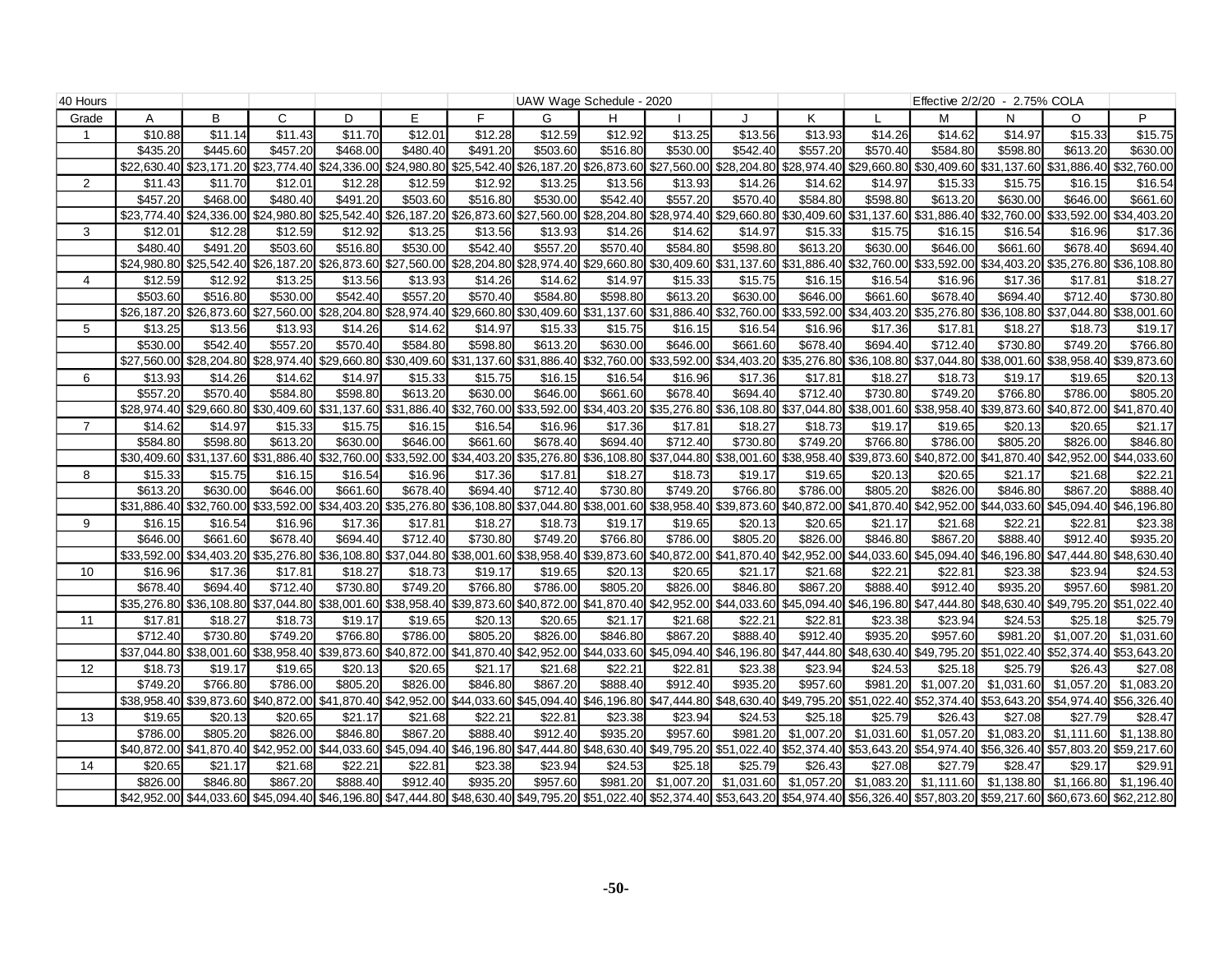| 40 Hours |                                                                                                                                                                                                             |          |                                  |          |          |         |         | UAW Wage Schedule - 2020                                                                                                                                                        |         |         |         |         | Effective 2/2/20 |         | 2.75% COLA |                       |
|----------|-------------------------------------------------------------------------------------------------------------------------------------------------------------------------------------------------------------|----------|----------------------------------|----------|----------|---------|---------|---------------------------------------------------------------------------------------------------------------------------------------------------------------------------------|---------|---------|---------|---------|------------------|---------|------------|-----------------------|
| Grade    |                                                                                                                                                                                                             |          |                                  |          |          |         | G.      | н                                                                                                                                                                               |         |         |         |         |                  |         | $\Omega$   | P                     |
| 15       | \$21.68                                                                                                                                                                                                     | \$22.21  | \$22.81                          | \$23.38  | \$23.94  | \$24.53 | \$25.18 | \$25.79                                                                                                                                                                         | \$26.43 | \$27.08 | \$27.79 | \$28.47 | \$29.17          | \$29.91 | \$30.65    | \$31.41               |
|          | \$867.20                                                                                                                                                                                                    | \$888.40 | \$912.40                         | \$935.20 | \$957.60 |         |         | \$981.20 \$1,007.20 \$1,031.60 \$1,057.20 \$1,083.20 \$1,111.60 \$1,138.80 \$1,166.80 \$1,196.40                                                                                |         |         |         |         |                  |         |            | \$1,226.00 \$1,256.40 |
|          | \$45,094.40 \$46,196.80 \$47,444.80 \$48,630.40 \$49,795.20 \$51,022.40 \$52,374.40 \$53,643.20 \$54,974.40 \$56,326.40 \$57,803.20 \$59,217.60 \$60,673.60 \$62,212.80 \$63,752.00 \$65,332.80             |          |                                  |          |          |         |         |                                                                                                                                                                                 |         |         |         |         |                  |         |            |                       |
| 16       | \$22.81                                                                                                                                                                                                     | \$23.38  | \$23.94                          | \$24.53  | \$25.18  | \$25.79 | \$26.43 | \$27.08                                                                                                                                                                         | \$27.79 | \$28.47 | \$29.17 | \$29.91 | \$30.65          | \$31.41 | \$32.21    | \$33.02               |
|          | \$912.40                                                                                                                                                                                                    | \$935.20 | \$957.60                         |          |          |         |         | \$981.20 \$1,007.20 \$1,031.60 \$1,057.20 \$1,083.20 \$1,111.60 \$1,138.80 \$1,166.80 \$1,196.40 \$1,226.00 \$1,256.40                                                          |         |         |         |         |                  |         |            | \$1,288.40 \$1,320.80 |
|          | \$48,630.40 \$49,630.40 \$49,795.20 \$51,022.40 \$52,374.40 \$53,643.20 \$54,974.40 \$56,326.40 \$57,803.20 \$59,217.60 \$60,673.60 \$62,212.80 \$63,752.00 \$65,332.80 \$66,996.80 \$69,980.80 \$69,982.   |          |                                  |          |          |         |         |                                                                                                                                                                                 |         |         |         |         |                  |         |            |                       |
| 17       | \$23.94                                                                                                                                                                                                     | \$24.53  | \$25.18                          | \$25.79  | \$26.43  | \$27.08 | \$27.79 | \$28.47                                                                                                                                                                         | \$29.17 | \$29.91 | \$30.65 | \$31.41 | \$32.21          | \$33.02 | \$33.83    | \$34.69               |
|          | \$957.60                                                                                                                                                                                                    |          |                                  |          |          |         |         | \$981.20 \$1,007.20 \$1,031.60 \$1,057.20 \$1,083.20 \$1,111.60 \$1,138.80 \$1,166.80 \$1,196.40 \$1,226.00 \$1,256.40 \$1,288.40 \$1,320.80 \$1,353.20 \$1,387.60              |         |         |         |         |                  |         |            |                       |
|          | S49,795.20 \$51,022.40 \$52,374.40 \$53,643.20 \$54,974.40 \$56,326.40 \$57,803.20 \$59,217.60 \$60,673.60 \$62,212.80 \$63,752.00 \$65,332.80 \$66,996.80 \$68,681.60 \$70,366.40 \$72,155.20              |          |                                  |          |          |         |         |                                                                                                                                                                                 |         |         |         |         |                  |         |            |                       |
| 18       | \$25.18                                                                                                                                                                                                     | \$25.79  | \$26.43                          | \$27.08  | \$27.79  | \$28.47 | \$29.17 | \$29.91                                                                                                                                                                         | \$30.65 | \$31.41 | \$32.21 | \$33.02 | \$33.83          | \$34.69 | \$35.55    | \$36.44               |
|          |                                                                                                                                                                                                             |          | \$1,007.20 \$1,031.60 \$1,057.20 |          |          |         |         | \$1,083.20 \$1,111.60 \$1,138.80 \$1,166.80 \$1,196.40 \$1,226.00 \$1,256.40 \$1,288.40 \$1,320.80 \$1,353.20 \$1,387.60 \$1,422.00 \$1,457.60                                  |         |         |         |         |                  |         |            |                       |
|          | \$52,374.40 \$53,643.20 \$54,974.40 \$56,326.40 \$57,803.20 \$59,217.60 \$60,673.60 \$62,212.80 \$63,752.00 \$65,332.80 \$66,996.80 \$68,681.60 \$70,366.40 \$72,155.20 \$73,944.00 \$75,795.20             |          |                                  |          |          |         |         |                                                                                                                                                                                 |         |         |         |         |                  |         |            |                       |
| 19       | \$26.43                                                                                                                                                                                                     | \$27.08  | \$27.79                          | \$28.47  | \$29.17  | \$29.91 | \$30.65 | \$31.41                                                                                                                                                                         | \$32.21 | \$33.02 | \$33.83 | \$34.69 | \$35.55          | \$36.44 | \$37.36    | \$38.27               |
|          |                                                                                                                                                                                                             |          |                                  |          |          |         |         | \$1,057.20 \$1,083.20 \$1,111.60 \$1,138.80 \$1,166.80 \$1,196.40 \$1,226.00 \$1,256.40 \$1,288.40 \$1,320.80 \$1,353.20 \$1,387.60 \$1,422.00 \$1,457.60 \$1,494.40 \$1,530.80 |         |         |         |         |                  |         |            |                       |
|          | \$56,974.40 \$56,326.40 \$57,803.20 \$59,217.60 \$60,673.60 \$62,212.80 \$63,752.00 \$65,332.80 \$66,996.80 \$68,681.60 \$70,366.40 \$72,155.20 \$73,944.00 \$75,795.20 \$77,708.80 \$77,708.80 \$79,601.60 |          |                                  |          |          |         |         |                                                                                                                                                                                 |         |         |         |         |                  |         |            |                       |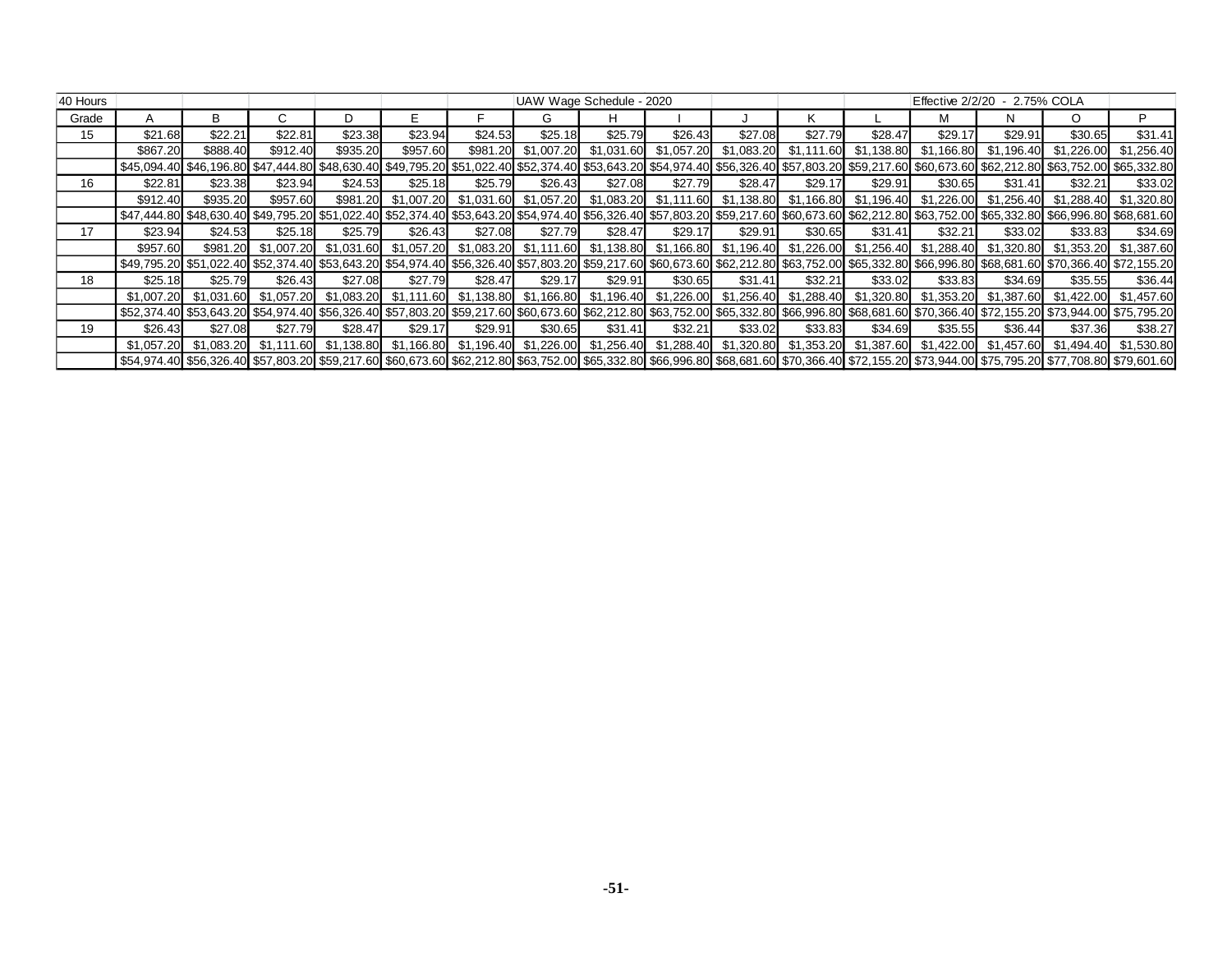| 37.5 Hours     |                         |                         |             |                                                 |                                     |             | UAW Wage Schedule - 2021 |             |                                                 |                                     |                                                             |                         |             | Effective 2/7/21 - 2.75% COLA       |             |             |
|----------------|-------------------------|-------------------------|-------------|-------------------------------------------------|-------------------------------------|-------------|--------------------------|-------------|-------------------------------------------------|-------------------------------------|-------------------------------------------------------------|-------------------------|-------------|-------------------------------------|-------------|-------------|
| Grade          | Α                       | B                       | C           | D                                               | E.                                  | F           | G                        | H           |                                                 | $\cdot$                             | K                                                           |                         | M           | N                                   | O           | P           |
|                | \$11.18                 | \$11.45                 | \$11.74     | \$12.02                                         | \$12.34                             | \$12.62     | \$12.94                  | \$13.28     | \$13.61                                         | \$13.93                             | \$14.31                                                     | \$14.65                 | \$15.02     | \$15.38                             | \$15.75     | \$16.18     |
|                | \$419.25                | \$429.38                | \$440.25    | \$450.75                                        | \$462.75                            | \$473.25    | \$485.25                 | \$498.00    | \$510.38                                        | \$522.38                            | \$536.63                                                    | \$549.38                | \$563.25    | \$576.75                            | \$590.63    | \$606.75    |
|                | \$21,801.00             | \$22,327.76             |             | \$22,893.00 \$23,439.00                         | \$24,063.00                         | \$24,609.00 | \$25,233.00              | \$25,896.00 | \$26,539.76 \$27,163.76                         |                                     |                                                             | \$27,904.76 \$28,567.76 |             | \$29,289.00 \$29,991.00 \$30,712.76 |             | \$31,551.00 |
| $\overline{2}$ | \$11.74                 | \$12.02                 | \$12.34     | \$12.62                                         | \$12.94                             | \$13.28     | \$13.61                  | \$13.93     | \$14.31                                         | \$14.65                             | \$15.02                                                     | \$15.38                 | \$15.75     | \$16.18                             | \$16.59     | \$16.99     |
|                | \$440.25                | \$450.75                | \$462.75    | \$473.25                                        | \$485.25                            | \$498.00    | \$510.38                 | \$522.38    | \$536.63                                        | \$549.38                            | \$563.25                                                    | \$576.75                | \$590.63    | \$606.75                            | \$622.13    | \$637.13    |
|                | \$22,893,00             | \$23,439.00             |             | \$24,063.00 \$24,609.00                         | \$25,233.00 \$25,896.00             |             | \$26,539.76              |             | \$27,163.76 \$27,904.76 \$28,567.76 \$29,289.00 |                                     |                                                             | \$29.991.00             |             | \$30,712.76 \$31,551.00 \$32,350.76 |             | \$33,130,76 |
| 3              | \$12.34                 | \$12.62                 | \$12.94     | \$13.28                                         | \$13.61                             | \$13.93     | \$14.31                  | \$14.65     | $\sqrt{$15.02}$                                 | \$15.38                             | \$15.75                                                     | \$16.18                 | \$16.59     | \$16.99                             | \$17.43     | \$17.84     |
|                | \$462.75                | \$473.25                | \$485.25    | \$498.00                                        | \$510.38                            | \$522.38    | \$536.63                 | \$549.38    | \$563.25                                        | \$576.75                            | \$590.63                                                    | \$606.75                | \$622.13    | \$637.13                            | \$653.63    | \$669.00    |
|                |                         | \$24,063.00 \$24,609.00 |             | \$25,233.00 \$25,896.00                         | \$26,539.76                         | \$27,163.76 | \$27,904.76              | \$28,567.76 |                                                 |                                     | \$29,289.00 \$29,991.00 \$30,712.76 \$31,551.00             |                         |             | \$32,350.76 \$33,130.76             | \$33,988.76 | \$34,788.00 |
| 4              | \$12.94                 | \$13.28                 | \$13.61     | \$13.93                                         | \$14.31                             | \$14.65     | \$15.02                  | \$15.38     | \$15.75                                         | \$16.18                             | \$16.59                                                     | \$16.99                 | \$17.43     | \$17.84                             | \$18.30     | \$18.77     |
|                | \$485.25                | \$498.00                | \$510.38    | \$522.38                                        | \$536.63                            | \$549.38    | \$563.25                 | \$576.75    | \$590.63                                        | \$606.75                            | \$622.13                                                    | \$637.13                | \$653.63    | \$669.00                            | \$686.25    | \$703.88    |
|                | \$25,233.00             | \$25,896.00             | \$26,539.76 | \$27,163.76                                     | \$27,904.76 \$28,567.76             |             | \$29,289.00              |             |                                                 |                                     | \$29,991.00 \$30,712.76 \$31,551.00 \$32,350.76 \$33,130.76 |                         |             | \$33,988.76 \$34,788.00 \$35,685.00 |             | \$36,601.76 |
| 5              | \$13.61                 | \$13.93                 | \$14.31     | \$14.65                                         | \$15.02                             | \$15.38     | \$15.75                  | \$16.18     | \$16.59                                         | \$16.99                             | \$17.43                                                     | \$17.84                 | \$18.30     | \$18.77                             | \$19.25     | \$19.70     |
|                | \$510.38                | \$522.38                | \$536.63    | \$549.38                                        | \$563.25                            | \$576.75    | \$590.63                 | \$606.75    | \$622.13                                        | \$637.13                            | \$653.63                                                    | \$669.00                | \$686.25    | \$703.88                            | \$721.88    | \$738.75    |
|                | \$26.539.76             | \$27,163.76             | \$27.904.76 | \$28,567.76                                     | \$29,289.00                         | \$29,991.00 | \$30,712.76              | \$31,551.00 | \$32,350.76 \$33,130.76                         |                                     | \$33,988.76                                                 | \$34,788.00             |             | \$35,685.00 \$36,601.76             | \$37,537.76 | \$38,415.00 |
| 6              | \$14.31                 | \$14.65                 | \$15.02     | \$15.38                                         | \$15.75                             | \$16.18     | \$16.59                  | \$16.99     | \$17.43                                         | \$17.84                             | \$18.30                                                     | \$18.77                 | \$19.25     | \$19.70                             | \$20.19     | \$20.68     |
|                | \$536.63                | \$549.38                | \$563.25    | \$576.75                                        | \$590.63                            | \$606.75    | \$622.13                 | \$637.13    | \$653.63                                        | \$669.00                            | \$686.25                                                    | \$703.88                | \$721.88    | \$738.75                            | \$757.13    | \$775.50    |
|                | \$27.904.76             | \$28.567.76             | \$29,289.00 | \$29,991.00                                     | \$30,712.76 \$31,551.00             |             | \$32,350.76              | \$33,130.76 |                                                 | \$33,988.76 \$34,788.00 \$35,685.00 |                                                             | \$36,601.76             | \$37,537.76 | \$38,415.00                         | \$39.370.76 | \$40,326,00 |
| $\overline{7}$ | \$15.02                 | \$15.38                 | \$15.75     | \$16.18                                         | \$16.59                             | \$16.99     | \$17.43                  | \$17.84     | \$18.30                                         | \$18.77                             | \$19.25                                                     | \$19.70                 | \$20.19     | \$20.68                             | \$21.22     | \$21.75     |
|                | \$563.25                | \$576.75                | \$590.63    | \$606.75                                        | \$622.13                            | \$637.13    | \$653.63                 | \$669.00    | \$686.25                                        | \$703.88                            | \$721.88                                                    | \$738.75                | \$757.13    | \$775.50                            | \$795.75    | \$815.63    |
|                | \$29,289.00             | \$29,991.00             |             | \$30,712.76 \$31,551.00                         | \$32,350.76                         | \$33,130.76 | \$33,988.76              | \$34,788.00 | \$35,685.00 \$36,601.76                         |                                     | \$37,537.76 \$38,415.00                                     |                         |             | \$39,370.76 \$40,326.00 \$41,379.00 |             | \$42,412.76 |
| 8              | \$15.75                 | \$16.18                 | \$16.59     | \$16.99                                         | \$17.43                             | \$17.84     | \$18.30                  | \$18.77     | \$19.25                                         | \$19.70                             | \$20.19                                                     | \$20.68                 | \$21.22     | \$21.75                             | \$22.28     | \$22.82     |
|                | \$590.63                | \$606.75                | \$622.13    | \$637.13                                        | \$653.63                            | \$669.00    | \$686.25                 | \$703.88    | \$721.88                                        | \$738.75                            | \$757.13                                                    | \$775.50                | \$795.75    | \$815.63                            | \$835.50    | \$855.75    |
|                | \$30,712.76 \$31,551.00 |                         |             | \$32,350.76 \$33,130.76                         | \$33,988.76                         | \$34,788.00 | \$35,685.00              | \$36,601.76 |                                                 |                                     | \$37,537.76 \$38,415.00 \$39,370.76                         | \$40,326.00             |             | \$41,379.00 \$42,412.76             | \$43,446.00 | \$44,499.00 |
| 9              | \$16.59                 | \$16.99                 | \$17.43     | \$17.84                                         | \$18.30                             | \$18.77     | \$19.25                  | \$19.70     | \$20.19                                         | \$20.68                             | \$21.22                                                     | \$21.75                 | \$22.28     | \$22.82                             | \$23.44     | \$24.02     |
|                | \$622.13                | \$637.13                | \$653.63    | \$669.00                                        | \$686.25                            | \$703.88    | \$721.88                 | \$738.75    | \$757.13                                        | \$775.50                            | \$795.75                                                    | \$815.63                | \$835.50    | \$855.75                            | \$879.00    | \$900.75    |
|                | \$32,350.76             |                         |             | \$33,130.76 \$33,988.76 \$34,788.00             | \$35,685.00                         | \$36,601.76 | \$37,537.76              | \$38,415.00 |                                                 |                                     | \$39,370.76 \$40,326.00 \$41,379.00                         | \$42,412.76             | \$43,446.00 | \$44,499.00                         | \$45,708.00 | \$46,839.00 |
| 10             | \$17.43                 | \$17.84                 | \$18.30     | \$18.77                                         | \$19.25                             | \$19.70     | \$20.19                  | \$20.68     | \$21.22                                         | \$21.75                             | \$22.28                                                     | \$22.82                 | \$23.44     | \$24.02                             | \$24.60     | \$25.20     |
|                | \$653.63                | \$669.00                | \$686.25    | \$703.88                                        | \$721.88                            | \$738.75    | \$757.13                 | \$775.50    | \$795.75                                        | \$815.63                            | \$835.50                                                    | \$855.75                | \$879.00    | \$900.75                            | \$922.50    | \$945.00    |
|                | \$33,988.76             | \$34,788.00             |             | \$35,685.00 \$36,601.76                         | \$37,537.76                         | \$38,415.00 | \$39,370.76              | \$40,326.00 | \$41,379.00 \$42,412.76 \$43,446.00             |                                     |                                                             | \$44,499.00             | \$45,708.00 | \$46,839.00 \$47,970.00             |             | \$49,140.00 |
| 11             | \$18.30                 | \$18.77                 | \$19.25     | \$19.70                                         | \$20.19                             | \$20.68     | \$21.22                  | \$21.75     | \$22.28                                         | \$22.82                             | \$23.44                                                     | \$24.02                 | \$24.60     | \$25.20                             | \$25.87     | \$26.50     |
|                | \$686.25                | \$703.88                | \$721.88    | \$738.75                                        | \$757.13                            | \$775.50    | \$795.75                 | \$815.63    | \$835.50                                        | \$855.75                            | \$879.00                                                    | \$900.75                | \$922.50    | \$945.00                            | \$970.13    | \$993.75    |
|                | \$35,685.00             | \$36,601.76             | \$37,537.76 | \$38,415.00                                     | \$39,370.76 \$40,326.00             |             | \$41,379.00              |             | \$42,412.76 \$43,446.00 \$44,499.00 \$45,708.00 |                                     |                                                             | \$46,839.00             |             | \$47,970.00 \$49,140.00             | \$50,446.76 | \$51,675.00 |
| 12             | \$19.25                 | \$19.70                 | \$20.19     | \$20.68                                         | \$21.22                             | \$21.75     | \$22.28                  | \$22.82     | \$23.44                                         | \$24.02                             | \$24.60                                                     | \$25.20                 | \$25.87     | \$26.50                             | \$27.16     | \$27.82     |
|                | \$721.88                | \$738.75                | \$757.13    | \$775.50                                        | \$795.75                            | \$815.63    | \$835.50                 | \$855.75    | \$879.00                                        | \$900.75                            | \$922.50                                                    | \$945.00                | \$970.13    | \$993.75                            | \$1,018.50  | \$1.043.25  |
|                | \$37,537.76             | \$38,415.00             |             | \$39,370.76 \$40,326.00 \$41,379.00 \$42,412.76 |                                     |             | \$43,446.00              |             |                                                 |                                     | \$44,499.00 \$45,708.00 \$46,839.00 \$47,970.00 \$49,140.00 |                         |             | \$50,446.76 \$51,675.00             | \$52,962.00 | \$54,249.00 |
| 13             | \$20.19                 | \$20.68                 | \$21.22     | \$21.75                                         | \$22.28                             | \$22.82     | \$23.44                  | \$24.02     | \$24.60                                         | \$25.20                             | \$25.87                                                     | \$26.50                 | \$27.16     | \$27.82                             | \$28.55     | \$29.25     |
|                | \$757.13                | \$775.50                | \$795.75    | \$815.63                                        | \$835.50                            | \$855.75    | \$879.00                 | \$900.75    | \$922.50                                        | \$945.00                            | \$970.13                                                    | \$993.75                | \$1,018.50  | \$1,043.25                          | \$1,070.63  | \$1,096.88  |
|                | \$39,370.76             | \$40,326.00             | \$41,379.00 |                                                 | \$42,412.76 \$43,446.00 \$44,499.00 |             | \$45,708.00              |             |                                                 |                                     | \$46,839.00 \$47,970.00 \$49,140.00 \$50,446.76 \$51,675.00 |                         |             | \$52,962.00 \$54,249.00             | \$55,672.76 | \$57,037.76 |
| 14             | \$21.22                 | \$21.75                 | \$22.28     | \$22.82                                         | \$23.44                             | \$24.02     | \$24.60                  | \$25.20     | \$25.87                                         | \$26.50                             | \$27.16                                                     | \$27.82                 | \$28.55     | \$29.25                             | \$29.97     | \$30.73     |
|                | \$795.75                | \$815.63                | \$835.50    | \$855.75                                        | \$879.00                            | \$900.75    | \$922.50                 | \$945.00    | \$970.13                                        | \$993.75                            | \$1,018.50                                                  | \$1.043.25              | \$1.070.63  | \$1.096.88                          | \$1.123.88  | \$1,152.38  |
|                | \$41.379.00             | \$42,412.76             |             | \$43,446.00 \$44,499.00 \$45,708.00 \$46,839.00 |                                     |             | \$47,970.00              | \$49,140.00 | \$50,446.76 \$51,675.00                         |                                     |                                                             | \$52,962.00 \$54,249.00 | \$55,672.76 | \$57,037.76                         | \$58,441.76 | \$59,923.76 |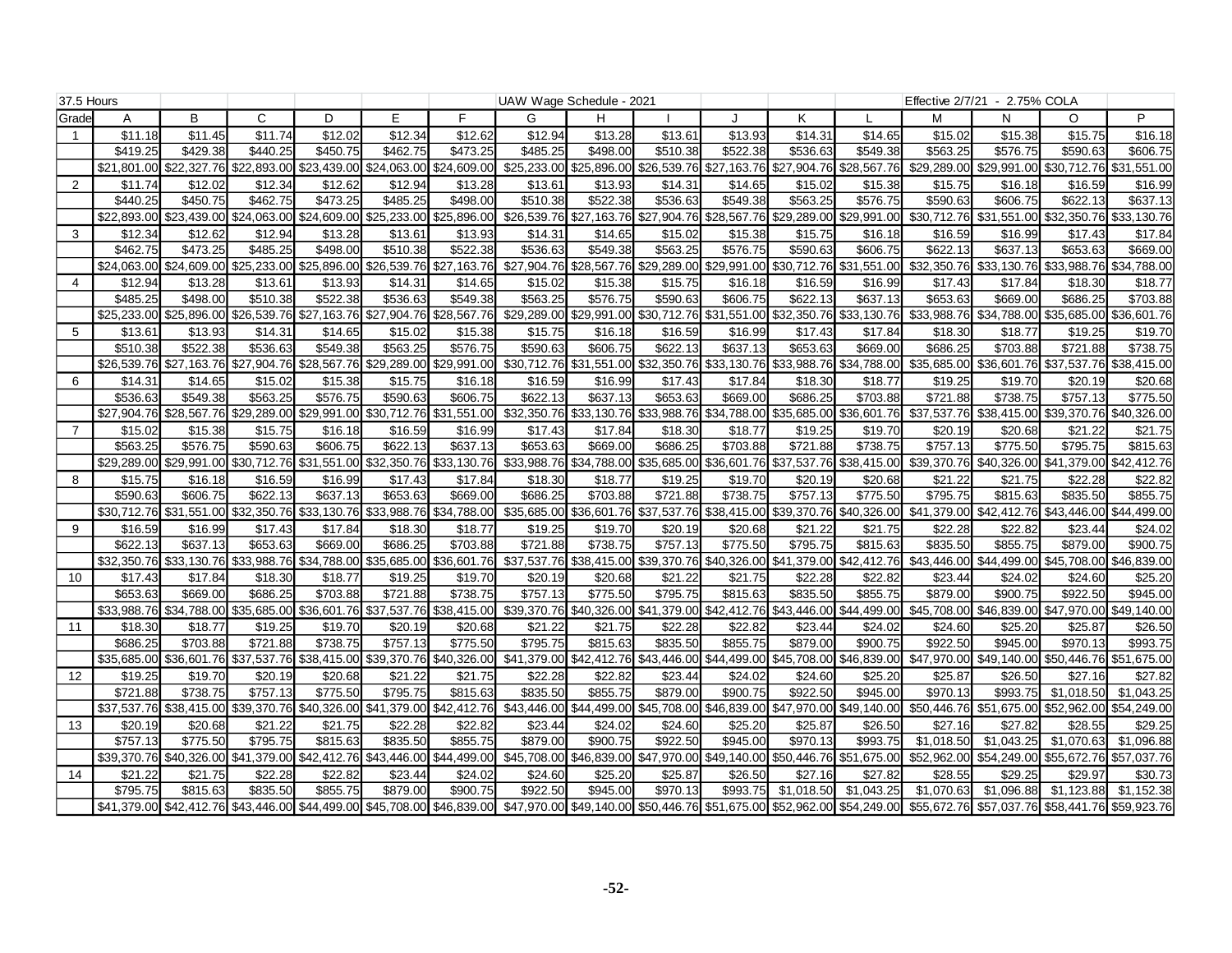| 37.5 Hours |            |            |            |          |                       |            | UAW Wage Schedule - 2021                                                                                                                                                                        |                                                             |         |                                |         |                                                                   | Effective 2/7/21 | - 2.75% COLA                                |                       |            |
|------------|------------|------------|------------|----------|-----------------------|------------|-------------------------------------------------------------------------------------------------------------------------------------------------------------------------------------------------|-------------------------------------------------------------|---------|--------------------------------|---------|-------------------------------------------------------------------|------------------|---------------------------------------------|-----------------------|------------|
| Grade      |            | B          |            |          |                       |            | G.                                                                                                                                                                                              | н                                                           |         |                                |         |                                                                   |                  |                                             | O                     | P          |
| 15         | \$22.28    | \$22.82    | \$23.44    | \$24.02  | \$24.60               | \$25.20    | \$25.87                                                                                                                                                                                         | \$26.50                                                     | \$27.16 | \$27.82                        | \$28.55 | \$29.25                                                           | \$29.97          | \$30.73                                     | \$31.49               | \$32.27    |
|            | \$835.50   | \$855.75   | \$879.00   | \$900.75 | \$922.50              | \$945.00   | \$970.13                                                                                                                                                                                        |                                                             |         | \$993.75 \$1,018.50 \$1,043.25 |         | \$1,070.63 \$1,096.88                                             | \$1,123.88       |                                             | \$1,152.38 \$1,180.88 | \$1,210.13 |
|            |            |            |            |          |                       |            | \$43,446.00 \$44,499.00 \$45,708.00 \$46,839.00 \$47,970.00 \$49,140.00 \$50,446.76 \$51,675.00 \$52,962.00 \$54,249.00 \$55,672.76 \$57,037.76 \$58,441.76 \$59,923.76 \$61,405.76 \$62,926.76 |                                                             |         |                                |         |                                                                   |                  |                                             |                       |            |
| 16         | \$23.44    | \$24.02    | \$24.60    | \$25.20  | \$25.87               | \$26.50    | \$27.16                                                                                                                                                                                         | \$27.82                                                     | \$28.55 | \$29.25                        | \$29.97 | \$30.73                                                           | \$31.49          | \$32.27                                     | \$33.10               | \$33.93    |
|            | \$879.00   | \$900.75   | \$922.50   | \$945.00 | \$970.13              | \$993.75   |                                                                                                                                                                                                 |                                                             |         |                                |         | \$1,018.50 \$1,043.25 \$1,070.63 \$1,096.88 \$1,123.88 \$1,152.38 |                  | \$1,180.88 \$1,210.13 \$1,241.25 \$1,272.38 |                       |            |
|            |            |            |            |          |                       |            | \$46,839.00 \$47,970.00 \$49,140.00 \$50,446.76 \$51,675.00 \$52,962.00 \$54,249.00 \$55,672.76 \$57,037.76 \$58,441.76 \$59,923.76 \$61,405.76 \$62,926.76 \$62,926.76 \$64,545.00 \$66,163.76 |                                                             |         |                                |         |                                                                   |                  |                                             |                       |            |
| 17         | \$24.60    | \$25.20    | \$25.87    | \$26.50  | \$27.16               | \$27.82    | \$28.55                                                                                                                                                                                         | \$29.25                                                     | \$29.97 | \$30.73                        | \$31.49 | \$32.27                                                           | \$33.10          | \$33.93                                     | \$34.76               | \$35.64    |
|            | \$922.50   | \$945.00   | \$970.13   | \$993.75 | \$1,018.50            | \$1,043.25 |                                                                                                                                                                                                 |                                                             |         |                                |         | \$1,070.63 \$1,096.88 \$1,123.88 \$1,152.38 \$1,180.88 \$1,210.13 | \$1,241.25       |                                             |                       |            |
|            |            |            |            |          |                       |            | \$47,970.00 \$49,140.00 \$50,446.76 \$51,675.00 \$52,962.00 \$54,249.00 \$55,672.76 \$57,037.76 \$58,441.76 \$59,923.76 \$61,405.76 \$62,926.76 \$64,545.00 \$66,163.76 \$67,782.00 \$69,498.00 |                                                             |         |                                |         |                                                                   |                  |                                             |                       |            |
| 18         | \$25.87    | \$26.50    | \$27.16    | \$27.82  | \$28.55               | \$29.25    | \$29.97                                                                                                                                                                                         | \$30.73                                                     | \$31.49 | \$32.27                        | \$33.10 | \$33.93                                                           | \$34.76          | \$35.64                                     | \$36.53               | \$37.44    |
|            | \$970.13   | \$993.75   | \$1,018.50 |          | \$1,043.25 \$1,070.63 | \$1,096.88 |                                                                                                                                                                                                 | $$1,123.88$ $$1,152.38$ $$1,180.88$ $$1,210.13$ $$1,241.25$ |         |                                |         | \$1,272.38                                                        | \$1,303.50       | \$1,336.50                                  | \$1,369.88            | \$1,404.00 |
|            |            |            |            |          |                       |            | \$50,446.76 \$51,675.00 \$52,962.00 \$54,249.00 \$55,672.76 \$57,037.76 \$58,441.76 \$59,923.76 \$61,405.76 \$62,926.76 \$64,545.00 \$66,163.76 \$67,782.00 \$69,498.00 \$71,233.76 \$73,008.00 |                                                             |         |                                |         |                                                                   |                  |                                             |                       |            |
| 19         | \$27.16    | \$27.82    | \$28.55    | \$29.25  | \$29.97               | \$30.73    | \$31.49                                                                                                                                                                                         | \$32.27                                                     | \$33.10 | \$33.93                        | \$34.76 | \$35.64                                                           | \$36.53          | \$37.44                                     | \$38.39               | \$39.32    |
|            | \$1.018.50 | \$1.043.25 |            |          |                       |            | \$1,070.63 \$1,096.88 \$1,123.88 \$1,152.38 \$1,180.88 \$1,210.13 \$1,241.25 \$1,272.38 \$1,303.50 \$1,336.50                                                                                   |                                                             |         |                                |         |                                                                   | \$1,369.88       |                                             |                       |            |
|            |            |            |            |          |                       |            | \$57,982.00 \$54,249.00 \$55,672.76 \$57,037.76 \$58,441.76 \$59,923.76 \$61,405.76 \$62,926.76 \$64,545.00 \$66,163.76 \$67,782.00 \$69,498.00 \$71,233.76 \$73,008.00 \$74,860.76 \$76,674.00 |                                                             |         |                                |         |                                                                   |                  |                                             |                       |            |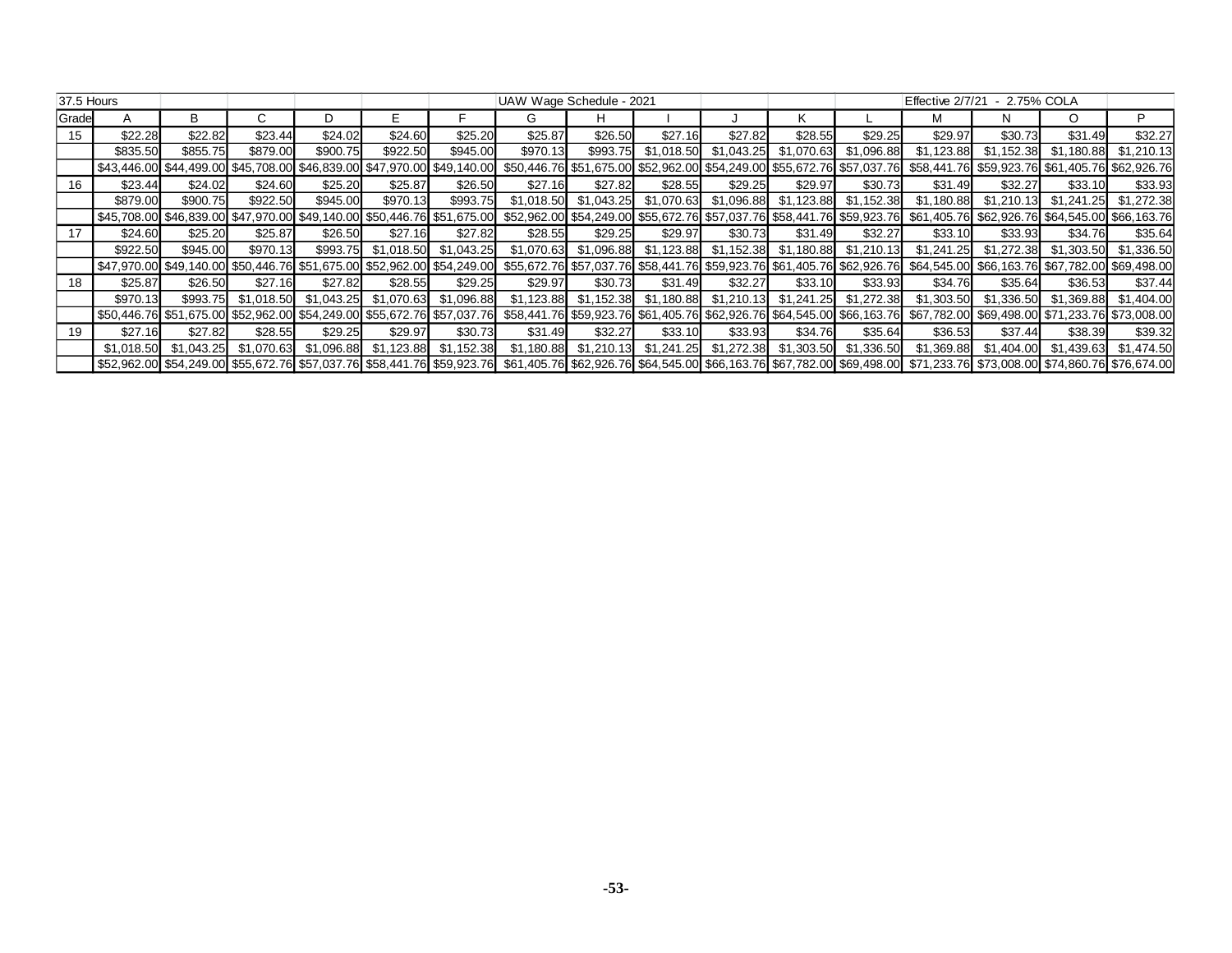| 40 Hours       |             |             |                                     |             |                         |                         | UAW Wage Schedule - 2021                                                                                                                                                                        |                         |                                     |             |                                     |                                                                         | Effective 2/7/21 - 2.75% COLA                                                       |             |                                                 |                         |
|----------------|-------------|-------------|-------------------------------------|-------------|-------------------------|-------------------------|-------------------------------------------------------------------------------------------------------------------------------------------------------------------------------------------------|-------------------------|-------------------------------------|-------------|-------------------------------------|-------------------------------------------------------------------------|-------------------------------------------------------------------------------------|-------------|-------------------------------------------------|-------------------------|
| Grade          | A           | B           | $\mathsf{C}$                        | D           | E                       | F.                      | G                                                                                                                                                                                               | H                       |                                     |             | K                                   |                                                                         | M                                                                                   | N           | O                                               | P                       |
| -1             | \$11.18     | \$11.45     | \$11.74                             | \$12.02     | \$12.34                 | \$12.62                 | \$12.94                                                                                                                                                                                         | \$13.28                 | \$13.61                             | \$13.93     | \$14.31                             | \$14.65                                                                 | \$15.02                                                                             | \$15.38     | \$15.75                                         | \$16.18                 |
|                | \$447.20    | \$458.00    | \$469.60                            | \$480.80    | \$493.60                | \$504.80                | \$517.60                                                                                                                                                                                        | \$531.20                | \$544.40                            | \$557.20    | \$572.40                            | \$586.00                                                                | \$600.80                                                                            | \$615.20    | \$630.00                                        | \$647.20                |
|                | \$23,254.40 |             | \$23,816.00 \$24,419.20 \$25,001.60 |             |                         | \$25,667.20 \$26,249.60 | \$26,915.20                                                                                                                                                                                     | \$27,622.40             |                                     |             |                                     | \$28,308.80 \$28,974.40 \$29,764.80 \$30,472.00                         |                                                                                     |             | \$31,241.60 \$31,990.40 \$32,760.00 \$33,654.40 |                         |
| 2              | \$11.74     | \$12.02     | \$12.34                             | \$12.62     | \$12.94                 | \$13.28                 | \$13.61                                                                                                                                                                                         | \$13.93                 | \$14.31                             | \$14.65     | \$15.02                             | \$15.38                                                                 | \$15.75                                                                             | \$16.18     | \$16.59                                         | \$16.99                 |
|                | \$469.60    | \$480.80    | \$493.60                            | \$504.80    | \$517.60                | \$531.20                | \$544.40                                                                                                                                                                                        | \$557.20                | \$572.40                            | \$586.00    | \$600.80                            | \$615.20                                                                | \$630.00                                                                            | \$647.20    | \$663.60                                        | \$679.60                |
|                | \$24,419.20 |             | \$25,001.60 \$25,667.20 \$26,249.60 |             | \$26,915.20             | \$27,622.40             | \$28,308.80                                                                                                                                                                                     | \$28,974.40             |                                     |             |                                     | \$29,764.80 \$30,472.00 \$31,241.60 \$31,990.40                         | \$32,760.00                                                                         |             | \$33,654.40 \$34,507.20 \$35,339.20             |                         |
| 3              | \$12.34     | \$12.62     | \$12.94                             | \$13.28     | \$13.61                 | \$13.93                 | \$14.31                                                                                                                                                                                         | \$14.65                 | \$15.02                             | \$15.38     | \$15.75                             | \$16.18                                                                 | \$16.59                                                                             | \$16.99     | \$17.43                                         | \$17.84                 |
|                | \$493.60    | \$504.80    | \$517.60                            | \$531.20    | \$544.40                | \$557.20                | \$572.40                                                                                                                                                                                        | \$586.00                | \$600.80                            | \$615.20    | \$630.00                            | \$647.20                                                                | \$663.60                                                                            | \$679.60    | \$697.20                                        | \$713.60                |
|                | \$25,667.20 | \$26.249.60 | \$26.915.20                         | \$27.622.40 | \$28,308.80             | \$28.974.40             | \$29,764.80                                                                                                                                                                                     | \$30.472.00             | \$31.241.60 \$31.990.40             |             | \$32,760.00                         | \$33.654.40                                                             | \$34.507.20                                                                         | \$35.339.20 | \$36.254.40                                     | \$37,107.20             |
| $\overline{4}$ | \$12.94     | \$13.28     | \$13.61                             | \$13.93     | \$14.31                 | \$14.65                 | \$15.02                                                                                                                                                                                         | \$15.38                 | \$15.75                             | \$16.18     | \$16.59                             | \$16.99                                                                 | \$17.43                                                                             | \$17.84     | \$18.30                                         | \$18.77                 |
|                | \$517.60    | \$531.20    | \$544.40                            | \$557.20    | \$572.40                | \$586.00                | \$600.80                                                                                                                                                                                        | \$615.20                | \$630.00                            | \$647.20    | \$663.60                            | \$679.60                                                                | \$697.20                                                                            | \$713.60    | \$732.00                                        | \$750.80                |
|                | \$26,915.20 |             | \$27,622.40 \$28,308.80             | \$28,974.40 |                         | \$29,764.80 \$30,472.00 |                                                                                                                                                                                                 | \$31,241.60 \$31,990.40 | \$32,760.00 \$33,654.40 \$34,507.20 |             |                                     | \$35,339.20                                                             | \$36,254.40                                                                         |             | \$37,107.20 \$38,064.00                         | \$39,041.60             |
| 5              | \$13.61     | \$13.93     | \$14.31                             | \$14.65     | \$15.02                 | \$15.38                 | \$15.75                                                                                                                                                                                         | \$16.18                 | \$16.59                             | \$16.99     | \$17.43                             | \$17.84                                                                 | \$18.30                                                                             | \$18.77     | \$19.25                                         | \$19.70                 |
|                | \$544.40    | \$557.20    | \$572.40                            | \$586.00    | \$600.80                | \$615.20                | \$630.00                                                                                                                                                                                        | \$647.20                | \$663.60                            | \$679.60    | \$697.20                            | \$713.60                                                                | \$732.00                                                                            | \$750.80    | \$770.00                                        | \$788.00                |
|                | \$28,308.80 |             | \$28,974.40 \$29,764.80             | \$30,472.00 |                         | \$31,241.60 \$31,990.40 | \$32,760.00                                                                                                                                                                                     | \$33,654.40             |                                     |             |                                     | \$34,507.20 \$35,339.20 \$36,254.40 \$37,107.20                         | \$38,064.00                                                                         |             | \$39,041.60 \$40,040.00 \$40,976.00             |                         |
| 6              | \$14.31     | \$14.65     | \$15.02                             | \$15.38     | \$15.75                 | \$16.18                 | \$16.59                                                                                                                                                                                         | \$16.99                 | \$17.43                             | \$17.84     | \$18.30                             | \$18.77                                                                 | \$19.25                                                                             | \$19.70     | \$20.19                                         | \$20.68                 |
|                | \$572.40    | \$586.00    | \$600.80                            | \$615.20    | \$630.00                | \$647.20                | \$663.60                                                                                                                                                                                        | \$679.60                | \$697.20                            | \$713.60    | \$732.00                            | \$750.80                                                                | \$770.00                                                                            | \$788.00    | \$807.60                                        | \$827.20                |
|                | \$29,764.80 |             | \$30,472.00 \$31,241.60 \$31,990.40 |             |                         | \$32,760.00 \$33,654.40 | \$34,507.20                                                                                                                                                                                     | \$35,339.20             |                                     |             | \$36,254.40 \$37,107.20 \$38,064.00 | \$39,041.60                                                             | \$40,040.00                                                                         |             | \$40,976.00 \$41,995.20 \$43,014.40             |                         |
| $\overline{7}$ | \$15.02     | \$15.38     | \$15.75                             | \$16.18     | \$16.59                 | \$16.99                 | \$17.43                                                                                                                                                                                         | \$17.84                 | \$18.30                             | \$18.77     | \$19.25                             | \$19.70                                                                 | \$20.19                                                                             | \$20.68     | \$21.22                                         | \$21.75                 |
|                | \$600.80    | \$615.20    | \$630.00                            | \$647.20    | \$663.60                | \$679.60                | \$697.20                                                                                                                                                                                        | \$713.60                | \$732.00                            | \$750.80    | \$770.00                            | \$788.00                                                                | \$807.60                                                                            | \$827.20    | \$848.80                                        | \$870.00                |
|                | \$31,241.60 |             | \$31,990.40 \$32,760.00             | \$33,654.40 | \$34,507.20 \$35,339.20 |                         |                                                                                                                                                                                                 |                         |                                     |             |                                     |                                                                         | \$36,254.40 \$37,107.20 \$38,064.00 \$39,041.60 \$40,040.00 \$40,976.00 \$41,995.20 |             | \$43,014.40 \$44,137.60 \$45,240.00             |                         |
| 8              | \$15.75     | \$16.18     | \$16.59                             | \$16.99     | \$17.43                 | \$17.84                 | \$18.30                                                                                                                                                                                         | \$18.77                 | \$19.25                             | \$19.70     | \$20.19                             | \$20.68                                                                 | \$21.22                                                                             | \$21.75     | \$22.28                                         | \$22.82                 |
|                | \$630.00    | \$647.20    | \$663.60                            | \$679.60    | \$697.20                | \$713.60                | \$732.00                                                                                                                                                                                        | \$750.80                | \$770.00                            | \$788.00    | \$807.60                            | \$827.20                                                                | \$848.80                                                                            | \$870.00    | \$891.20                                        | \$912.80                |
|                | \$32,760.00 |             | \$33,654.40 \$34,507.20 \$35,339.20 |             | \$36,254.40 \$37,107.20 |                         | $\overline{$}38,064.00$                                                                                                                                                                         | \$39,041.60             | \$40,040.00 \$40,976.00 \$41,995.20 |             |                                     | \$43,014.40                                                             | \$44,137.60                                                                         |             | \$45,240.00 \$46,342.40 \$47,465.60             |                         |
| 9              | \$16.59     | \$16.99     | \$17.43                             | \$17.84     | \$18.30                 | \$18.77                 | \$19.25                                                                                                                                                                                         | \$19.70                 | \$20.19                             | \$20.68     | \$21.22                             | \$21.75                                                                 | \$22.28                                                                             | \$22.82     | \$23.44                                         | \$24.02                 |
|                | \$663.60    | \$679.60    | \$697.20                            | \$713.60    | \$732.00                | \$750.80                | \$770.00                                                                                                                                                                                        | \$788.00                | \$807.60                            | \$827.20    | \$848.80                            | \$870.00                                                                | \$891.20                                                                            | \$912.80    | \$937.60                                        | \$960.80                |
|                | \$34.507.20 |             | \$35,339.20 \$36,254.40             | \$37,107.20 | \$38,064.00             | \$39,041.60             |                                                                                                                                                                                                 | \$40,040.00 \$40,976.00 | \$41,995.20 \$43,014.40 \$44,137.60 |             |                                     | \$45,240.00                                                             | \$46,342.40                                                                         |             | \$47,465.60 \$48,755.20 \$49,961.60             |                         |
| 10             | \$17.43     | \$17.84     | \$18.30                             | \$18.77     | \$19.25                 | \$19.70                 | \$20.19                                                                                                                                                                                         | \$20.68                 | \$21.22                             | \$21.75     | \$22.28                             | \$22.82                                                                 | \$23.44                                                                             | \$24.02     | \$24.60                                         | \$25.20                 |
|                | \$697.20    | \$713.60    | \$732.00                            | \$750.80    | \$770.00                | \$788.00                | \$807.60                                                                                                                                                                                        | \$827.20                | \$848.80                            | \$870.00    | \$891.20                            | \$912.80                                                                | \$937.60                                                                            | \$960.80    | \$984.00                                        | \$1,008.00              |
|                | \$36,254.40 |             | \$37,107.20 \$38,064.00 \$39,041.60 |             |                         | \$40,040.00 \$40,976.00 |                                                                                                                                                                                                 |                         |                                     |             |                                     | \$41,995.20 \$43,014.40 \$44,137.60 \$45,240.00 \$46,342.40 \$47,465.60 | \$48,755.20                                                                         |             | \$49,961.60 \$51,168.00 \$52,416.00             |                         |
| 11             | \$18.30     | \$18.77     | \$19.25                             | \$19.70     | \$20.19                 | \$20.68                 | \$21.22                                                                                                                                                                                         | \$21.75                 | \$22.28                             | \$22.82     | \$23.44                             | \$24.02                                                                 | \$24.60                                                                             | \$25.20     | \$25.87                                         | \$26.50                 |
|                | \$732.00    | \$750.80    | \$770.00                            | \$788.00    | \$807.60                | \$827.20                | \$848.80                                                                                                                                                                                        | \$870.00                | \$891.20                            | \$912.80    | \$937.60                            | \$960.80                                                                | \$984.00                                                                            | \$1,008.00  | \$1,034.80                                      | \$1,060.00              |
|                | \$38,064.00 |             | \$39,041.60 \$40,040.00 \$40,976.00 |             |                         | \$41,995.20 \$43,014.40 |                                                                                                                                                                                                 | \$44,137.60 \$45,240.00 |                                     |             |                                     | \$46,342.40 \$47,465.60 \$48,755.20 \$49,961.60                         |                                                                                     |             | \$51,168.00 \$52,416.00 \$53,809.60 \$55,120.00 |                         |
| 12             | \$19.25     | \$19.70     | \$20.19                             | \$20.68     | \$21.22                 | \$21.75                 | \$22.28                                                                                                                                                                                         | \$22.82                 | \$23.44                             | \$24.02     | \$24.60                             | \$25.20                                                                 | \$25.87                                                                             | \$26.50     | \$27.16                                         | \$27.82                 |
|                | \$770.00    | \$788.00    | \$807.60                            | \$827.20    | \$848.80                | \$870.00                | \$891.20                                                                                                                                                                                        | \$912.80                | \$937.60                            | \$960.80    | \$984.00                            | \$1,008.00                                                              | \$1,034.80                                                                          | \$1,060.00  | \$1,086.40                                      | \$1,112.80              |
|                | \$40,040.00 |             | \$40,976.00 \$41,995.20             | \$43,014.40 | \$44,137.60 \$45,240.00 |                         |                                                                                                                                                                                                 | \$46,342.40 \$47,465.60 | \$48,755.20 \$49,961.60 \$51,168.00 |             |                                     | \$52,416.00                                                             | \$53,809.60                                                                         |             | \$55,120.00 \$56,492.80 \$57,865.60             |                         |
| 13             | \$20.19     | \$20.68     | \$21.22                             | \$21.75     | \$22.28                 | \$22.82                 | \$23.44                                                                                                                                                                                         | \$24.02                 | \$24.60                             | \$25.20     | \$25.87                             | \$26.50                                                                 | \$27.16                                                                             | \$27.82     | \$28.55                                         | \$29.25                 |
|                | \$807.60    | \$827.20    | \$848.80                            | \$870.00    | \$891.20                | \$912.80                | \$937.60                                                                                                                                                                                        | \$960.80                | \$984.00                            | \$1,008.00  | \$1.034.80                          | \$1,060.00                                                              | \$1,086.40                                                                          | \$1,112.80  | \$1.142.00                                      | \$1,170.00              |
|                | \$41,995.20 |             | \$43,014.40 \$44,137.60 \$45,240.00 |             | \$46,342.40 \$47,465.60 |                         |                                                                                                                                                                                                 | \$48,755.20 \$49,961.60 | \$51,168.00                         | \$52,416.00 | \$53,809.60                         | \$55,120.00                                                             | \$56,492.80                                                                         | \$57,865.60 | \$59,384.00                                     | \$60,840.00             |
| 14             | \$21.22     | \$21.75     | \$22.28                             | \$22.82     | \$23.44                 | \$24.02                 | \$24.60                                                                                                                                                                                         | \$25.20                 | \$25.87                             | \$26.50     | \$27.16                             | \$27.82                                                                 | \$28.55                                                                             | \$29.25     | \$29.97                                         | \$30.73                 |
|                | \$848.80    | \$870.00    | \$891.20                            | \$912.80    | \$937.60                | \$960.80                | \$984.00                                                                                                                                                                                        | \$1,008.00              | \$1,034.80                          | \$1,060.00  | \$1,086.40                          | \$1,112.80                                                              | \$1,142.00                                                                          | \$1,170.00  | \$1,198.80                                      | $\overline{\$1,229.20}$ |
|                |             |             |                                     |             |                         |                         | \$44,137.60 \$45,240.00 \$46,342.40 \$47,465.60 \$48,755.20 \$49,961.60 \$51,168.00 \$52,416.00 \$53,809.60 \$55,120.00 \$56,492.80 \$57,865.60 \$59,384.00 \$60,840.00 \$62,337.60 \$63,918.40 |                         |                                     |             |                                     |                                                                         |                                                                                     |             |                                                 |                         |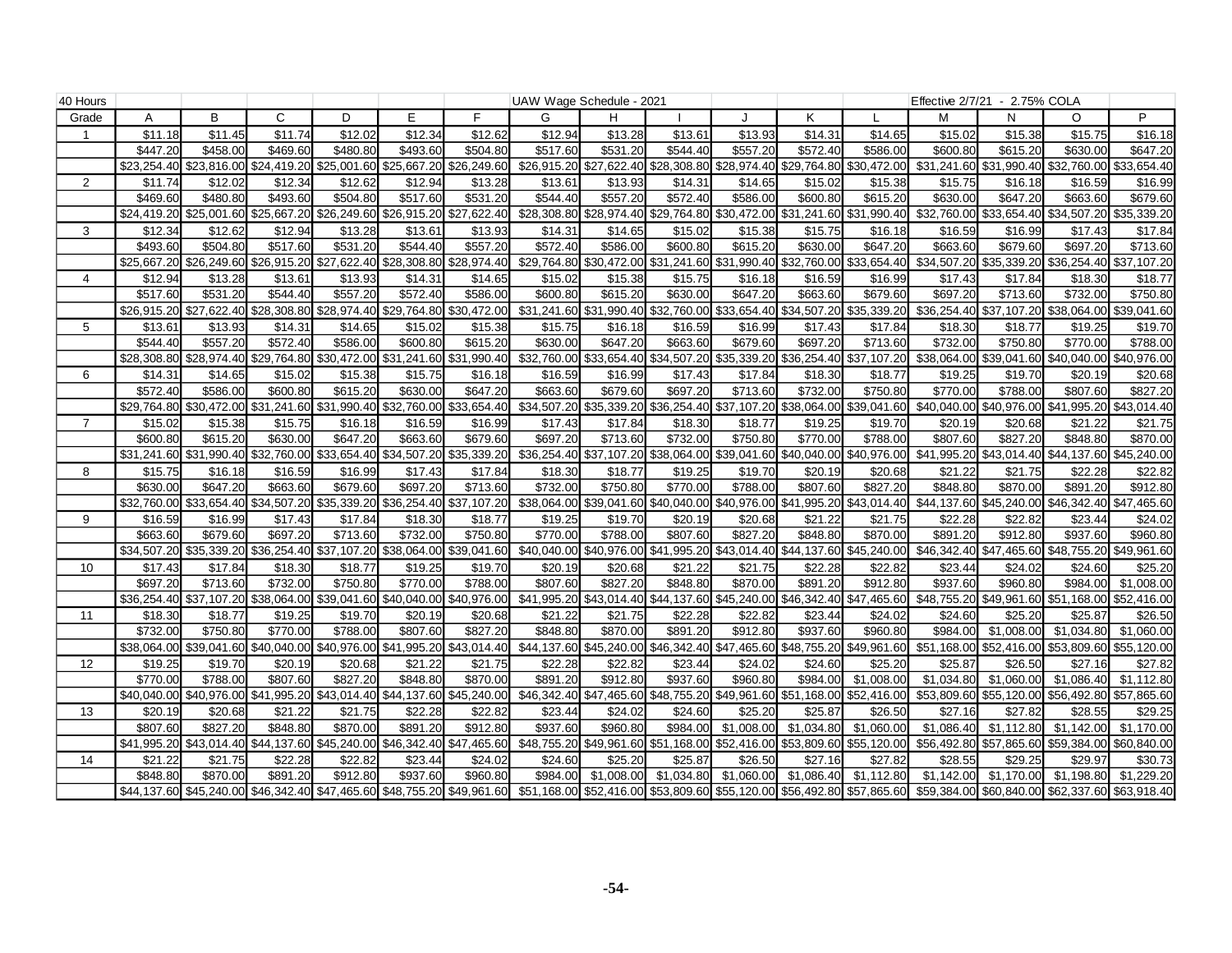| 40 Hours |          |          |          |          |         |                     | UAW Wage Schedule - 2021                                                                                                                                                                        |         |         |         |         |                                  | Effective 2/7/21 |                                                 | 2.75% COLA |                       |
|----------|----------|----------|----------|----------|---------|---------------------|-------------------------------------------------------------------------------------------------------------------------------------------------------------------------------------------------|---------|---------|---------|---------|----------------------------------|------------------|-------------------------------------------------|------------|-----------------------|
| Grade    |          | B.       |          |          |         |                     | G.                                                                                                                                                                                              |         |         |         |         |                                  | М                |                                                 | O          | P                     |
| 15       | \$22.28  | \$22.82  | \$23.44  | \$24.02  | \$24.60 | \$25.20             | \$25.87                                                                                                                                                                                         | \$26.50 | \$27.16 | \$27.82 | \$28.55 | \$29.25                          | \$29.97          | \$30.73                                         | \$31.49    | \$32.27               |
|          | \$891.20 | \$912.80 | \$937.60 | \$960.80 |         | \$984.00 \$1,008.00 |                                                                                                                                                                                                 |         |         |         |         | \$1,112.80 \$1,142.00 \$1,170.00 | \$1,198.80       | \$1,229.20                                      | \$1,259.60 | \$1,290.80            |
|          |          |          |          |          |         |                     | \$6,499.20 \$67,1465.60 \$48,755.20 \$49,961.60 \$51,168.00 \$52,416.00 \$53,809.60 \$55,120.00 \$56,492.80 \$57,865.60 \$59,384.00 \$60,840.00 \$62,337.60 \$63,918.40 \$65,499.20 \$67,121.60 |         |         |         |         |                                  |                  |                                                 |            |                       |
| 16       | \$23.44  | \$24.02  | \$24.60  | \$25.20  | \$25.87 | \$26.50             | \$27.16                                                                                                                                                                                         | \$27.82 | \$28.55 | \$29.25 | \$29.97 | \$30.73                          | \$31.49          | \$32.27                                         | \$33.10    | \$33.93               |
|          | \$937.60 | \$960.80 |          |          |         |                     | \$984.00 \$1,008.00 \$1,034.80 \$1,060.00 \$1,086.40 \$1,112.80 \$1,142.00 \$1,170.00 \$1,198.80 \$1,229.20                                                                                     |         |         |         |         |                                  |                  | \$1,259.60 \$1,290.80                           |            | \$1,324.00 \$1,357.20 |
|          |          |          |          |          |         |                     | \$68,848.00 \$51,168.00 \$52,416.00 \$53,809.60 \$55,120.00 \$56,492.80 \$57,865.60 \$59,384.00 \$60,840.00 \$62,337.60 \$63,918.40 \$65,499.20 \$67,121.60 \$68,848.00 \$70,574.40             |         |         |         |         |                                  |                  |                                                 |            |                       |
| 17       | \$24.60  | \$25.20  | \$25.87  | \$26.50  | \$27.16 | \$27.82             | \$28.55                                                                                                                                                                                         | \$29.25 | \$29.97 | \$30.73 | \$31.49 | \$32.27                          | \$33.10          | \$33.93                                         | \$34.76    | \$35.64               |
|          |          |          |          |          |         |                     | \$984.00 \$1,008.00 \$1,034.80 \$1,060.00 \$1,086.40 \$1,112.80 \$1,142.00 \$1,170.00 \$1,198.80 \$1,229.20 \$1,259.60 \$1,290.80                                                               |         |         |         |         |                                  |                  | $$1,324.00$ $$1,357.20$ $$1,390.40$ $$1,425.60$ |            |                       |
|          |          |          |          |          |         |                     | 55,809.60 \$52,416.00 \$53,809.60 \$55,120.00 \$56,492.80 \$57,865.60 \$59,384.00 \$60,840.00 \$62,337.60 \$63,918.40 \$65,499.20 \$67,121.60 \$68,848.00 \$70,574.40 \$72,300.80 \$74,131.20   |         |         |         |         |                                  |                  |                                                 |            |                       |
| 18       | \$25.87  | \$26.50  | \$27.16  | \$27.82  | \$28.55 | \$29.25             | \$29.97                                                                                                                                                                                         | \$30.73 | \$31.49 | \$32.27 | \$33.10 | \$33.93                          | \$34.76          | \$35.64                                         | \$36.53    | \$37.44               |
|          |          |          |          |          |         |                     | \$1,034.80 \$1,060.00 \$1,086.40 \$1,112.80 \$1,142.00 \$1,170.00 \$1,198.80 \$1,229.20 \$1,259.60 \$1,290.80 \$1,324.00 \$1,357.20                                                             |         |         |         |         |                                  |                  | $$1,390.40$ $$1,425.60$ $$1,461.20$ $$1,497.60$ |            |                       |
|          |          |          |          |          |         |                     | \$53,809.60 \$55,120.00 \$56,492.80 \$57,865.60 \$59,384.00 \$60,840.00 \$62,337.60 \$63,918.40 \$65,499.20 \$67,121.60 \$68,848.00 \$70,574.40 \$72,300.80 \$74,131.20 \$75,982.40 \$77,875.20 |         |         |         |         |                                  |                  |                                                 |            |                       |
| 19       | \$27.16  | \$27.82  | \$28.55  | \$29.25  | \$29.97 | \$30.73             | \$31.49                                                                                                                                                                                         | \$32.27 | \$33.10 | \$33.93 | \$34.76 | \$35.64                          | \$36.53          | \$37.44                                         | \$38.39    | \$39.32               |
|          |          |          |          |          |         |                     | \$1,086.40 \$1,112.80 \$1,142.00 \$1,170.00 \$1,198.80 \$1,229.20 \$1,259.60 \$1,290.80 \$1,324.00 \$1,357.20 \$1,390.40 \$1,425.60                                                             |         |         |         |         |                                  |                  | \$1,461.20 \$1,497.60 \$1,535.60 \$1,572.80     |            |                       |
|          |          |          |          |          |         |                     | \$6,492.80 \$57,865.60 \$59,384.00 \$60,840.00 \$62,337.60 \$63,918.40 \$65,499.20 \$67,121.60 \$68,848.00 \$70,574.40 \$72,300.80 \$74,131.20 \$75,982.40 \$77,875.20 \$79,851.20 \$81,785.60  |         |         |         |         |                                  |                  |                                                 |            |                       |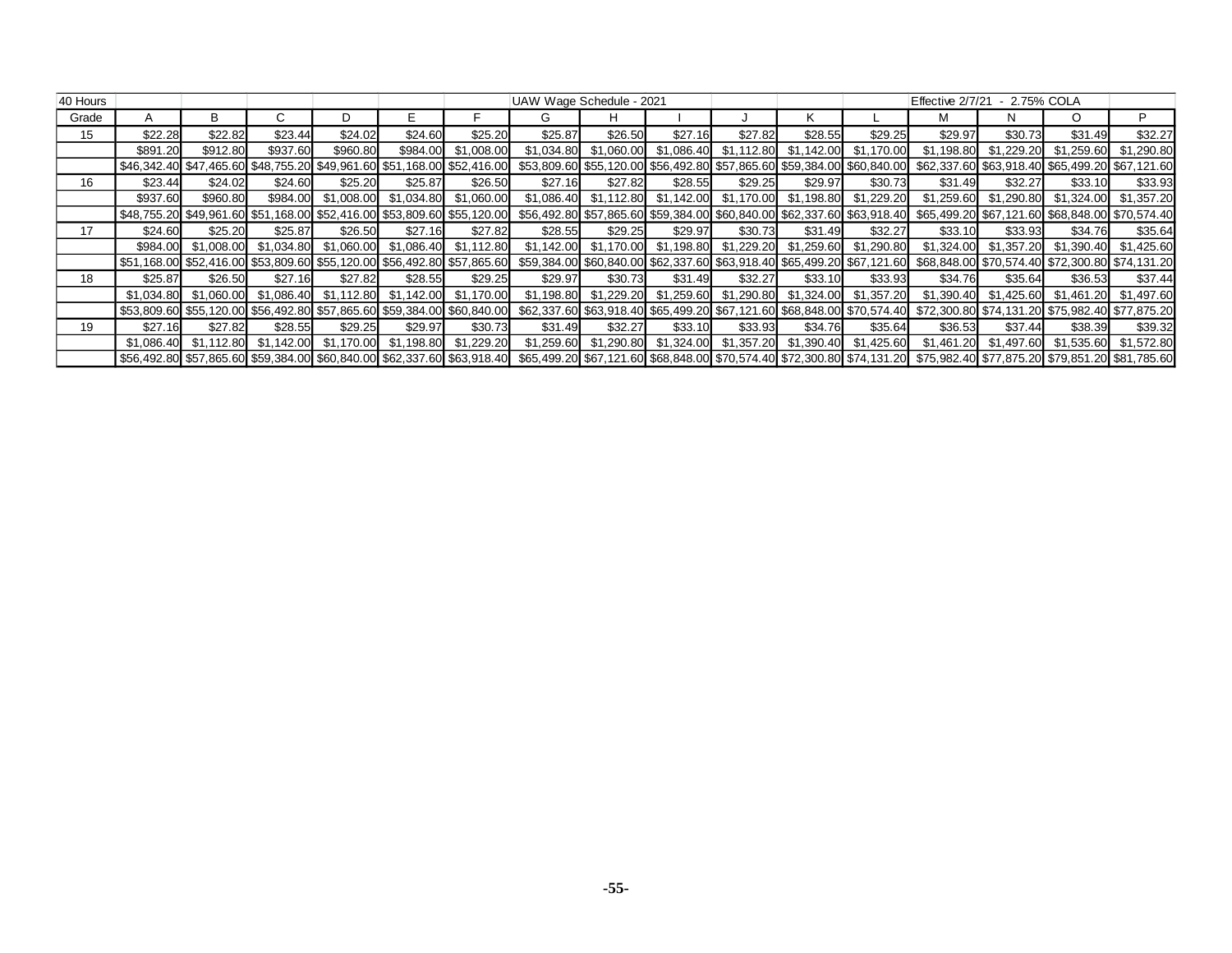| 37.5 Hours     |                         |                         |                         |                         |                     |                                     | UAW Wage Schedule - 2022 |                         |                                     |                         |                                                             |                                                             | Effective 2/6/22 - 2.75% COLA |                         |                                                 |                           |
|----------------|-------------------------|-------------------------|-------------------------|-------------------------|---------------------|-------------------------------------|--------------------------|-------------------------|-------------------------------------|-------------------------|-------------------------------------------------------------|-------------------------------------------------------------|-------------------------------|-------------------------|-------------------------------------------------|---------------------------|
| Grade          | A                       | B                       | C                       | D                       | E                   | F.                                  | G                        | H                       |                                     | $\cdot$                 | K                                                           |                                                             | M                             | N                       | $\circ$                                         | P                         |
|                | \$11.49                 | \$11.76                 | \$12.06                 | \$12.35                 | \$12.68             | \$12.97                             | \$13.30                  | \$13.65                 | \$13.98                             | \$14.31                 | \$14.70                                                     | \$15.05                                                     | \$15.43                       | \$15.80                 | \$16.18                                         | \$16.62                   |
|                | \$430.88                | \$441.00                | \$452.25                | \$463.13                | \$475.50            | \$486.38                            | \$498.75                 | \$511.88                | \$524.25                            | \$536.63                | \$551.25                                                    | \$564.38                                                    | \$578.63                      | \$592.50                | \$606.75                                        | \$623.25                  |
|                | \$22,405.76             |                         | \$22,932.00 \$23,517.00 | \$24,082.76             | \$24,726.00         | \$25,291.76                         | \$25,935.00              |                         |                                     |                         |                                                             | \$26,617.76 \$27,261.00 \$27,904.76 \$28,665.00 \$29,347.76 |                               |                         | \$30,088.76 \$30,810.00 \$31,551.00 \$32,409.00 |                           |
| $\overline{2}$ | \$12.06                 | \$12.35                 | \$12.68                 | \$12.97                 | \$13.30             | \$13.65                             | \$13.98                  | \$14.31                 | \$14.70                             | \$15.05                 | \$15.43                                                     | \$15.80                                                     | \$16.18                       | \$16.62                 | \$17.05                                         | \$17.46                   |
|                | \$452.25                | \$463.13                | \$475.50                | \$486.38                | \$498.75            | \$511.88                            | \$524.25                 | \$536.63                | \$551.25                            | \$564.38                | \$578.63                                                    | \$592.50                                                    | \$606.75                      | \$623.25                | \$639.38                                        | \$654.75                  |
|                | \$23,517.00             | \$24,082.76 \$24,726.00 |                         | \$25,291.76             | \$25,935.00         | \$26,617.76                         | \$27,261.00              |                         |                                     |                         | \$27,904.76 \$28,665.00 \$29,347.76 \$30,088.76 \$30,810.00 |                                                             |                               |                         | \$31,551.00 \$32,409.00 \$33,247.76 \$34,047.00 |                           |
| 3              | \$12.68                 | \$12.97                 | \$13.30                 | \$13.65                 | \$13.98             | \$14.31                             | \$14.70                  | \$15.05                 | \$15.43                             | \$15.80                 | \$16.18                                                     | \$16.62                                                     | \$17.05                       | \$17.46                 | \$17.9'                                         | \$18.33                   |
|                | \$475.50                | \$486.38                | \$498.75                | \$511.88                | \$524.25            | \$536.63                            | \$551.25                 | \$564.38                | \$578.63                            | \$592.50                | \$606.75                                                    | \$623.25                                                    | \$639.38                      | \$654.75                | \$671.63                                        | \$687.38                  |
|                | \$24,726.00             |                         | \$25,291.76 \$25,935.00 | \$26,617.76             | \$27,261.00         | \$27,904.76                         | \$28,665.00              | \$29,347.76             | \$30,088.76 \$30,810.00             |                         |                                                             | \$31,551.00 \$32,409.00                                     |                               |                         | \$33,247.76 \$34,047.00 \$34,924.76 \$35,743.76 |                           |
| 4              | \$13.30                 | \$13.65                 | \$13.98                 | \$14.31                 | \$14.70             | \$15.05                             | \$15.43                  | \$15.80                 | \$16.18                             | \$16.62                 | \$17.05                                                     | \$17.46                                                     | \$17.91                       | \$18.33                 | \$18.80                                         | \$19.29                   |
|                | \$498.75                | \$511.88                | \$524.25                | \$536.63                | \$551.25            | \$564.38                            | \$578.63                 | \$592.50                | \$606.75                            | \$623.25                | \$639.38                                                    | \$654.75                                                    | \$671.63                      | \$687.38                | \$705.00                                        | \$723.38                  |
|                | \$25,935.00             | \$26.617.76             | \$27,261.00             | \$27,904.76             | \$28,665.00         | \$29,347.76                         | \$30,088.76              |                         | \$30,810.00 \$31,551.00 \$32,409.00 |                         |                                                             | \$33,247.76 \$34,047.00                                     |                               |                         | \$34,924.76 \$35,743.76 \$36,660.00 \$37,615.76 |                           |
| 5              | \$13.98                 | \$14.31                 | \$14.70                 | \$15.05                 | \$15.43             | \$15.80                             | \$16.18                  | \$16.62                 | \$17.05                             | \$17.46                 | \$17.91                                                     | \$18.33                                                     | \$18.80                       | \$19.29                 | \$19.78                                         | \$20.24                   |
|                | \$524.25                | \$536.63                | \$551.25                | \$564.38                | \$578.63            | \$592.50                            | \$606.75                 | \$623.25                | \$639.38                            | \$654.75                | \$671.63                                                    | \$687.38                                                    | \$705.00                      | \$723.38                | \$741.75                                        | \$759.00                  |
|                | \$27.261.00             | \$27.904.76             | \$28,665.00             | \$29,347.76             | \$30,088.76         | \$30,810.00                         | \$31,551.00              | \$32,409.00             |                                     | \$33.247.76 \$34.047.00 |                                                             | \$34.924.76 \$35.743.76                                     |                               | \$36,660.00 \$37,615.76 |                                                 | \$38,571.00 \$39,468.00   |
| 6              | \$14.70                 | \$15.05                 | \$15.43                 | \$15.80                 | \$16.18             | \$16.62                             | \$17.05                  | \$17.46                 | \$17.91                             | \$18.33                 | \$18.80                                                     | \$19.29                                                     | \$19.78                       | \$20.24                 | \$20.75                                         | \$21.25                   |
|                | \$551.25                | \$564.38                | \$578.63                | \$592.50                | \$606.75            | \$623.25                            | \$639.38                 | \$654.75                | \$671.63                            | \$687.38                | \$705.00                                                    | \$723.38                                                    | \$741.75                      | \$759.00                | \$778.13                                        | \$796.88                  |
|                | \$28,665,00             |                         | \$29.347.76 \$30.088.76 | \$30,810.00             | \$31.551.00         | \$32,409.00                         | \$33,247.76              | \$34,047.00             |                                     | \$34,924.76 \$35,743.76 |                                                             | \$36,660.00 \$37,615.76                                     |                               |                         | \$38,571,00 \$39,468,00 \$40,462,76 \$41,437,76 |                           |
| $\overline{7}$ | \$15.43                 | \$15.80                 | \$16.18                 | \$16.62                 | \$17.05             | \$17.46                             | \$17.91                  | \$18.33                 | \$18.80                             | \$19.29                 | \$19.78                                                     | \$20.24                                                     | \$20.75                       | \$21.25                 | \$21.80                                         | \$22.35                   |
|                | \$578.63                | \$592.50                | \$606.75                | \$623.25                | \$639.38            | \$654.75                            | \$671.63                 | \$687.38                | \$705.00                            | \$723.38                | \$741.75                                                    | \$759.00                                                    | \$778.13                      | \$796.88                | \$817.50                                        | \$838.13                  |
|                | \$30,088.76             |                         | \$30,810.00 \$31,551.00 | \$32,409.00             | \$33,247.76         | $\overline{$}34,047.00$             |                          | \$34,924.76 \$35,743.76 |                                     |                         |                                                             | \$36,660.00 \$37,615.76 \$38,571.00 \$39,468.00             |                               |                         | \$40,462.76 \$41,437.76 \$42,510.00 \$43,582.76 |                           |
| 8              | \$16.18                 | \$16.62                 | \$17.05                 | \$17.46                 | \$17.91             | \$18.33                             | \$18.80                  | \$19.29                 | \$19.78                             | \$20.24                 | \$20.75                                                     | \$21.25                                                     | \$21.80                       | \$22.35                 | \$22.89                                         | \$23.45                   |
|                | \$606.75                | \$623.25                | \$639.38                | \$654.75                | \$671.63            | \$687.38                            | \$705.00                 | \$723.38                | \$741.75                            | \$759.00                | \$778.13                                                    | \$796.88                                                    | \$817.50                      | \$838.13                | \$858.38                                        | \$879.38                  |
|                | \$31,551.00             | \$32,409.00             | \$33,247.76             | \$34,047.00             | \$34,924.76         | \$35,743.76                         | \$36,660.00              | \$37,615.76             | \$38,571.00 \$39,468.00             |                         |                                                             | \$40,462.76 \$41,437.76                                     |                               | \$42,510.00 \$43,582.76 | \$44,635.76                                     | \$45,727.76               |
| 9              | \$17.05                 | \$17.46                 | \$17.91                 | \$18.33                 | \$18.80             | \$19.29                             | \$19.78                  | \$20.24                 | \$20.75                             | \$21.25                 | \$21.80                                                     | \$22.35                                                     | \$22.89                       | \$23.45                 | \$24.08                                         | \$24.68                   |
|                | \$639.38                | \$654.75                | 5671.63                 | \$687.38                | \$705.00            | \$723.38                            | \$741.75                 | \$759.00                | \$778.13                            | \$796.88                | \$817.50                                                    | \$838.13                                                    | \$858.38                      | \$879.38                | \$903.00                                        | \$925.50                  |
|                | \$33,247.76             | \$34.047.00             | \$34,924.76             | \$35,743.76             | \$36,660.00         | \$37,615.76                         | \$38,571.00              |                         |                                     |                         |                                                             | \$39,468.00 \$40,462.76 \$41,437.76 \$42,510.00 \$43,582.76 |                               | \$44,635.76 \$45,727.76 | \$46,956.00                                     | \$48,126,00               |
| 10             | \$17.91                 | \$18.33                 | \$18.80                 | \$19.29                 | \$19.78             | \$20.24                             | \$20.75                  | \$21.25                 | \$21.80                             | \$22.35                 | \$22.89                                                     | \$23.45                                                     | \$24.08                       | \$24.68                 | \$25.28                                         | \$25.89                   |
|                | \$671.63                | \$687.38                | \$705.00                | \$723.38                | \$741.75            | \$759.00                            | \$778.13                 | \$796.88                | \$817.50                            | \$838.13                | \$858.38                                                    | \$879.38                                                    | \$903.00                      | \$925.50                | \$948.00                                        | \$970.88                  |
|                | \$34,924.76             |                         | \$35,743.76 \$36,660.00 | \$37,615.76             | \$38,571.00         | \$39,468.00                         | \$40,462.76              |                         | \$41,437.76 \$42,510.00 \$43,582.76 |                         |                                                             | \$44,635.76 \$45,727.76                                     |                               | \$46,956.00 \$48,126.00 | \$49,296.00                                     | \$50,485.76               |
| 11             | \$18.80                 | \$19.29                 | \$19.78<br>\$741.75     | \$20.24                 | \$20.75             | \$21.25                             | \$21.80                  | \$22.35                 | \$22.89<br>\$858.38                 | \$23.45<br>\$879.38     | \$24.08<br>\$903.00                                         | \$24.68<br>\$925.50                                         | \$25.28<br>\$948.00           | \$25.89<br>\$970.88     | \$26.58                                         | \$27.23                   |
|                | \$705.00<br>\$36,660.00 | \$723.38                | \$37,615.76 \$38,571.00 | \$759.00<br>\$39,468.00 | \$778.13            | \$796.88<br>\$40,462.76 \$41,437.76 | \$817.50<br>\$42,510.00  | \$838.13                |                                     |                         | \$43,582.76 \$44,635.76 \$45,727.76 \$46,956.00 \$48,126.00 |                                                             |                               |                         | \$996.75<br>\$49,296.00 \$50,485.76 \$51,831.00 | \$1,021.13<br>\$53,098.76 |
|                |                         |                         |                         |                         |                     |                                     | \$22.89                  |                         |                                     |                         |                                                             |                                                             | \$26.58                       |                         | \$27.91                                         |                           |
| 12             | \$19.78<br>\$741.75     | \$20.24<br>\$759.00     | \$20.75<br>\$778.13     | \$21.25<br>\$796.88     | \$21.80<br>\$817.50 | \$22.35<br>\$838.13                 | \$858.38                 | \$23.45<br>\$879.38     | \$24.08<br>\$903.00                 | \$24.68<br>\$925.50     | \$25.28<br>\$948.00                                         | \$25.89<br>\$970.88                                         | \$996.75                      | \$27.23<br>\$1.021.13   | \$1,046.63                                      | \$28.59<br>\$1.072.13     |
|                | \$38.571.00             | \$39,468,00             |                         | \$40,462.76 \$41,437.76 | \$42,510.00         | \$43,582.76                         | \$44,635.76              | \$45,727.76             | \$46,956.00 \$48,126.00             |                         |                                                             |                                                             | \$51,831.00                   | \$53,098.76             | \$54,424.76                                     | \$55,750,76               |
| 13             | \$20.75                 | \$21.25                 |                         | \$22.35                 | \$22.89             |                                     |                          | \$24.68                 | \$25.28                             | \$25.89                 |                                                             | \$49,296.00 \$50,485.76<br>\$27.23                          | \$27.91                       | \$28.59                 | \$29.34                                         |                           |
|                | \$778.13                | \$796.88                | \$21.80<br>\$817.50     | \$838.13                | \$858.38            | \$23.45<br>\$879.38                 | \$24.08<br>\$903.00      | \$925.50                | \$948.00                            | \$970.88                | \$26.58<br>\$996.75                                         | \$1,021.13                                                  | \$1,046.63                    | \$1,072.13              | \$1,100.25                                      | \$30.05<br>\$1,126.88     |
|                | \$40,462.76             |                         | \$41,437.76 \$42,510.00 | \$43,582.76             |                     | \$44,635.76 \$45,727.76             | \$46,956.00              |                         | \$48,126.00 \$49,296.00 \$50,485.76 |                         |                                                             | \$51,831.00 \$53,098.76                                     |                               | \$54,424.76 \$55,750.76 |                                                 | \$57,213.00 \$58,597.76   |
| 14             |                         | \$22.35                 | \$22.89                 | \$23.45                 | \$24.08             | \$24.68                             | \$25.28                  |                         | \$26.58                             | \$27.23                 | \$27.91                                                     | \$28.59                                                     | \$29.34                       | \$30.05                 | \$30.79                                         | \$31.58                   |
|                | \$21.80<br>\$817.50     | \$838.1                 | \$858.38                | \$879.38                | \$903.00            | \$925.50                            | \$948.00                 | \$25.89<br>\$970.88     | \$996.75                            | \$1,021.13              | \$1.046.63                                                  | \$1,072.13                                                  | $\overline{\$1,100.25}$       | \$1,126.88              | \$1.154.63                                      | \$1.184.25                |
|                | \$42,510.00             |                         |                         | \$45,727.76             | \$46,956.00         |                                     | \$49,296.00              |                         | \$50,485.76 \$51,831.00 \$53,098.76 |                         |                                                             |                                                             |                               |                         |                                                 |                           |
|                |                         |                         | \$43,582.76 \$44,635.76 |                         |                     | \$48,126.00                         |                          |                         |                                     |                         |                                                             | \$54,424.76 \$55,750.76                                     | \$57,213.00                   | \$58,597.76             | \$60,040.76                                     | \$61,581.00               |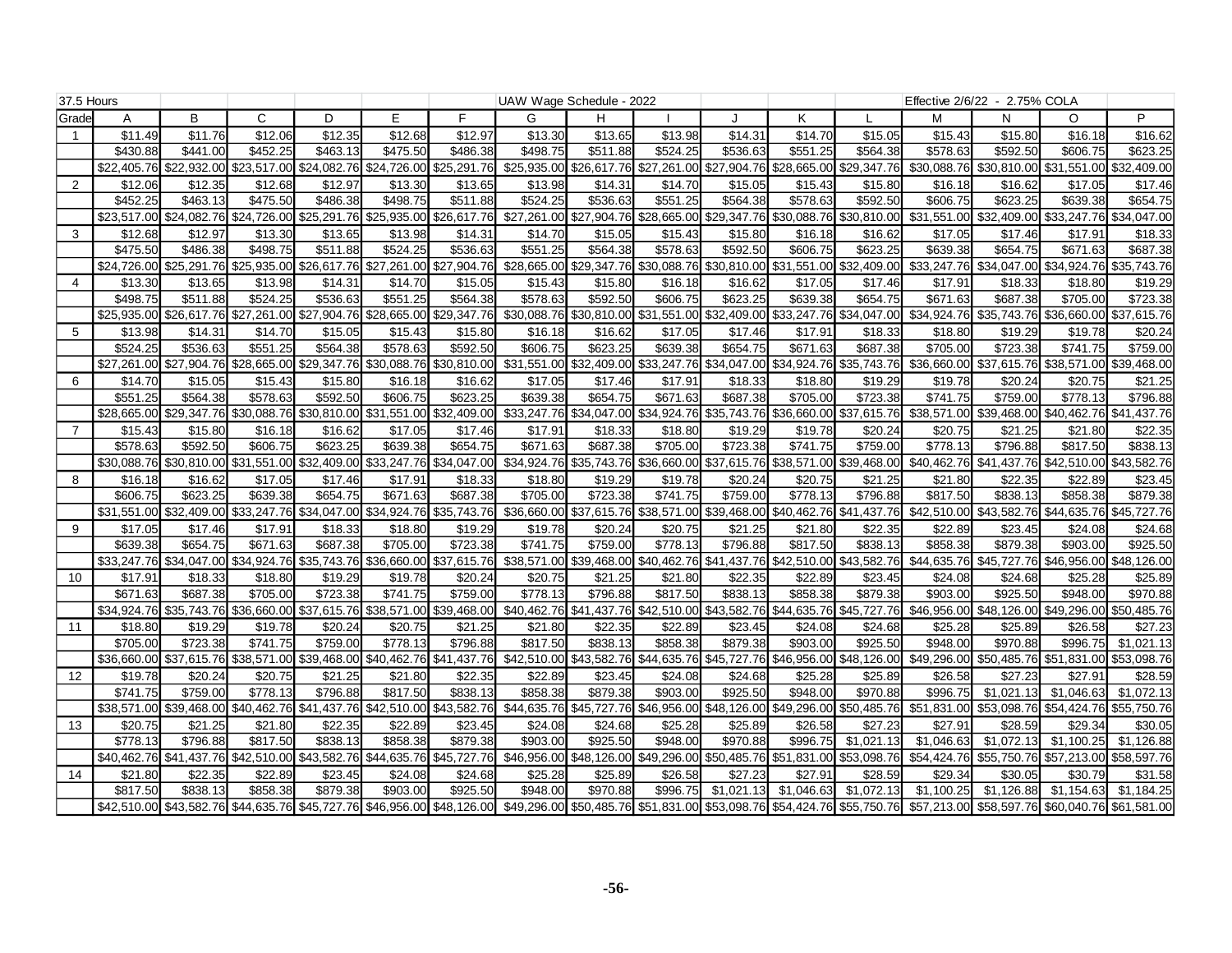| 37.5 Hours |            |          |          |          |                                                        |            | UAW Wage Schedule - 2022                                                                                                                                                                        |         |         |         |         |                                                                         |            | Effective 2/6/22 - 2.75% COLA |                         |                                        |
|------------|------------|----------|----------|----------|--------------------------------------------------------|------------|-------------------------------------------------------------------------------------------------------------------------------------------------------------------------------------------------|---------|---------|---------|---------|-------------------------------------------------------------------------|------------|-------------------------------|-------------------------|----------------------------------------|
| Grade      |            | B        |          |          |                                                        |            |                                                                                                                                                                                                 | н       |         |         |         |                                                                         |            |                               | O                       | P                                      |
| 15         | \$22.89    | \$23.45  | \$24.08  | \$24.68  | \$25.28                                                | \$25.89    | \$26.58                                                                                                                                                                                         | \$27.23 | \$27.91 | \$28.59 | \$29.34 | \$30.05                                                                 | \$30.79    | \$31.58                       | \$32.36                 | \$33.16                                |
|            | \$858.38   | \$879.38 | \$903.00 | \$925.50 | \$948.00                                               | \$970.88   |                                                                                                                                                                                                 |         |         |         |         | \$996.75 \$1,021.13 \$1,046.63 \$1,072.13 \$1,100.25 \$1,126.88         | \$1,154.63 |                               | $$1,184.25$ $$1,213.50$ | \$1,243.50                             |
|            |            |          |          |          |                                                        |            | \$45,727.76 \$46,956.00 \$48,126.00 \$49,296.00 \$50,485.76 \$51,831.00 \$53,098.76 \$54,424.76 \$55,750.76 \$57,213.00 \$58,597.76 \$60,040.76 \$61,581.00 \$63,102.00 \$63,102.00 \$64,662.00 |         |         |         |         |                                                                         |            |                               |                         |                                        |
| 16         | \$24.08    | \$24.68  | \$25.28  | \$25.89  | \$26.58                                                | \$27.23    | \$27.91                                                                                                                                                                                         | \$28.59 | \$29.34 | \$30.05 | \$30.79 | \$31.58                                                                 | \$32.36    | \$33.16                       | \$34.01                 | \$34.86                                |
|            | \$903.00   | \$925.50 | \$948.00 | \$970.88 | \$996.75                                               | \$1,021.13 |                                                                                                                                                                                                 |         |         |         |         | $$1,046.63$ $$1,072.13$ $$1,100.25$ $$1,126.88$ $$1,154.63$ $$1,184.25$ | \$1,213.50 |                               |                         |                                        |
|            |            |          |          |          |                                                        |            | \$48,126.00 \$49,296.00 \$50,485.76 \$51,831.00 \$53,098.76 \$54,424.76 \$55,750.76 \$57,213.00 \$58,597.76 \$60,040.76 \$61,581.00 \$63,102.00 \$64,662.00 \$64,66319.76 \$67,977.00           |         |         |         |         |                                                                         |            |                               |                         |                                        |
| 17         | \$25.28    | \$25.89  | \$26.58  | \$27.23  | \$27.91                                                | \$28.59    | \$29.34                                                                                                                                                                                         | \$30.05 | \$30.79 | \$31.58 | \$32.36 | \$33.16                                                                 | \$34.01    | \$34.86                       | \$35.72                 | \$36.62                                |
|            | \$948.00   | \$970.88 |          |          | \$996.75 \$1.021.13 \$1.046.63                         | \$1,072.13 |                                                                                                                                                                                                 |         |         |         |         | $$1,100.25$ $$1,126.88$ $$1,154.63$ $$1,184.25$ $$1,213.50$ $$1,243.50$ | \$1,275.38 |                               |                         |                                        |
|            |            |          |          |          |                                                        |            | \$49,296.00 \$60,485.76 \$51,831.00 \$53,098.76 \$54,424.76 \$55,750.76 \$57,213.00 \$58,597.76 \$60,040.76 \$61,581.00 \$63,102.00 \$64,662.00 \$66,319.76 \$67,977.00 \$69,654.00 \$71,409.00 |         |         |         |         |                                                                         |            |                               |                         |                                        |
| 18         | \$26.58    | \$27.23  | \$27.91  | \$28.59  | \$29.34                                                | \$30.05    | \$30.79                                                                                                                                                                                         | \$31.58 | \$32.36 | \$33.16 | \$34.01 | \$34.86                                                                 | \$35.72    | \$36.62                       | \$37.53                 | \$38.47                                |
|            | \$996.75   |          |          |          | \$1,072.13 \$1,100.25 \$1,126.88                       |            |                                                                                                                                                                                                 |         |         |         |         | $$1,154.63$ $$1,184.25$ $$1,213.50$ $$1,243.50$ $$1,275.38$ $$1,307.25$ | \$1,339.50 |                               |                         | \$1,373.25    \$1,407.38    \$1,442.63 |
|            |            |          |          |          |                                                        |            | \$51,831.00 \$53,098.76 \$54,424.76 \$55,750.76 \$57,213.00 \$58,597.76 \$60,040.76 \$61,581.00 \$63,102.00 \$64,662.00 \$66,319.76 \$67,977.00 \$69,654.00 \$71,409.00 \$73,183.76 \$75,016.76 |         |         |         |         |                                                                         |            |                               |                         |                                        |
| 19         | \$27.91    | \$28.59  | \$29.34  | \$30.05  | \$30.79                                                | \$31.58    | \$32.36                                                                                                                                                                                         | \$33.16 | \$34.01 | \$34.86 | \$35.72 | \$36.62                                                                 | \$37.53    | \$38.47                       | \$39.45                 | \$40.40                                |
|            | \$1.046.63 |          |          |          | \$1,072.13 \$1,100.25 \$1,126.88 \$1,154.63 \$1,184.25 |            |                                                                                                                                                                                                 |         |         |         |         | $$1,213.50$ $$1,243.50$ $$1,275.38$ $$1,307.25$ $$1,339.50$ $$1,373.25$ | \$1,407.38 |                               |                         |                                        |
|            |            |          |          |          |                                                        |            | \$54,424.76 \$55,750.76 \$57,213.00 \$58,597.76 \$60,040.76 \$61,581.00 \$63,102.00 \$64,662.00 \$66,319.76 \$67,977.00 \$69,654.00 \$71,409.00 \$73,183.76 \$75,016.76 \$76,927.76 \$78,780.00 |         |         |         |         |                                                                         |            |                               |                         |                                        |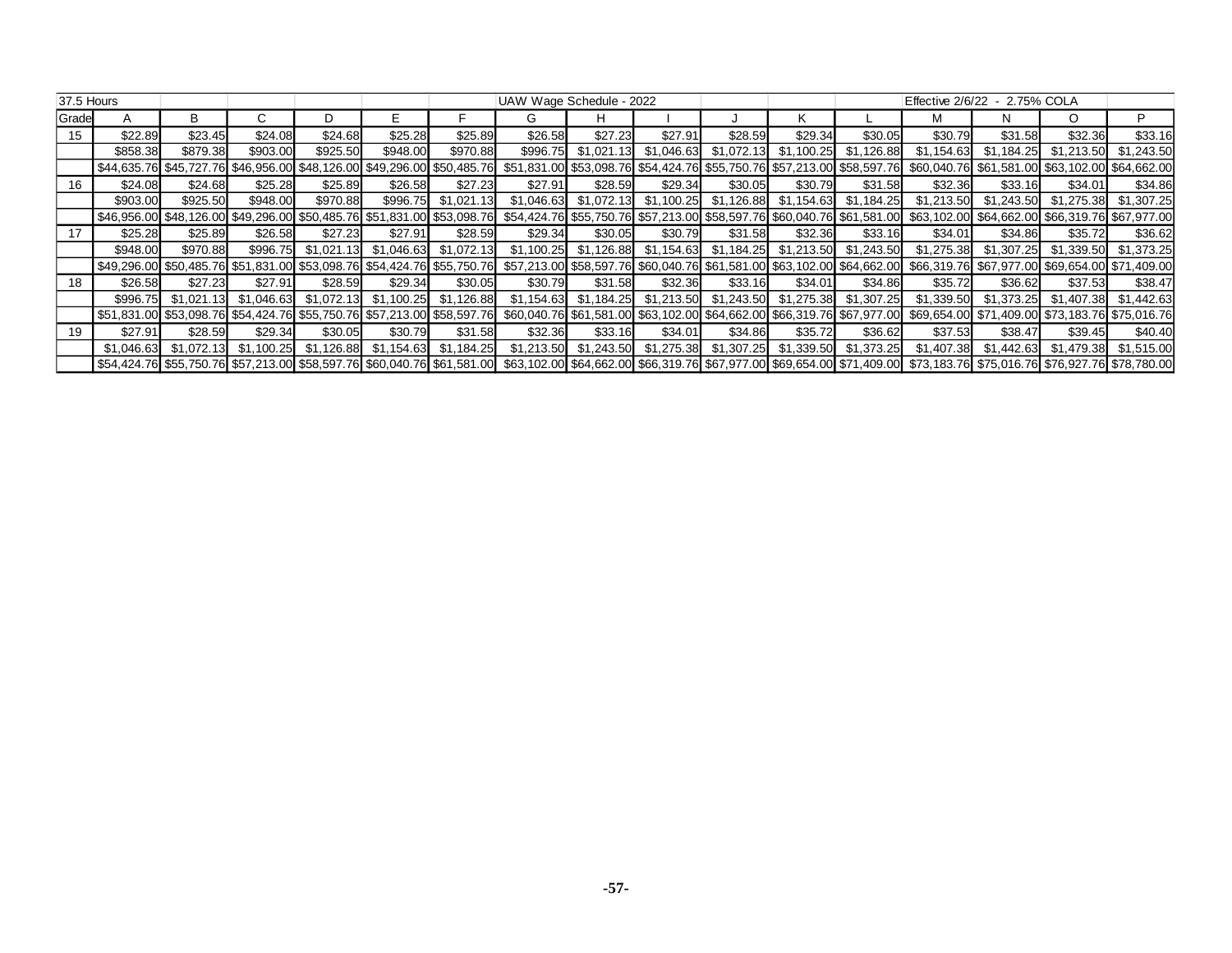| 40 Hours         |                         |             |                                     |                         |                                                             |             |             | UAW Wage Schedule - 2022                                                                                                                                                                        |                         |                         |             |                                                                                                 |                         | Effective 2/6/22 - 2.75% COLA                   |                                     |             |
|------------------|-------------------------|-------------|-------------------------------------|-------------------------|-------------------------------------------------------------|-------------|-------------|-------------------------------------------------------------------------------------------------------------------------------------------------------------------------------------------------|-------------------------|-------------------------|-------------|-------------------------------------------------------------------------------------------------|-------------------------|-------------------------------------------------|-------------------------------------|-------------|
| Grade            | A                       | B           | $\mathsf{C}$                        | D                       | E.                                                          | E           | G           | H                                                                                                                                                                                               |                         |                         | K           |                                                                                                 | М                       | N                                               | $\circ$                             | P           |
| 1                | \$11.49                 | \$11.76     | \$12.06                             | \$12.35                 | \$12.68                                                     | \$12.97     | \$13.30     | \$13.65                                                                                                                                                                                         | \$13.98                 | \$14.31                 | \$14.70     | \$15.05                                                                                         | \$15.43                 | \$15.80                                         | \$16.18                             | \$16.62     |
|                  | \$459.60                | \$470.40    | \$482.40                            | \$494.00                | \$507.20                                                    | \$518.80    | \$532.00    | \$546.00                                                                                                                                                                                        | \$559.20                | \$572.40                | \$588.00    | \$602.00                                                                                        | \$617.20                | \$632.00                                        | \$647.20                            | \$664.80    |
|                  | \$23,899.20             | \$24,460.80 |                                     | \$25,084.80 \$25,688.00 | \$26,374.40                                                 | \$26,977.60 | \$27,664.00 | \$28,392.00                                                                                                                                                                                     | \$29,078.40             | \$29,764.80             | \$30,576.00 | \$31,304.00                                                                                     | \$32,094.40             | \$32,864.00                                     | \$33,654.40 \$34,569.60             |             |
| $\overline{2}$   | \$12.06                 | \$12.35     | \$12.68                             | \$12.97                 | \$13.30                                                     | \$13.65     | \$13.98     | \$14.31                                                                                                                                                                                         | \$14.70                 | \$15.05                 | \$15.43     | \$15.80                                                                                         | \$16.18                 | \$16.62                                         | \$17.05                             | \$17.46     |
|                  | \$482.40                | \$494.00    | \$507.20                            | \$518.80                | \$532.00                                                    | \$546.00    | \$559.20    | \$572.40                                                                                                                                                                                        | \$588.00                | \$602.00                | \$617.20    | \$632.00                                                                                        | \$647.20                | \$664.80                                        | \$682.00                            | \$698.40    |
|                  | $\overline{$25,084.80}$ |             | \$25,688.00 \$26,374.40             | \$26,977.60             | \$27,664.00                                                 | \$28,392.00 | \$29,078.40 | \$29,764.80                                                                                                                                                                                     | \$30,576.00 \$31,304.00 |                         | \$32,094.40 | \$32,864.00                                                                                     | \$33,654.40             |                                                 | \$34,569.60 \$35,464.00 \$36,316.80 |             |
| 3                | \$12.68                 | \$12.97     | \$13.30                             | \$13.65                 | \$13.98                                                     | \$14.31     | \$14.70     | \$15.05                                                                                                                                                                                         | \$15.43                 | \$15.80                 | \$16.18     | \$16.62                                                                                         | \$17.05                 | \$17.46                                         | \$17.91                             | \$18.33     |
|                  | \$507.20                | \$518.80    | \$532.00                            | \$546.00                | \$559.20                                                    | \$572.40    | \$588.00    | \$602.00                                                                                                                                                                                        | \$617.20                | \$632.00                | \$647.20    | \$664.80                                                                                        | \$682.00                | \$698.40                                        | \$716.40                            | \$733.20    |
|                  | \$26.374.40             | \$26.977.60 | \$27,664.00                         | \$28,392.00             | \$29,078.40                                                 | \$29,764.80 |             | \$30,576.00 \$31,304.00                                                                                                                                                                         |                         | \$32,094.40 \$32,864.00 | \$33,654.40 | \$34,569.60                                                                                     | \$35,464.00             |                                                 | \$36,316.80 \$37,252.80 \$38,126.40 |             |
| $\overline{4}$   | \$13.30                 | \$13.65     | \$13.98                             | \$14.3'                 | \$14.70                                                     | \$15.05     | \$15.43     | \$15.80                                                                                                                                                                                         | \$16.18                 | \$16.62                 | \$17.05     | \$17.46                                                                                         | \$17.91                 | \$18.33                                         | \$18.80                             | \$19.29     |
|                  | \$532.00                | \$546.00    | \$559.20                            | \$572.40                | \$588.00                                                    | \$602.00    | \$617.20    | \$632.00                                                                                                                                                                                        | \$647.20                | \$664.80                | \$682.00    | \$698.40                                                                                        | \$716.40                | \$733.20                                        | \$752.00                            | \$771.60    |
|                  | \$27,664.00             | \$28,392.00 | \$29,078.40                         | \$29,764.80             | \$30,576.00                                                 | \$31,304.00 | \$32,094.40 | \$32,864.00                                                                                                                                                                                     | \$33,654.40 \$34,569.60 |                         | \$35,464.00 | \$36,316.80                                                                                     | \$37,252.80             |                                                 | \$38,126.40 \$39,104.00 \$40,123.20 |             |
| 5                | \$13.98                 | \$14.31     | \$14.70                             | \$15.05                 | \$15.43                                                     | \$15.80     | \$16.18     | \$16.62                                                                                                                                                                                         | \$17.05                 | \$17.46                 | \$17.91     | \$18.33                                                                                         | \$18.80                 | \$19.29                                         | \$19.78                             | \$20.24     |
|                  | \$559.20                | \$572.40    | \$588.00                            | \$602.00                | \$617.20                                                    | \$632.00    | \$647.20    | \$664.80                                                                                                                                                                                        | \$682.00                | \$698.40                | \$716.40    | \$733.20                                                                                        | \$752.00                | \$771.60                                        | \$791.20                            | \$809.60    |
|                  | \$29,078.40             |             | \$29,764.80 \$30,576.00 \$31,304.00 |                         | \$32,094.40                                                 | \$32,864.00 | \$33,654.40 | \$34,569.60                                                                                                                                                                                     | \$35,464.00             | \$36,316.80             | \$37,252.80 | \$38,126.40                                                                                     | \$39,104.00             |                                                 | \$40,123.20 \$41,142.40             | \$42,099.20 |
| 6                | \$14.70                 | \$15.05     | \$15.43                             | \$15.80                 | \$16.18                                                     | \$16.62     | \$17.05     | \$17.46                                                                                                                                                                                         | \$17.91                 | \$18.33                 | \$18.80     | \$19.29                                                                                         | \$19.78                 | \$20.24                                         | \$20.75                             | \$21.25     |
|                  | \$588.00                | \$602.00    | \$617.20                            | \$632.00                | \$647.20                                                    | \$664.80    | \$682.00    | \$698.40                                                                                                                                                                                        | \$716.40                | \$733.20                | \$752.00    | \$771.60                                                                                        | \$791.20                | \$809.60                                        | \$830.00                            | \$850.00    |
|                  |                         |             | \$30,576.00 \$31,304.00 \$32,094.40 | \$32,864.00             | \$33,654.40                                                 | \$34,569.60 |             | \$35,464.00 \$36,316.80                                                                                                                                                                         |                         | \$37,252.80 \$38,126.40 |             | \$39,104.00 \$40,123.20 \$41,142.40 \$42,099.20 \$43,160.00 \$44,200.00                         |                         |                                                 |                                     |             |
| $\overline{7}$   | \$15.43                 | \$15.80     | \$16.18                             | \$16.62                 | \$17.05                                                     | \$17.46     | \$17.91     | \$18.33                                                                                                                                                                                         | \$18.80                 | \$19.29                 | \$19.78     | \$20.24                                                                                         | \$20.75                 | \$21.25                                         | \$21.80                             | \$22.35     |
|                  | \$617.20                | \$632.00    | \$647.20                            | \$664.80                | \$682.00                                                    | \$698.40    | \$716.40    | \$733.20                                                                                                                                                                                        | \$752.00                | \$771.60                | \$791.20    | \$809.60                                                                                        | \$830.00                | \$850.00                                        | \$872.00                            | \$894.00    |
|                  | \$32.094.40             |             | \$32,864.00 \$33,654.40 \$34,569.60 |                         | \$35,464.00                                                 | \$36,316.80 |             | \$37,252.80 \$38,126.40                                                                                                                                                                         |                         |                         |             | \$39,104.00 \$40,123.20 \$41,142.40 \$42,099.20 \$43,160.00 \$44,200.00 \$45,344.00 \$46,488.00 |                         |                                                 |                                     |             |
| 8                | \$16.18                 | \$16.62     | \$17.05                             | \$17.46                 | \$17.91                                                     | \$18.33     | \$18.80     | \$19.29                                                                                                                                                                                         | \$19.78                 | \$20.24                 | \$20.75     | \$21.25                                                                                         | \$21.80                 | \$22.35                                         | \$22.89                             | \$23.45     |
|                  | \$647.20                | \$664.80    | \$682.00                            | \$698.40                | \$716.40                                                    | \$733.20    | \$752.00    | \$771.60                                                                                                                                                                                        | \$791.20                | \$809.60                | \$830.00    | \$850.00                                                                                        | \$872.00                | \$894.00                                        | \$915.60                            | \$938.00    |
|                  | \$33,654.40             |             | \$34,569.60 \$35,464.00             |                         | \$36,316.80 \$37,252.80                                     | \$38,126.40 |             | \$39,104.00 \$40,123.20                                                                                                                                                                         | \$41,142.40 \$42,099.20 |                         | \$43,160.00 | \$44,200.00                                                                                     | \$45,344.00             |                                                 | \$46,488.00 \$47,611.20             | \$48,776.00 |
| 9                | \$17.05                 | \$17.46     | \$17.91                             | \$18.33                 | \$18.80                                                     | \$19.29     | \$19.78     | \$20.24                                                                                                                                                                                         | \$20.75                 | \$21.25                 | \$21.80     | \$22.35                                                                                         | \$22.89                 | \$23.45                                         | \$24.08                             | \$24.68     |
|                  | \$682.00                | \$698.40    | \$716.40                            | \$733.20                | \$752.00                                                    | \$771.60    | \$791.20    | \$809.60                                                                                                                                                                                        | \$830.00                | \$850.00                | \$872.00    | \$894.00                                                                                        | \$915.60                | \$938.00                                        | \$963.20                            | \$987.20    |
|                  | \$35,464.00             | \$36,316.80 | \$37,252.80                         | \$38,126.40             | \$39,104.00                                                 | \$40,123.20 |             | \$41,142.40 \$42,099.20                                                                                                                                                                         | \$43,160.00 \$44,200.00 |                         | \$45,344.00 | \$46,488.00                                                                                     | \$47,611.20             | \$48,776.00                                     | \$50,086.40 \$51,334.40             |             |
| 10 <sup>10</sup> | \$17.91                 | \$18.33     | \$18.80                             | \$19.29                 | \$19.78                                                     | \$20.24     | \$20.75     | \$21.25                                                                                                                                                                                         | \$21.80                 | \$22.35                 | \$22.89     | \$23.45                                                                                         | \$24.08                 | \$24.68                                         | \$25.28                             | \$25.89     |
|                  | \$716.40                | \$733.20    | \$752.00                            | \$771.60                | \$791.20                                                    | \$809.60    | \$830.00    | \$850.00                                                                                                                                                                                        | \$872.00                | \$894.00                | \$915.60    | \$938.00                                                                                        | \$963.20                | \$987.20                                        | \$1,011.20                          | \$1,035.60  |
|                  | \$37,252.80             |             |                                     |                         | \$38,126.40 \$39,104.00 \$40,123.20 \$41,142.40             | \$42,099.20 |             | \$43,160.00 \$44,200.00 \$45,344.00 \$46,488.00                                                                                                                                                 |                         |                         |             | \$47,611.20 \$48,776.00                                                                         |                         | \$50,086.40 \$51,334.40 \$52,582.40 \$53,851.20 |                                     |             |
| 11               | \$18.80                 | \$19.29     | \$19.78                             | \$20.24                 | \$20.75                                                     | \$21.25     | \$21.80     | \$22.35                                                                                                                                                                                         | \$22.89                 | \$23.45                 | \$24.08     | \$24.68                                                                                         | \$25.28                 | \$25.89                                         | \$26.58                             | \$27.23     |
|                  | \$752.00                | \$771.60    | \$791.20                            | \$809.60                | \$830.00                                                    | \$850.00    | \$872.00    | \$894.00                                                                                                                                                                                        | \$915.60                | \$938.00                | \$963.20    | \$987.20                                                                                        | \$1,011.20              | \$1,035.60                                      | \$1,063.20                          | \$1,089.20  |
|                  | \$39,104.00             |             |                                     |                         | \$40,123.20 \$41,142.40 \$42,099.20 \$43,160.00             | \$44,200.00 |             | \$45,344.00 \$46,488.00 \$47,611.20 \$48,776.00                                                                                                                                                 |                         |                         | \$50,086.40 | \$51,334.40                                                                                     | \$52,582.40             | \$53,851.20                                     | \$55,286.40                         | \$56,638.40 |
| 12               | \$19.78                 | \$20.24     | \$20.75                             | \$21.25                 | \$21.80                                                     | \$22.35     | \$22.89     | \$23.45                                                                                                                                                                                         | \$24.08                 | \$24.68                 | \$25.28     | \$25.89                                                                                         | \$26.58                 | \$27.23                                         | \$27.91                             | \$28.59     |
|                  | \$791.20                | \$809.60    | \$830.00                            | \$850.00                | \$872.00                                                    | \$894.00    | \$915.60    | \$938.00                                                                                                                                                                                        | \$963.20                | \$987.20                | \$1,011.20  | \$1,035.60                                                                                      | \$1,063.20              | \$1,089.20                                      | \$1,116.40                          | \$1,143.60  |
|                  | \$41,142.40             |             | \$42,099.20 \$43,160.00 \$44,200.00 |                         | \$45,344.00                                                 | \$46,488.00 |             | \$47,611.20 \$48,776.00                                                                                                                                                                         | \$50,086.40 \$51,334.40 |                         | \$52,582.40 | \$53,851.20                                                                                     | $\overline{$}55,286.40$ | \$56,638.40 \$58,052.80                         |                                     | \$59,467.20 |
| 13               | \$20.75                 | \$21.25     | \$21.80                             | \$22.35                 | \$22.89                                                     | \$23.45     | \$24.08     | \$24.68                                                                                                                                                                                         | \$25.28                 | \$25.89                 | \$26.58     | \$27.23                                                                                         | \$27.91                 | \$28.59                                         | \$29.34                             | \$30.05     |
|                  | \$830.00                | \$850.00    | \$872.00                            | \$894.00                | \$915.60                                                    | \$938.00    | \$963.20    | \$987.20                                                                                                                                                                                        | \$1,011.20              | \$1,035.60              | \$1,063.20  | \$1,089.20                                                                                      | \$1,116.40              | \$1,143.60                                      | \$1,173.60                          | \$1,202.00  |
|                  |                         |             |                                     |                         | \$43,160.00 \$44,200.00 \$45,344.00 \$46,488.00 \$47,611.20 | \$48,776.00 |             | \$50,086.40 \$51,334.40                                                                                                                                                                         | \$52,582.40 \$53,851.20 |                         | \$55,286.40 | \$56,638.40                                                                                     | \$58,052.80             |                                                 | \$59,467.20 \$61,027.20 \$62,504.00 |             |
| 14               | \$21.80                 | \$22.35     | \$22.89                             | \$23.45                 | \$24.08                                                     | \$24.68     | \$25.28     | \$25.89                                                                                                                                                                                         | \$26.58                 | \$27.23                 | \$27.91     | \$28.59                                                                                         | \$29.34                 | \$30.05                                         | \$30.79                             | \$31.58     |
|                  | \$872.00                | \$894.00    | \$915.60                            | \$938.00                | \$963.20                                                    | \$987.20    | \$1,011.20  | \$1,035.60                                                                                                                                                                                      | \$1,063.20              | \$1,089.20              | \$1,116.40  | \$1,143.60                                                                                      | \$1,173.60              | \$1,202.00                                      | \$1.231.60                          | \$1.263.20  |
|                  |                         |             |                                     |                         |                                                             |             |             | \$45,344.00 \$46,488.00 \$47,611.20 \$48,776.00 \$50,086.40 \$51,334.40 \$52,582.40 \$53,851.20 \$55,286.40 \$56,638.40 \$58,052.80 \$59,467.20 \$61,027.20 \$62,504.00 \$64,043.20 \$65,686.40 |                         |                         |             |                                                                                                 |                         |                                                 |                                     |             |